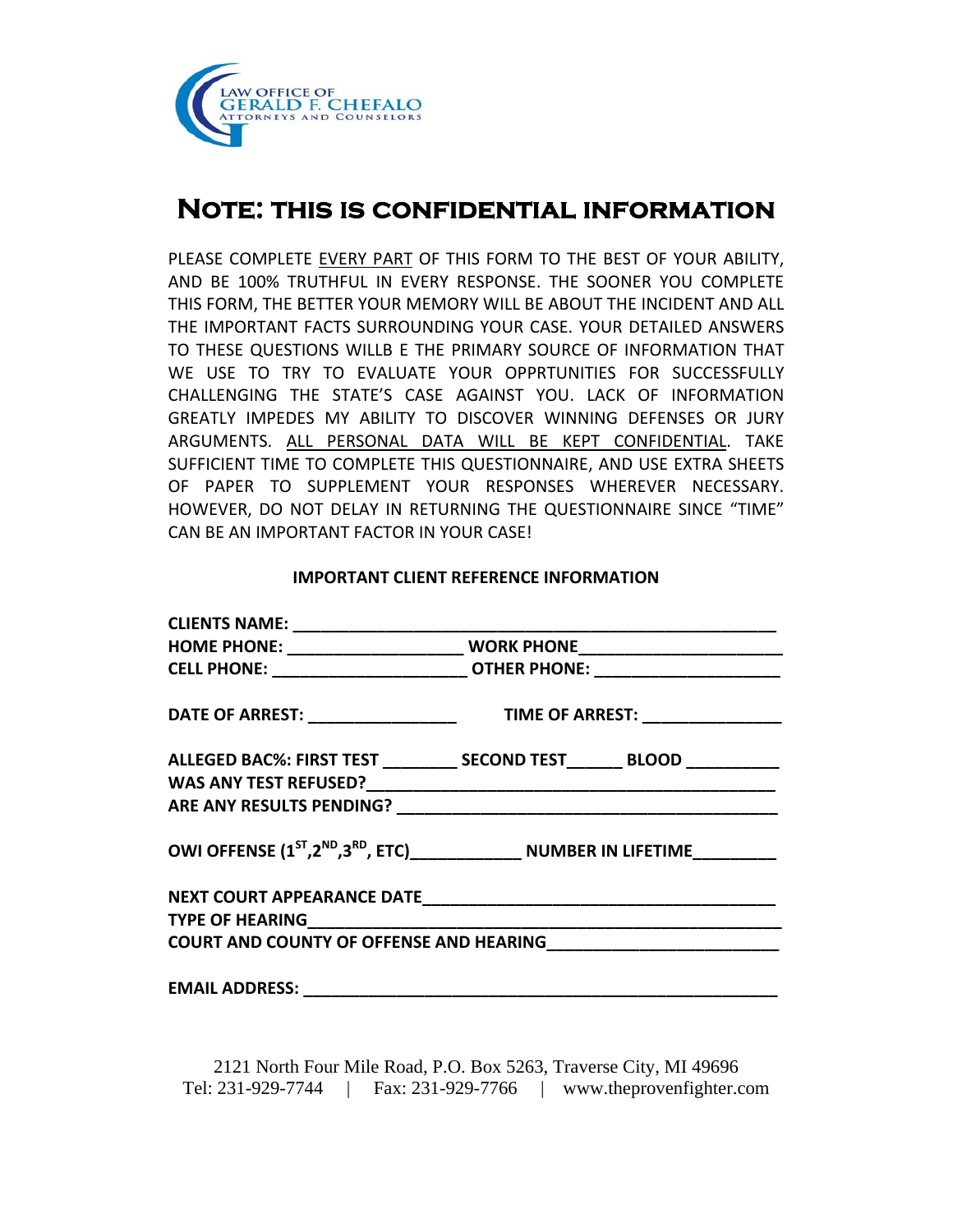| HOME ADDRESS (INCLUDE STREET ADDRESS, CITY, STATE AND ZIP CODE):                                                          |
|---------------------------------------------------------------------------------------------------------------------------|
| CITATION ADDRESS (This is your address as shown on ticket, if different than                                              |
| MAILING ADDRESS (To be used for main in this case, if different than Home                                                 |
| MARITAL STATUS: SINGLE MARRIED SEPARATED DIVORCED OTHER                                                                   |
| DEPENDENT CHILDREN: HOW MANY: _______________ AGES: ____________________________                                          |
| <b>HOW DID YOU HEAR ABOUT US?</b><br>YELLOW PAGES INTERNET RADIO PRINT REFERRAL                                           |
|                                                                                                                           |
| Please list any license restrictions:<br>Do you Possess a Commercial Driver's License (CDL)?_____________________________ |
| ***************************EMPLOYMENT****************************                                                         |
|                                                                                                                           |
| <b>PERIOD OF EMPLOYMENT:</b> ________________<br><b>JOB TITLE:</b> __________________                                     |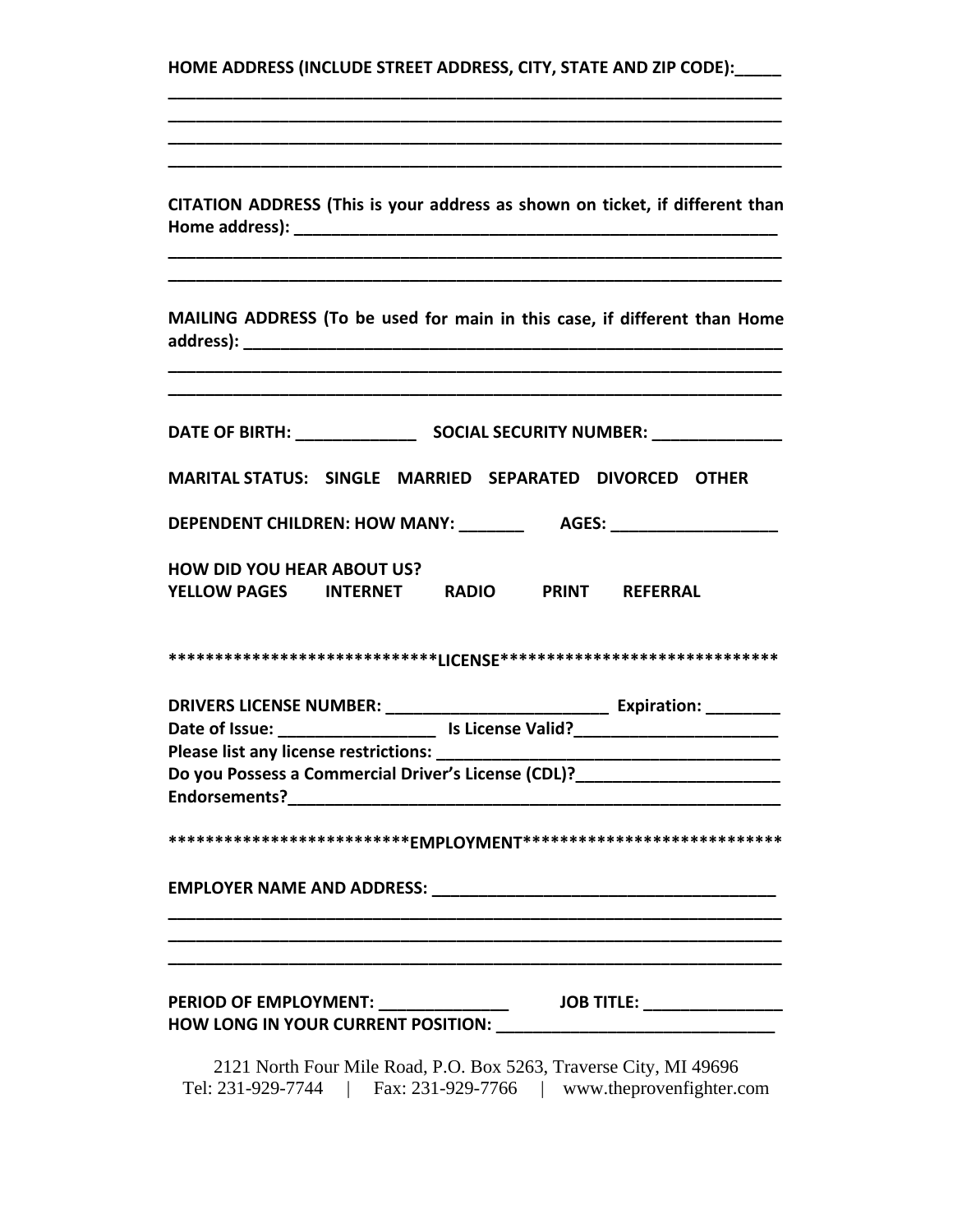| ANNUAL INCOME: UNDER \$25,000 \$25,000 TO \$50,000 OVER \$50,000                                                                                                                                                  |  |
|-------------------------------------------------------------------------------------------------------------------------------------------------------------------------------------------------------------------|--|
|                                                                                                                                                                                                                   |  |
|                                                                                                                                                                                                                   |  |
|                                                                                                                                                                                                                   |  |
|                                                                                                                                                                                                                   |  |
|                                                                                                                                                                                                                   |  |
| WOULD YOU BE FIRED, RESTRICTED DUTIES, PASSED OVER FOR PROMOTION<br>OR DEMOTED, IF (PLEASE EXPLAIN):<br>A. CONVICTED OF OWI?<br><b>B. YOUR LICENSE IS SUSPENDED?</b><br>C. SUSPENDED, BUT YOU HAD A "WORK PERMIT? |  |
|                                                                                                                                                                                                                   |  |
|                                                                                                                                                                                                                   |  |
| DOES YOUR COMPANY'S INSURANCE CARRIER INSURE YOU?_______________                                                                                                                                                  |  |
| HOW MANY MILES DRIVED TO/FROM/AT WORK ON A ROUTINE DAY?_______<br>HOW MANY TOTAL MILES DRIVEN WEEKLY (BUSINESS AND PERSONAL):______                                                                               |  |
| IS PUBLIC TRANSPORTATION READILY AVAILABLE TO YOU?:                                                                                                                                                               |  |
| WOULD YOU OR COULD YOU RELOCATE TO ANOTHER STATE IF NECESSARY TO<br><b>PROTECT YOUR RIGHT TO DRIVE?</b>                                                                                                           |  |
|                                                                                                                                                                                                                   |  |
|                                                                                                                                                                                                                   |  |
|                                                                                                                                                                                                                   |  |
|                                                                                                                                                                                                                   |  |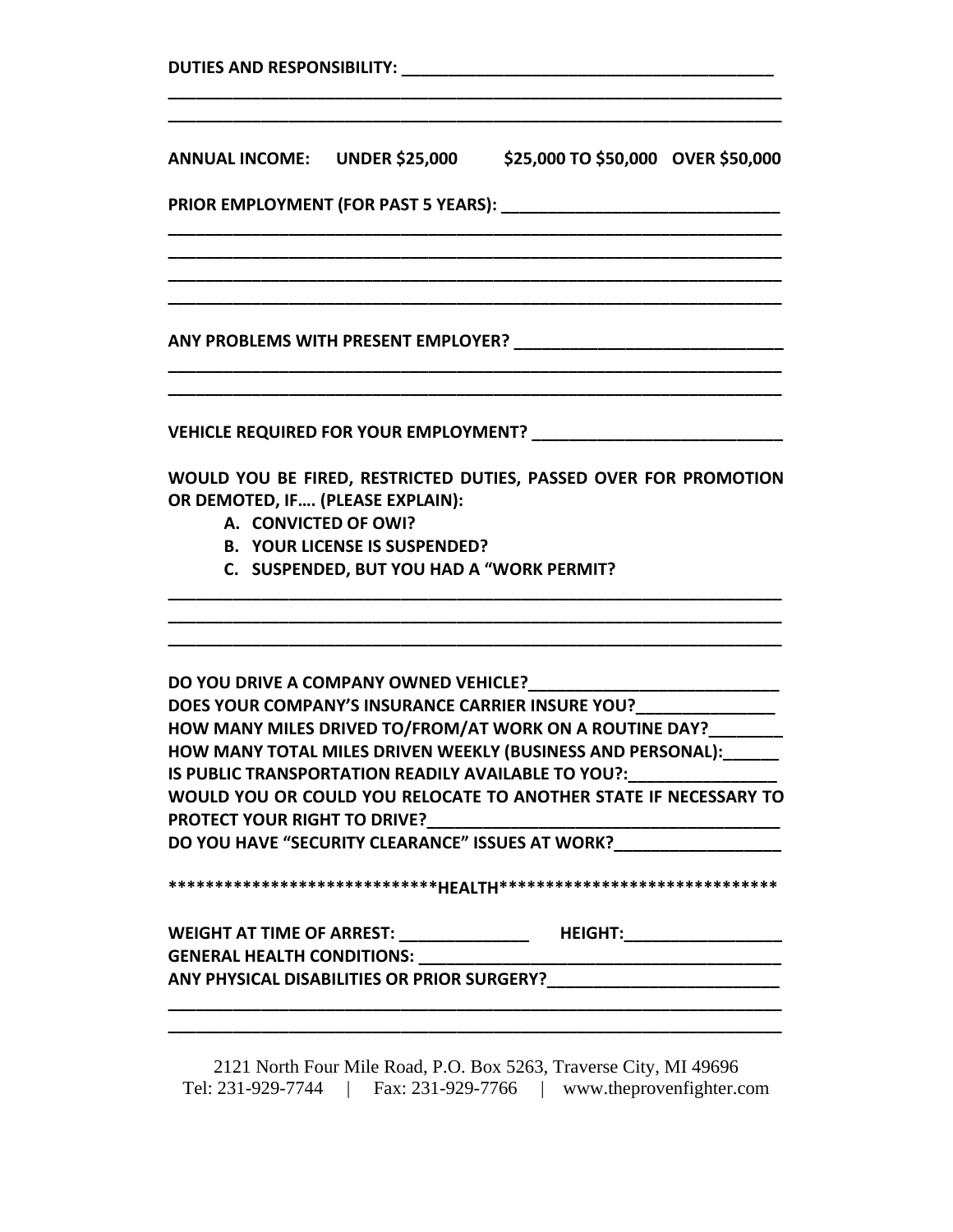**ANY PRESCRIBED MEDICATION TAKEN BY YOU DAILY OR PERIODICALLY? \_\_\_\_\_**

**\_\_\_\_\_\_\_\_\_\_\_\_\_\_\_\_\_\_\_\_\_\_\_\_\_\_\_\_\_\_\_\_\_\_\_\_\_\_\_\_\_\_\_\_\_\_\_\_\_\_\_\_\_\_\_\_\_\_\_\_\_\_\_\_\_\_**

**\_\_\_\_\_\_\_\_\_\_\_\_\_\_\_\_\_\_\_\_\_\_\_\_\_\_\_\_\_\_\_\_\_\_\_\_\_\_\_\_\_\_\_\_\_\_\_\_\_\_\_\_\_\_\_\_\_\_\_\_\_\_\_\_\_\_ \_\_\_\_\_\_\_\_\_\_\_\_\_\_\_\_\_\_\_\_\_\_\_\_\_\_\_\_\_\_\_\_\_\_\_\_\_\_\_\_\_\_\_\_\_\_\_\_\_\_\_\_\_\_\_\_\_\_\_\_\_\_\_\_\_\_ \_\_\_\_\_\_\_\_\_\_\_\_\_\_\_\_\_\_\_\_\_\_\_\_\_\_\_\_\_\_\_\_\_\_\_\_\_\_\_\_\_\_\_\_\_\_\_\_\_\_\_\_\_\_\_\_\_\_\_\_\_\_\_\_\_\_**

**NON PRESCRIPTION MEDICINES TAKEN BY YOU DAILY OR PERIODICALLY? \_\_\_\_**

**\_\_\_\_\_\_\_\_\_\_\_\_\_\_\_\_\_\_\_\_\_\_\_\_\_\_\_\_\_\_\_\_\_\_\_\_\_\_\_\_\_\_\_\_\_\_\_\_\_\_\_\_\_\_\_\_\_\_\_\_\_\_\_\_\_\_ \_\_\_\_\_\_\_\_\_\_\_\_\_\_\_\_\_\_\_\_\_\_\_\_\_\_\_\_\_\_\_\_\_\_\_\_\_\_\_\_\_\_\_\_\_\_\_\_\_\_\_\_\_\_\_\_\_\_\_\_\_\_\_\_\_\_ \_\_\_\_\_\_\_\_\_\_\_\_\_\_\_\_\_\_\_\_\_\_\_\_\_\_\_\_\_\_\_\_\_\_\_\_\_\_\_\_\_\_\_\_\_\_\_\_\_\_\_\_\_\_\_\_\_\_\_\_\_\_\_\_\_\_**

**\_\_\_\_\_\_\_\_\_\_\_\_\_\_\_\_\_\_\_\_\_\_\_\_\_\_\_\_\_\_\_\_\_\_\_\_\_\_\_\_\_\_\_\_\_\_\_\_\_\_\_\_\_\_\_\_\_\_\_\_\_\_\_\_\_\_ \_\_\_\_\_\_\_\_\_\_\_\_\_\_\_\_\_\_\_\_\_\_\_\_\_\_\_\_\_\_\_\_\_\_\_\_\_\_\_\_\_\_\_\_\_\_\_\_\_\_\_\_\_\_\_\_\_\_\_\_\_\_\_\_\_\_**

**SPECIFIC HEALTH PROBLEMS OR CHRONIC ILLNESSES? \_\_\_\_\_\_\_\_\_\_\_\_\_\_\_\_\_\_\_\_\_**

**DO YOU WEAR DENTURES OR BRIDGEWORK? \_\_\_\_\_\_\_\_\_\_\_\_\_\_\_\_\_\_\_\_\_\_\_\_\_\_\_ DO YOU USE A DENTAL ADHESIVE? \_\_\_\_\_\_\_\_\_\_\_\_\_\_\_\_\_\_\_\_\_\_\_\_\_\_\_\_\_\_\_\_\_\_\_\_**

**\*\*\*\*\*\*\*\*\*\*\*\*\*\*\*\*\*\*\*EFFECTS OF A POSSIBLE CONVICTION\*\*\*\*\*\*\*\*\*\*\*\*\*\*\*\***

**\_\_\_\_\_\_\_\_\_\_\_\_\_\_\_\_\_\_\_\_\_\_\_\_\_\_\_\_\_\_\_\_\_\_\_\_\_\_\_\_\_\_\_\_\_\_\_\_\_\_\_\_\_\_\_\_\_\_\_\_\_\_\_\_\_\_ \_\_\_\_\_\_\_\_\_\_\_\_\_\_\_\_\_\_\_\_\_\_\_\_\_\_\_\_\_\_\_\_\_\_\_\_\_\_\_\_\_\_\_\_\_\_\_\_\_\_\_\_\_\_\_\_\_\_\_\_\_\_\_\_\_\_**

**WHAT EFFECT WOULD A CONVICTION HAVE ON YOU PERSONALLY? \_\_\_\_\_\_\_\_\_**

**WOULD A CONVICTION AFFECT YOUR MARRIAGE OR RELATIONSHIPS? \_\_\_\_\_\_\_**

**MUST YOU "PROVE" INSURABILITY IN ORDER TO DRIVE A "COMPANY" CAR? \_\_ \_\_\_\_\_\_\_\_\_\_\_\_\_\_\_\_\_\_\_\_\_\_\_\_\_\_\_\_\_\_\_\_\_\_\_\_\_\_\_\_\_\_\_\_\_\_\_\_\_\_\_\_\_\_\_\_\_\_\_\_\_\_\_\_\_\_**

**\_\_\_\_\_\_\_\_\_\_\_\_\_\_\_\_\_\_\_\_\_\_\_\_\_\_\_\_\_\_\_\_\_\_\_\_\_\_\_\_\_\_\_\_\_\_\_\_\_\_\_\_\_\_\_\_\_\_\_\_\_\_\_\_\_\_ \_\_\_\_\_\_\_\_\_\_\_\_\_\_\_\_\_\_\_\_\_\_\_\_\_\_\_\_\_\_\_\_\_\_\_\_\_\_\_\_\_\_\_\_\_\_\_\_\_\_\_\_\_\_\_\_\_\_\_\_\_\_\_\_\_\_**

**DO YOU EVER NEED TO RENT A RENTAL CAR, FOR PERSONAL OR BUSINESS USE? \_\_\_\_\_\_\_\_\_\_\_\_\_\_\_\_\_\_\_\_\_\_\_\_\_\_\_\_\_\_\_\_\_\_\_\_\_\_\_\_\_\_\_\_\_\_\_\_\_\_\_\_\_\_\_\_\_\_\_\_\_**

**\_\_\_\_\_\_\_\_\_\_\_\_\_\_\_\_\_\_\_\_\_\_\_\_\_\_\_\_\_\_\_\_\_\_\_\_\_\_\_\_\_\_\_\_\_\_\_\_\_\_\_\_\_\_\_\_\_\_\_\_\_\_\_\_\_\_**

**IF YOU WERE CONVICTED OF OWI AND/OR YOUR LICENSE WAS SUSPENDED, WOULD DENIAL OF ACCESS TO RENTAL VEHICLES AFFECT YOU OR YOUR BUSINESS? \_\_\_\_\_\_\_\_\_\_\_\_\_\_\_\_\_\_\_\_\_\_\_\_\_\_\_\_\_\_\_\_\_\_\_\_\_\_\_\_\_\_\_\_\_\_\_\_\_\_\_\_\_\_\_\_**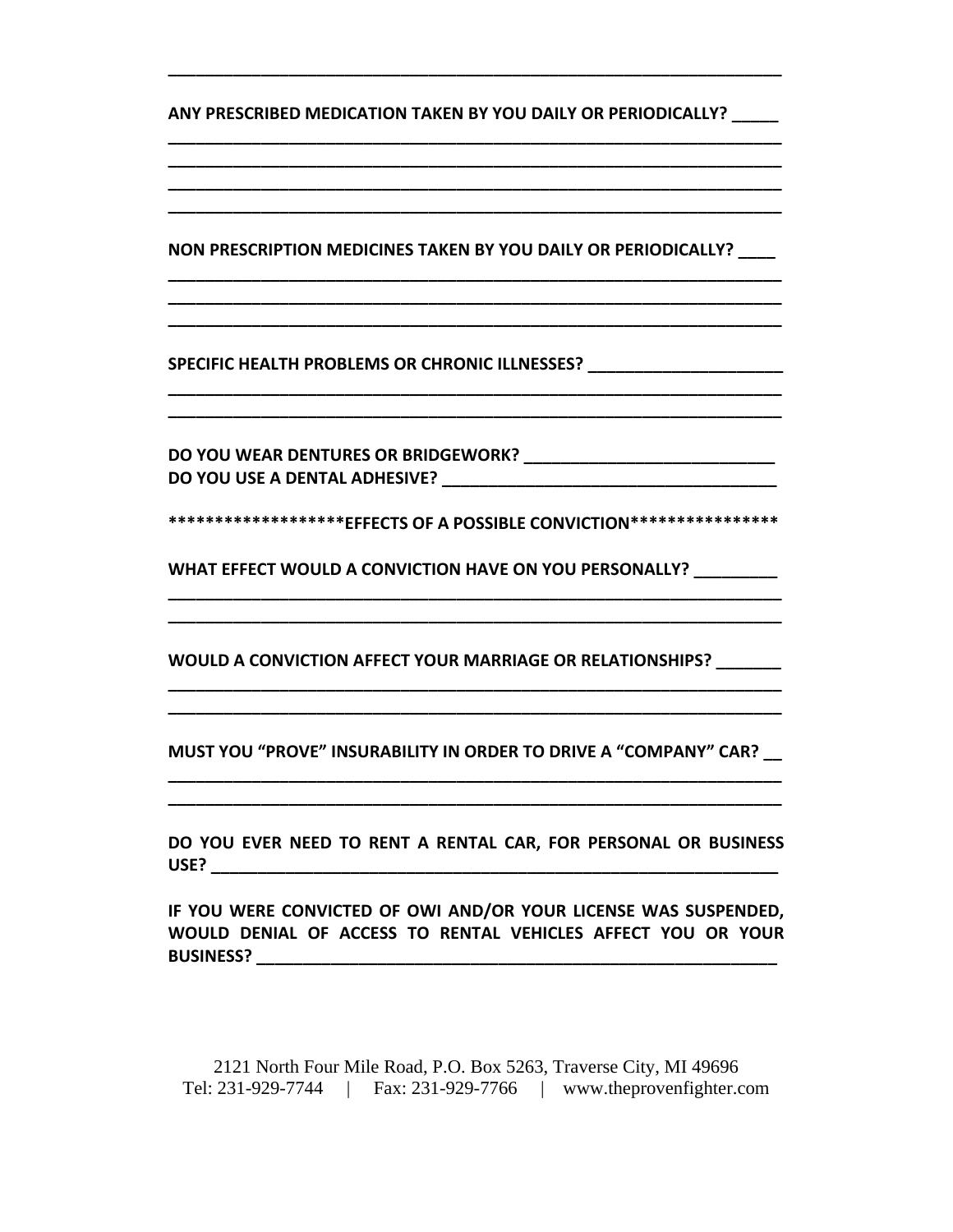# **HOW ELSE WOULD AN OWI CONVICTION OR LICENSE SUSPENSION AFFECT YORU EMPLOYMENT OR PROFESSIONAL STANDING? \_\_\_\_\_\_\_\_\_\_\_\_\_\_\_\_\_\_\_\_\_\_**

**\_\_\_\_\_\_\_\_\_\_\_\_\_\_\_\_\_\_\_\_\_\_\_\_\_\_\_\_\_\_\_\_\_\_\_\_\_\_\_\_\_\_\_\_\_\_\_\_\_\_\_\_\_\_\_\_\_\_\_\_\_\_\_\_\_\_ \_\_\_\_\_\_\_\_\_\_\_\_\_\_\_\_\_\_\_\_\_\_\_\_\_\_\_\_\_\_\_\_\_\_\_\_\_\_\_\_\_\_\_\_\_\_\_\_\_\_\_\_\_\_\_\_\_\_\_\_\_\_\_\_\_\_**

**ARE YOU INVOLVED IN ANY "DOMESTIC" (DIVORCE, CHILD CUSTODY, ETC.) CASE OR JUDICIAL DISPUTE THAT AN OWI CONVICTION OR LICENSE SUSPENSION MIGHT AFFECT? \_\_\_\_\_\_\_\_\_\_\_\_\_\_\_\_\_\_\_\_\_\_\_\_\_\_\_\_\_\_\_\_\_\_\_\_\_\_\_\_\_**

**\_\_\_\_\_\_\_\_\_\_\_\_\_\_\_\_\_\_\_\_\_\_\_\_\_\_\_\_\_\_\_\_\_\_\_\_\_\_\_\_\_\_\_\_\_\_\_\_\_\_\_\_\_\_\_\_\_\_\_\_\_\_\_\_\_\_ \_\_\_\_\_\_\_\_\_\_\_\_\_\_\_\_\_\_\_\_\_\_\_\_\_\_\_\_\_\_\_\_\_\_\_\_\_\_\_\_\_\_\_\_\_\_\_\_\_\_\_\_\_\_\_\_\_\_\_\_\_\_\_\_\_\_**

**ARE YOU ON ANY BOARDS, SUCH AS A BOARD OF DIRECTIONS FOR A PUBLICLY TRADED STOCK, OR A NON PROFIT BOARD? \_\_\_\_\_\_\_\_\_\_\_\_\_\_\_\_\_\_\_\_\_\_\_\_\_\_\_\_\_**

**ARE YOU IN THE UNITED STATES ON ANY TYPE OF VISA OR TEMPORARY WORK PERMIT STATUS? \_\_\_\_\_\_\_\_\_\_\_\_\_\_\_\_\_\_\_\_\_\_\_\_\_\_\_\_\_\_\_\_\_\_\_\_\_\_\_\_\_\_\_\_\_\_\_\_\_\_\_**

**\_\_\_\_\_\_\_\_\_\_\_\_\_\_\_\_\_\_\_\_\_\_\_\_\_\_\_\_\_\_\_\_\_\_\_\_\_\_\_\_\_\_\_\_\_\_\_\_\_\_\_\_\_\_\_\_\_\_\_\_\_\_\_\_\_\_ \_\_\_\_\_\_\_\_\_\_\_\_\_\_\_\_\_\_\_\_\_\_\_\_\_\_\_\_\_\_\_\_\_\_\_\_\_\_\_\_\_\_\_\_\_\_\_\_\_\_\_\_\_\_\_\_\_\_\_\_\_\_\_\_\_\_**

**DO YOU EVER NEED TO TRAVEL OUTSIDE THE UNITED STATES, SUCH THAT ANY LIMITATION FROM AN OWI CONVICTION COULD AFFECT YOU? \_\_\_\_\_\_\_\_\_\_\_\_\_**

**\_\_\_\_\_\_\_\_\_\_\_\_\_\_\_\_\_\_\_\_\_\_\_\_\_\_\_\_\_\_\_\_\_\_\_\_\_\_\_\_\_\_\_\_\_\_\_\_\_\_\_\_\_\_\_\_\_\_\_\_\_\_\_\_\_\_ \_\_\_\_\_\_\_\_\_\_\_\_\_\_\_\_\_\_\_\_\_\_\_\_\_\_\_\_\_\_\_\_\_\_\_\_\_\_\_\_\_\_\_\_\_\_\_\_\_\_\_\_\_\_\_\_\_\_\_\_\_\_\_\_\_\_**

**\*\*\*\*\*\*\*\*\*\*\*\*\*\*\*\*\*\*\*\*EVENTS OF THE DAY OF YOUR ARREST\*\*\*\*\*\*\*\*\*\*\*\*\*\***

**During the 24‐hour period just prior to your arrest, describe your activities IN GREAT DETAIL. From the time you woke up until the arrest occurred. Remember to tell me who you were with, what you drank, at what time the drinks were consumed, what size drinks you had, etc. Please list the events in chronological order. Use additional sheets if necessary.**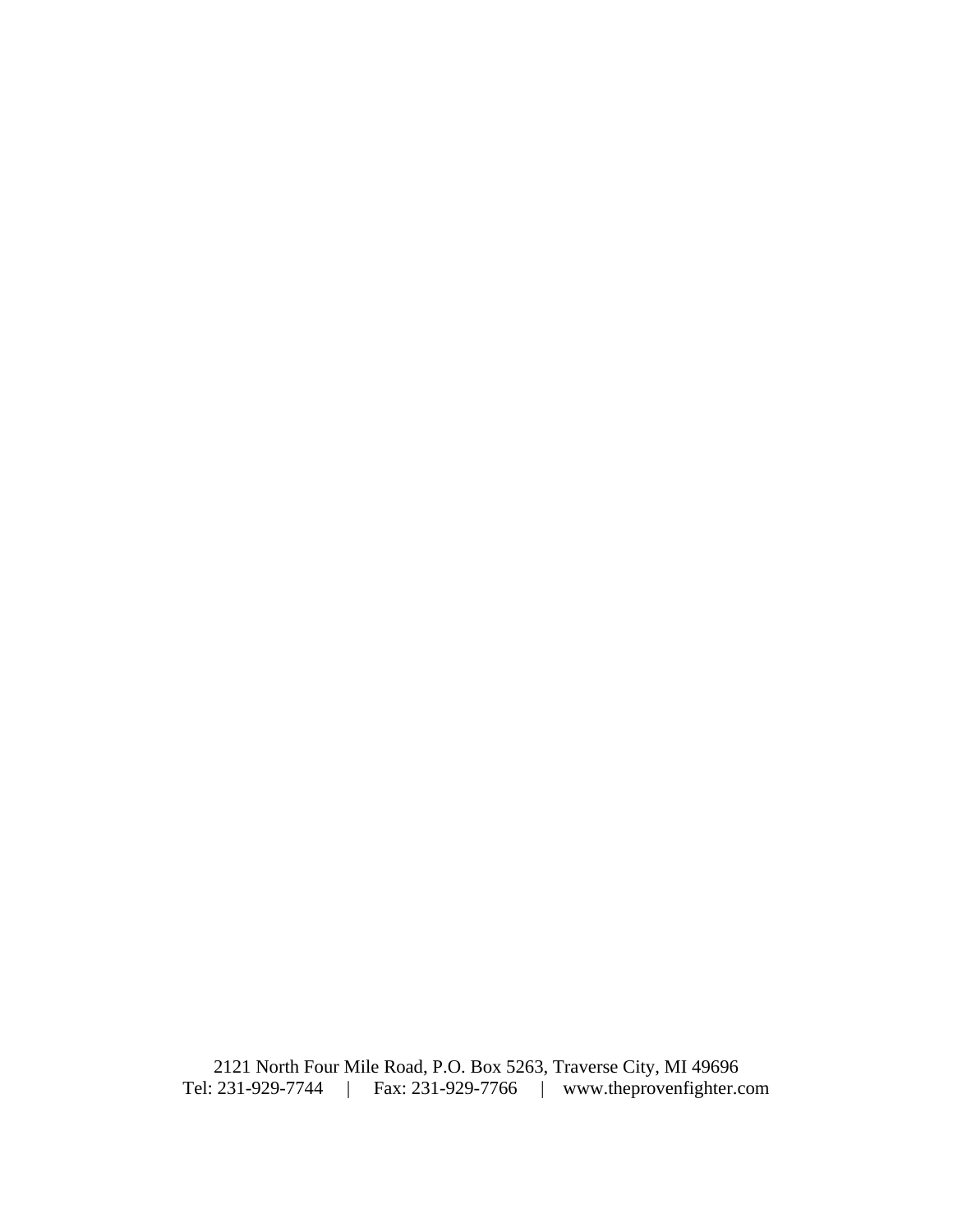#### **WITH WHOM DID YOU SPEAK DURING THE LAST 3 HOURS BEFORE YOUR ARREST?**

| <b>NAME</b> | <b>ADDRESS/PHONE</b> | <b>RELATIONSHIP</b> | <b>EMPLOYER</b> |
|-------------|----------------------|---------------------|-----------------|
|             |                      |                     |                 |
|             |                      |                     |                 |
|             |                      |                     |                 |
|             |                      |                     |                 |
|             |                      |                     |                 |
|             |                      |                     |                 |
|             |                      |                     |                 |

#### **WAS ANYONE WITH YOU WHEN YOU WERE ARRESTED? IF SO PLEASE LIST.**

| <b>NAME</b> | <b>ADDRESS</b> | <b>HOME PHONE</b> | <b>OTHER PHONE</b> |
|-------------|----------------|-------------------|--------------------|
|             |                |                   |                    |
|             |                |                   |                    |
|             |                |                   |                    |
|             |                |                   |                    |

#### **WHAT WAS THEIR CONDITION? \_\_\_\_\_\_\_\_\_\_\_\_\_\_\_\_\_\_\_\_\_\_\_\_\_\_\_\_\_\_\_\_\_\_\_\_\_\_\_\_\_\_\_\_\_**

**DID ANYONE ELSE OBSERVE OR OVERHEAR ANY PORTION OR ASPECT OF THE POLICE STOP?** 

| <b>NAME</b> | <b>ADDRESS</b> | <b>PHONE</b> | <b>OTHER</b> |
|-------------|----------------|--------------|--------------|
|             |                |              |              |
|             |                |              |              |
|             |                |              |              |
|             |                |              |              |

**DID THE POLICE ALLOW SOMEONE WITH YOU TO DRIVE THE VEHCILE AWAY FROM THE SCENE OR TO MOVE THE VEHICLE? \_\_\_\_\_\_\_\_\_\_\_\_\_\_\_\_\_\_\_\_\_\_\_\_\_\_\_\_\_\_\_\_\_\_\_\_\_\_\_ IF SO, WHO? \_\_\_\_\_\_\_\_\_\_\_\_\_\_\_\_\_\_\_\_\_\_\_\_\_\_\_\_\_\_\_\_\_\_\_\_\_\_\_\_\_\_\_\_\_\_\_\_\_\_\_\_\_\_\_\_\_\_\_\_\_**

**GIVE DETAILS OF WHAT SCREENING FOR IMPAIRMENT OR ABILITY TO DRIVE THE OFFICER REQUIRED FROM THIS PERSON PRIOR TO ALLOWING THIS PERSON TO DRIVE AWAY. \_\_\_\_\_\_\_\_\_\_\_\_\_\_\_\_\_\_\_\_\_\_\_\_\_\_\_\_\_\_\_\_\_\_\_\_\_\_\_\_\_\_\_\_\_\_\_\_\_\_\_\_\_\_\_\_\_\_\_\_\_\_\_\_\_**

|                  |  | TRAFFIC CONDITIONS YOU ENCOUNTERED ON ROADWAYS PRIOR TO BEING |  |  |  |
|------------------|--|---------------------------------------------------------------|--|--|--|
| <b>ARRESTED:</b> |  |                                                               |  |  |  |

**\_\_\_\_\_\_\_\_\_\_\_\_\_\_\_\_\_\_\_\_\_\_\_\_\_\_\_\_\_\_\_\_\_\_\_\_\_\_\_\_\_\_\_\_\_\_\_\_\_\_\_\_\_\_\_\_\_\_\_\_\_\_\_\_\_\_ \_\_\_\_\_\_\_\_\_\_\_\_\_\_\_\_\_\_\_\_\_\_\_\_\_\_\_\_\_\_\_\_\_\_\_\_\_\_\_\_\_\_\_\_\_\_\_\_\_\_\_\_\_\_\_\_\_\_\_\_\_\_\_\_\_\_**

**\_\_\_\_\_\_\_\_\_\_\_\_\_\_\_\_\_\_\_\_\_\_\_\_\_\_\_\_\_\_\_\_\_\_\_\_\_\_\_\_\_\_\_\_\_\_\_\_\_\_\_\_\_\_\_\_\_\_\_\_\_\_\_\_\_\_**

**STOP LIGHTS/CAUTION LIGHTS:** How many \_\_\_\_\_\_\_ Where they working? \_\_\_\_\_\_\_\_\_\_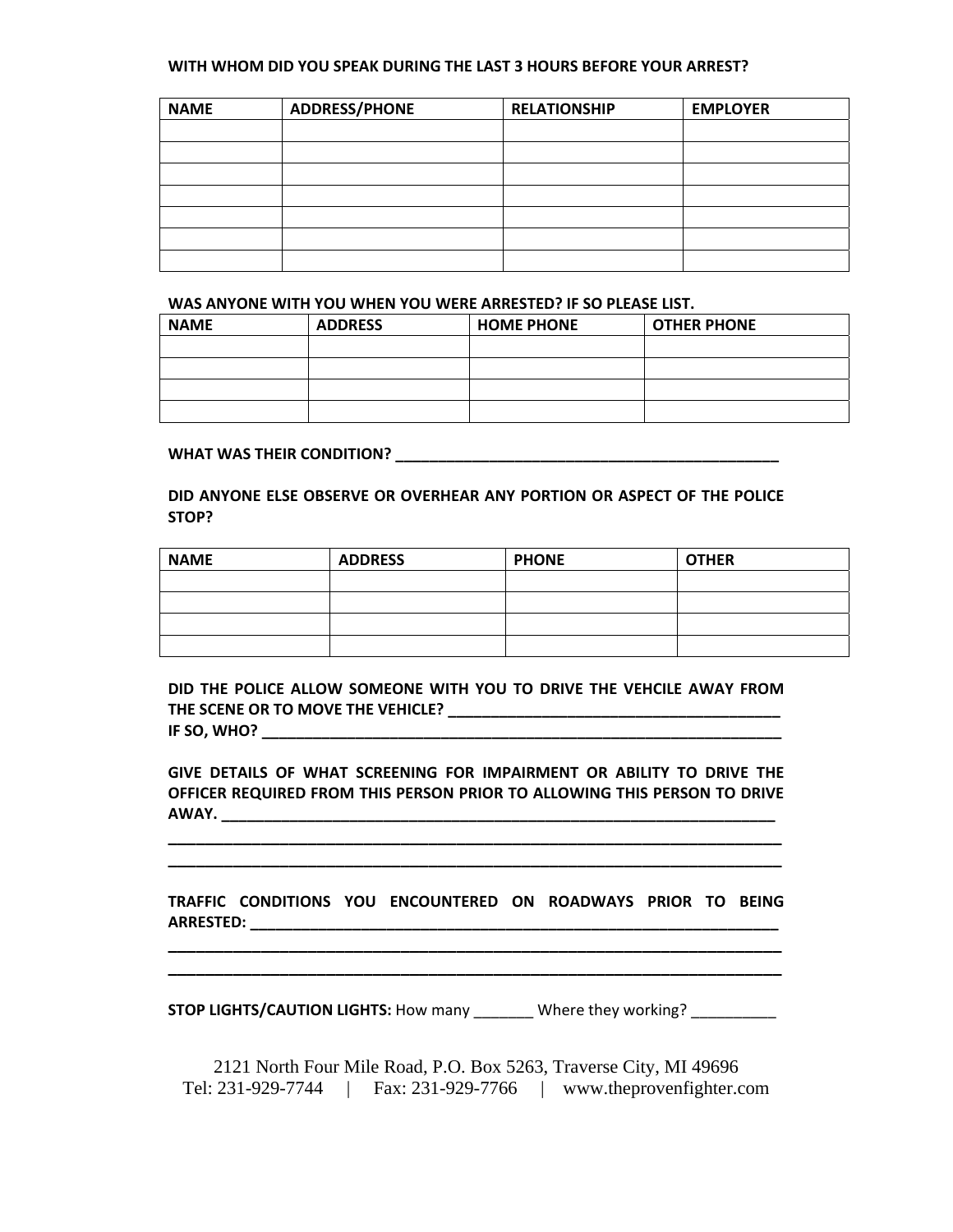| CITY/MUNICIPALITY/COUNTY YOU WERE STOPPED IN: __________________________________ |  |
|----------------------------------------------------------------------------------|--|
| STREET/LOCATION WHERE POLICE STOP OCCURRED AT : ________________________________ |  |
|                                                                                  |  |
| ********************************ROADBLOCKS****************************           |  |
|                                                                                  |  |
|                                                                                  |  |
| HOW LONG DID YOU WAIT IN LINE BEFORE GETTING TO AN OFFICER? _______________      |  |
| WERE YOU GIVEN ANY ADVANCE NOTICE OF THE ROADBLOCK? ____________________________ |  |
| HOW MANY POLICE CARDS DID YOU SEE? _____                                         |  |
| DID ANY HAVE THEIR BLUE LIGHTS ON? ________________                              |  |
| IF SO, HOW MANY HAD THEIR LIGHTS ON? ____________                                |  |
| DID MORE THAN ONE OFFICER GIVE YOU A FIELD TEST OR INTERROGATE YOU? ______       |  |
| HOW MANY POLICE OFFICERS DID YOU SEE AT THE ROADBLOCK LOCATION? ________         |  |
| **************DRIVER'S LICENSE AND INITIAL QUESTING BY THE OFFICER***********    |  |
| ARE THERE ANY RESTRICTIONS ON YOUR LICENSE? ________                             |  |
| WERE YOU COMPLYING WITH THOSE RESTRICTIONS WHEN STOPPED? _____________           |  |
| WHERE WAS YOUR LICENSE WHEN YOU FIRST BEGAN LOOKING FOR IT?                      |  |
| IF YOU DID NOT HAVE YOUR "PLASTIC" LICENSE IN YOUR POSSESSION AT THE TIME OF     |  |
| THE "STOP" PLEASE GIVE DETAILS ABOUT WHERE THE LICENSE WAS, AND WHY IT WAS       |  |
|                                                                                  |  |
| WHAT WERE THE OFFICER'S FIRST WORKS TO YOU WHEN HE/SHE ENCOUNTERED YOU           |  |
|                                                                                  |  |
|                                                                                  |  |
|                                                                                  |  |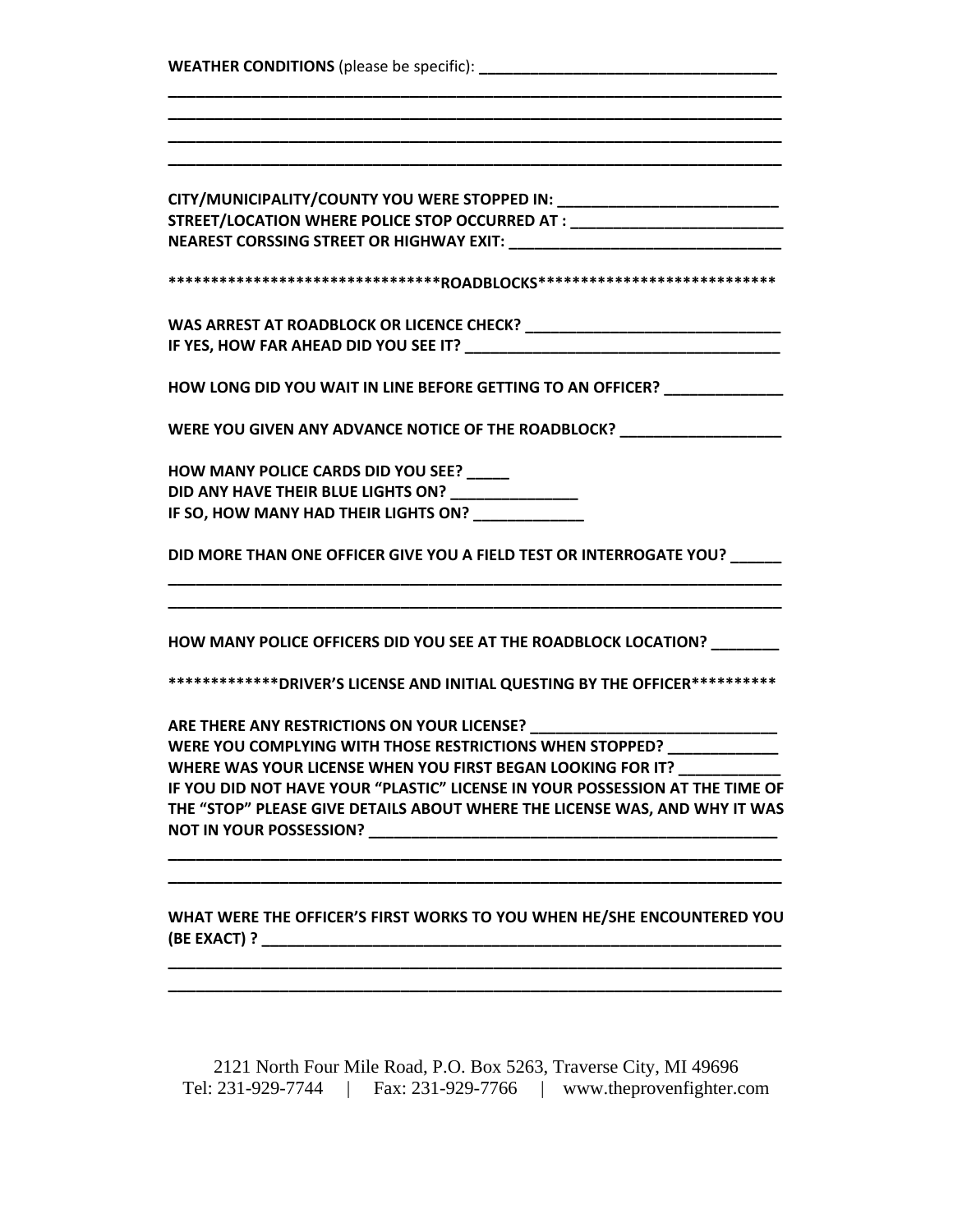# **WHAT DID YOU SAY IN RESPONSE? \_\_\_\_\_\_\_\_\_\_\_\_\_\_\_\_\_\_\_\_\_\_\_\_\_\_\_\_\_\_\_\_\_\_\_\_\_\_\_\_\_\_**

**DID THE OFFICER COMMENT ON YOUR BREATH "SMELLING LIKE ALCOHOL" OR SIMILAR WORDS? \_\_\_\_\_\_\_\_\_\_\_\_\_\_\_\_\_\_\_\_\_\_\_\_\_\_\_\_\_\_\_\_\_\_\_\_\_\_\_\_\_\_\_\_\_\_\_\_\_\_\_\_\_\_\_\_**

**\_\_\_\_\_\_\_\_\_\_\_\_\_\_\_\_\_\_\_\_\_\_\_\_\_\_\_\_\_\_\_\_\_\_\_\_\_\_\_\_\_\_\_\_\_\_\_\_\_\_\_\_\_\_\_\_\_\_\_\_\_\_\_\_\_\_ \_\_\_\_\_\_\_\_\_\_\_\_\_\_\_\_\_\_\_\_\_\_\_\_\_\_\_\_\_\_\_\_\_\_\_\_\_\_\_\_\_\_\_\_\_\_\_\_\_\_\_\_\_\_\_\_\_\_\_\_\_\_\_\_\_\_**

**DID YOU "MASK" THE SMELL OF YOUR BREATH WITH FOOD, COFFEE, GUM, CANDY, BREATH SPRAY, ETC. TO COVER THE SMELL OF ALCOHOL? \_\_\_\_\_\_\_\_\_\_\_\_\_\_\_\_\_\_\_\_\_\_\_\_**

**IF YES, WHAT DID YOU CONSUME OR USE? \_\_\_\_\_\_\_\_\_\_\_\_\_\_\_\_\_\_\_\_\_\_\_\_\_\_\_\_\_\_\_\_\_\_\_\_ HOW MUCH AND WHEN? \_\_\_\_\_\_\_\_\_\_\_\_\_\_\_\_\_\_\_\_\_\_\_\_\_\_\_\_\_\_\_\_\_\_\_\_\_\_\_\_\_\_\_\_\_\_\_\_\_\_**

**WERE ANY CONTAINERS OF ALCOHOL VISIBLE TO THE OFFICER AS HE/SHE OBSERVED FROM OUTSIDE YOUR VEHICLE? \_\_\_\_\_\_\_\_\_\_\_\_\_\_\_\_\_\_\_\_\_\_\_\_\_\_\_\_\_\_\_\_\_\_\_\_\_\_\_\_\_\_\_\_\_**

**IF SO, WHAT TYPE, AND WERE THEY FULL AND UNOPENED, PARTIALLY FULL (SEAL BROKER) OR EMPTIES? \_\_\_\_\_\_\_\_\_\_\_\_\_\_\_\_\_\_\_\_\_\_\_\_\_\_\_\_\_\_\_\_\_\_\_\_\_\_\_\_\_\_\_\_\_\_\_\_\_\_\_\_**

**DID THE OFFICER CONFISCATE THESE CONTAINERS, FOR USE AS "EVIDENCE" AGAINST YOU IN THIS CASE? \_\_\_\_\_\_\_\_\_\_\_\_\_\_\_\_\_\_\_\_\_\_\_\_\_\_\_\_\_\_\_\_\_\_\_\_\_\_\_\_\_\_\_\_\_\_\_\_\_\_\_\_\_\_\_\_**

**WERE THERE ANY OTHER SUSPICIOUS OR ILLEGAL ITEMS VISIBLE FROM OUTSIDE YOUR CAR WHEN THE POLICE APPROACHED YOUR VEHICLE? \_\_\_\_\_\_\_\_\_\_\_\_\_\_\_\_\_\_\_\_\_**

**\_\_\_\_\_\_\_\_\_\_\_\_\_\_\_\_\_\_\_\_\_\_\_\_\_\_\_\_\_\_\_\_\_\_\_\_\_\_\_\_\_\_\_\_\_\_\_\_\_\_\_\_\_\_\_\_\_\_\_\_\_\_\_\_\_\_ \_\_\_\_\_\_\_\_\_\_\_\_\_\_\_\_\_\_\_\_\_\_\_\_\_\_\_\_\_\_\_\_\_\_\_\_\_\_\_\_\_\_\_\_\_\_\_\_\_\_\_\_\_\_\_\_\_\_\_\_\_\_\_\_\_\_**

**\*\*\*\*\*\*\*\*\*\*\*\*\*\*\*\*\*\*\*\*\*\*\*\*\*\*INSURANCE AND REGISTRATION\*\*\*\*\*\*\*\*\*\*\*\*\*\*\*\*\*\*\***

**ARRESTING OFFICER'S NAME: \_\_\_\_\_\_\_\_\_\_\_\_\_\_\_\_\_\_\_\_ BADGE NUMBER: \_\_\_\_\_\_\_\_\_\_\_**

**DID OFFICER ASK FOR PROOF OF INSURANCE: \_\_\_\_\_\_\_\_\_\_\_\_\_\_\_\_\_\_\_\_\_\_\_\_\_\_\_\_\_\_\_\_\_**

**DID YOU PRODUCE PROOF OF INSURANCE BEFORE OFFICER ASKED FOR IT? \_\_\_\_\_\_\_\_\_ IN WHAT STATE WAS THE INSRUANCE ISSUED? \_\_\_\_\_\_\_\_\_ WAS IT YOUR INSRUANCE?**

**\_\_\_\_\_\_\_\_\_\_\_\_\_\_\_\_\_\_\_\_\_\_\_ COMPANY NAME: \_\_\_\_\_\_\_\_\_\_\_\_\_\_\_\_\_\_\_\_\_\_\_\_\_\_\_\_\_\_\_\_\_**

#### **POLICE NUMBER: \_\_\_\_\_\_\_\_\_\_\_\_\_\_\_\_\_\_\_\_\_\_\_\_\_\_\_\_\_\_\_\_\_\_\_\_\_\_\_\_\_\_\_\_\_\_\_\_\_\_\_\_\_\_\_\_\_**

NOTE: If charged with "no insurance" or "no proof of insurance" bring a copy of proof o insurance with you to first interview.

**DID THE OFFICER ASK FOR REGISTRATION PAPERS? \_\_\_\_\_\_\_\_\_\_\_\_\_\_\_\_\_\_\_\_\_\_\_ WHAT IS THE STATE OF REGISTRATION? \_\_\_\_\_\_\_\_\_\_\_\_\_\_\_\_\_\_\_\_\_\_\_\_\_\_\_\_\_\_\_\_**

**\*\*\*\*\*\*\*\*\*\*\*\*\*\*\*FIELD SOBRIETY TESTS OR ROADSIDE SOBRIETY TESTS\*\*\*\*\*\***

**DID THE OFFICER DIRECT YOU (OR REQUEST YOU) TO PERFORM ANY COORDINATION OR ROADSIDE SOBRIETY TEST? \_\_\_\_\_\_\_\_\_\_\_\_\_\_\_\_\_\_\_\_\_\_\_\_\_\_**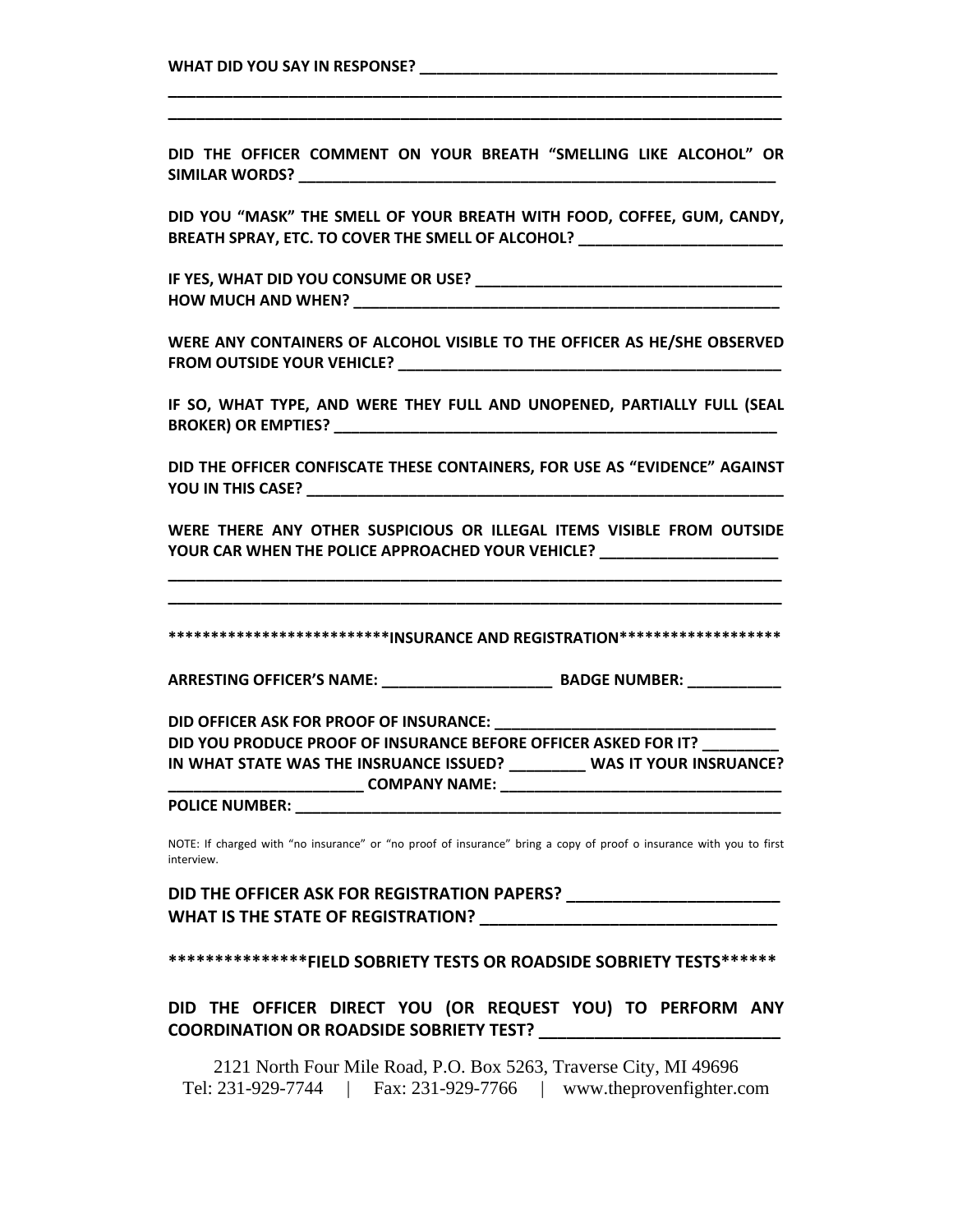**EXACTLY WHEN WERE YOU FIRST REQEUSTED (TOLD) TO PERFORM THESE**

**TESTS? (How long, in minutes/seconds, after exiting your vehicle) \_\_\_\_\_\_\_\_\_\_\_\_\_\_\_\_\_\_\_\_\_\_\_\_\_\_\_**

**WHAT WAS THE EXACT WORDING USED BY THE OFFICER IN MAKING THIS "REQUEST OR DEMAND"? \_\_\_\_\_\_\_\_\_\_\_\_\_\_\_\_\_\_\_\_\_\_\_\_\_\_\_\_\_\_\_\_\_\_\_\_\_\_\_\_\_\_\_\_**

**\_\_\_\_\_\_\_\_\_\_\_\_\_\_\_\_\_\_\_\_\_\_\_\_\_\_\_\_\_\_\_\_\_\_\_\_\_\_\_\_\_\_\_\_\_\_\_\_\_\_\_\_\_\_\_\_\_\_\_\_\_\_\_\_\_\_ \_\_\_\_\_\_\_\_\_\_\_\_\_\_\_\_\_\_\_\_\_\_\_\_\_\_\_\_\_\_\_\_\_\_\_\_\_\_\_\_\_\_\_\_\_\_\_\_\_\_\_\_\_\_\_\_\_\_\_\_\_\_\_\_\_\_**

**DID THE OFFICER ASK YOU ANY PRELIMINARY QUESTIONS ABOUT YOUR PHYSICAL LIMITATIONS OR IMPARIMENTS OR PRESENT ILLNESS/MEDICAITONS BEFORE BEGINNING TO "TEST" YOU? \_\_\_\_\_\_\_\_\_\_\_\_\_\_\_\_\_\_\_\_\_\_\_\_\_\_\_\_\_\_\_\_\_\_\_**

**BEFORE YOU BEGAN DOING ANY OF THE FIELD SOBRIETY TESTS (INCLUDING THE HAND HELD BREATH TESTER), WERE YOU UNDER THE IMPRESSION THAT YOU WERE "IN CUSTODY" OR "NOT FREE TO LEAVE"? \_\_\_\_\_\_\_\_\_\_\_\_\_\_\_\_\_\_\_\_\_**

**\_\_\_\_\_\_\_\_\_\_\_\_\_\_\_\_\_\_\_\_\_\_\_\_\_\_\_\_\_\_\_\_\_\_\_\_\_\_\_\_\_\_\_\_\_\_\_\_\_\_\_\_\_\_\_\_\_\_\_\_\_\_\_\_\_\_ \_\_\_\_\_\_\_\_\_\_\_\_\_\_\_\_\_\_\_\_\_\_\_\_\_\_\_\_\_\_\_\_\_\_\_\_\_\_\_\_\_\_\_\_\_\_\_\_\_\_\_\_\_\_\_\_\_\_\_\_\_\_\_\_\_\_**

**\_\_\_\_\_\_\_\_\_\_\_\_\_\_\_\_\_\_\_\_\_\_\_\_\_\_\_\_\_\_\_\_\_\_\_\_\_\_\_\_\_\_\_\_\_\_\_\_\_\_\_\_\_\_\_\_\_\_\_\_\_\_\_\_\_\_**

**WAS THERE ANYTHING ABOUT THIS TRAFFIC STOP THAT LED YOU TO BELIEVE THAT THIS WAS NOT GOING TO BE A "BRIEF" ENCOUNTER WITH THE POLICE, BUT THAT YOU WERE GOING TO BE DETAINED FOR A MORE PROLONGED PERIOD OF TIME? \_\_\_\_\_\_\_\_\_\_\_\_\_\_\_\_\_\_\_\_\_\_\_\_\_\_\_\_\_\_\_\_\_\_\_\_\_\_\_\_\_\_\_\_\_\_\_\_\_\_\_**

**\_\_\_\_\_\_\_\_\_\_\_\_\_\_\_\_\_\_\_\_\_\_\_\_\_\_\_\_\_\_\_\_\_\_\_\_\_\_\_\_\_\_\_\_\_\_\_\_\_\_\_\_\_\_\_\_\_\_\_\_\_\_\_\_\_\_ \_\_\_\_\_\_\_\_\_\_\_\_\_\_\_\_\_\_\_\_\_\_\_\_\_\_\_\_\_\_\_\_\_\_\_\_\_\_\_\_\_\_\_\_\_\_\_\_\_\_\_\_\_\_\_\_\_\_\_\_\_\_\_\_\_\_ \_\_\_\_\_\_\_\_\_\_\_\_\_\_\_\_\_\_\_\_\_\_\_\_\_\_\_\_\_\_\_\_\_\_\_\_\_\_\_\_\_\_\_\_\_\_\_\_\_\_\_\_\_\_\_\_\_\_\_\_\_\_\_\_\_\_ \_\_\_\_\_\_\_\_\_\_\_\_\_\_\_\_\_\_\_\_\_\_\_\_\_\_\_\_\_\_\_\_\_\_\_\_\_\_\_\_\_\_\_\_\_\_\_\_\_\_\_\_\_\_\_\_\_\_\_\_\_\_\_\_\_\_**

**WHAT QUESTIONS DID YOU ASK, AND HOW DID THE OFFICER RESPOND? \_\_\_\_\_**

**\_\_\_\_\_\_\_\_\_\_\_\_\_\_\_\_\_\_\_\_\_\_\_\_\_\_\_\_\_\_\_\_\_\_\_\_\_\_\_\_\_\_\_\_\_\_\_\_\_\_\_\_\_\_\_\_\_\_\_\_\_\_\_\_\_\_ \_\_\_\_\_\_\_\_\_\_\_\_\_\_\_\_\_\_\_\_\_\_\_\_\_\_\_\_\_\_\_\_\_\_\_\_\_\_\_\_\_\_\_\_\_\_\_\_\_\_\_\_\_\_\_\_\_\_\_\_\_\_\_\_\_\_ \_\_\_\_\_\_\_\_\_\_\_\_\_\_\_\_\_\_\_\_\_\_\_\_\_\_\_\_\_\_\_\_\_\_\_\_\_\_\_\_\_\_\_\_\_\_\_\_\_\_\_\_\_\_\_\_\_\_\_\_\_\_\_\_\_\_ \_\_\_\_\_\_\_\_\_\_\_\_\_\_\_\_\_\_\_\_\_\_\_\_\_\_\_\_\_\_\_\_\_\_\_\_\_\_\_\_\_\_\_\_\_\_\_\_\_\_\_\_\_\_\_\_\_\_\_\_\_\_\_\_\_\_**

**WERE YOU WEARING SHOES DURING THE FIELD SOBRIETY TEST? Please describe them in detail \_\_\_\_\_\_\_\_\_\_\_\_\_\_\_\_\_\_\_\_\_\_\_\_\_\_\_\_\_\_\_\_\_\_\_\_\_\_\_\_\_\_\_\_\_\_\_\_\_\_\_\_\_\_\_\_\_\_\_\_\_**

**\_\_\_\_\_\_\_\_\_\_\_\_\_\_\_\_\_\_\_\_\_\_\_\_\_\_\_\_\_\_\_\_\_\_\_\_\_\_\_\_\_\_\_\_\_\_\_\_\_\_\_\_\_\_\_\_\_\_\_\_\_\_\_\_\_\_ \_\_\_\_\_\_\_\_\_\_\_\_\_\_\_\_\_\_\_\_\_\_\_\_\_\_\_\_\_\_\_\_\_\_\_\_\_\_\_\_\_\_\_\_\_\_\_\_\_\_\_\_\_\_\_\_\_\_\_\_\_\_\_\_\_\_**

**DESCRIBE THE LIGHTING IN THE AREA. \_\_\_\_\_\_\_\_\_\_\_\_\_\_\_\_\_\_\_\_\_\_\_\_\_\_\_\_\_\_\_\_\_\_**

2121 North Four Mile Road, P.O. Box 5263, Traverse City, MI 49696 Tel: 231-929-7744 | Fax: 231-929-7766 | www.theprovenfighter.com

**\_\_\_\_\_\_\_\_\_\_\_\_\_\_\_\_\_\_\_\_\_\_\_\_\_\_\_\_\_\_\_\_\_\_\_\_\_\_\_\_\_\_\_\_\_\_\_\_\_\_\_\_\_\_\_\_\_\_\_\_\_\_\_\_\_\_**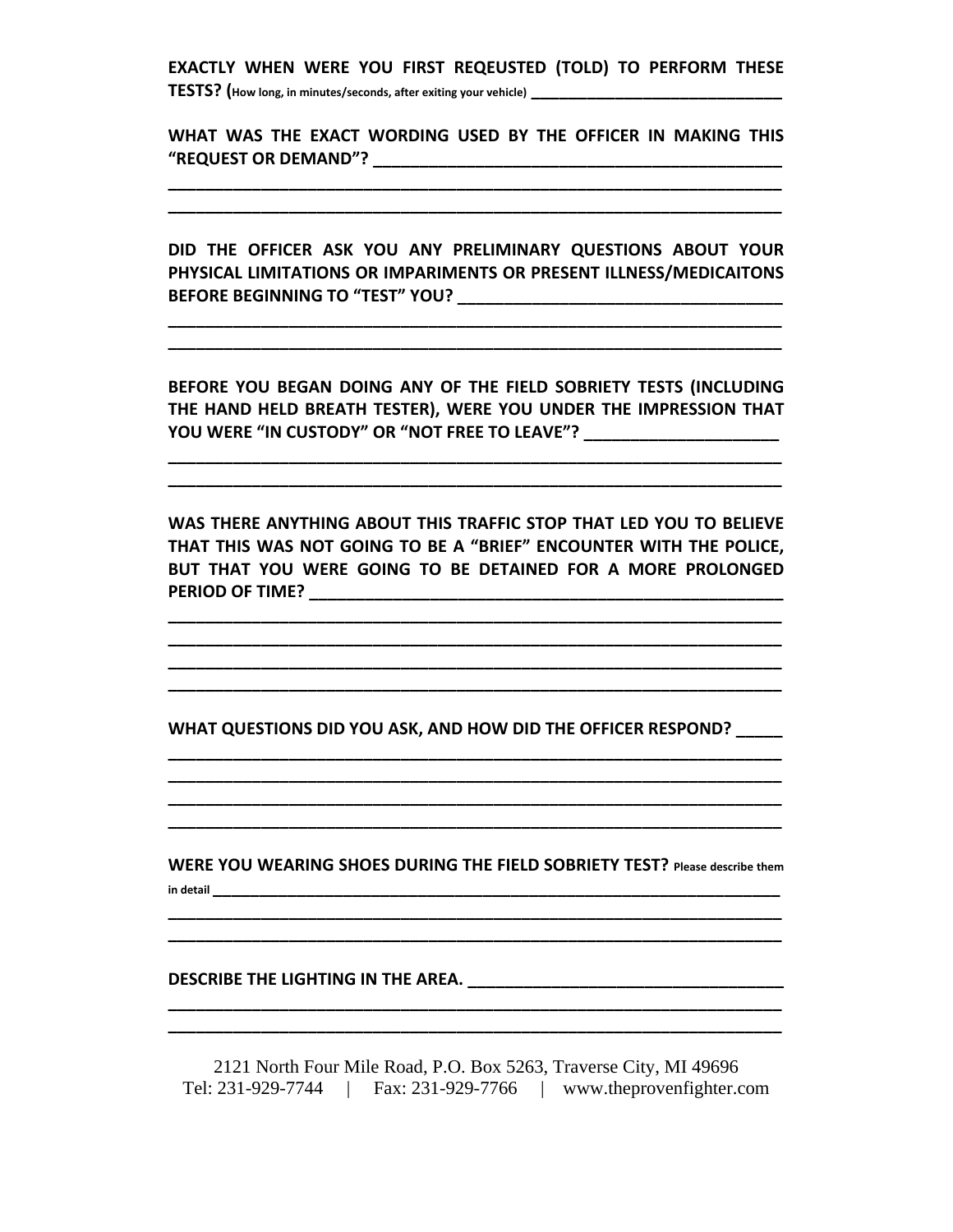**WHERE WERE THE LIGHTS (INCLUDING AUTOMOBILE HEADLIGHTS) IN RELATION TO TESTS? Please describe in detail. \_\_\_\_\_\_\_\_\_\_\_\_\_\_\_\_\_\_\_\_\_\_\_\_\_\_\_\_\_\_\_\_\_\_**

**\_\_\_\_\_\_\_\_\_\_\_\_\_\_\_\_\_\_\_\_\_\_\_\_\_\_\_\_\_\_\_\_\_\_\_\_\_\_\_\_\_\_\_\_\_\_\_\_\_\_\_\_\_\_\_\_\_\_\_\_\_\_\_\_\_\_ \_\_\_\_\_\_\_\_\_\_\_\_\_\_\_\_\_\_\_\_\_\_\_\_\_\_\_\_\_\_\_\_\_\_\_\_\_\_\_\_\_\_\_\_\_\_\_\_\_\_\_\_\_\_\_\_\_\_\_\_\_\_\_\_\_\_ \_\_\_\_\_\_\_\_\_\_\_\_\_\_\_\_\_\_\_\_\_\_\_\_\_\_\_\_\_\_\_\_\_\_\_\_\_\_\_\_\_\_\_\_\_\_\_\_\_\_\_\_\_\_\_\_\_\_\_\_\_\_\_\_\_\_ \_\_\_\_\_\_\_\_\_\_\_\_\_\_\_\_\_\_\_\_\_\_\_\_\_\_\_\_\_\_\_\_\_\_\_\_\_\_\_\_\_\_\_\_\_\_\_\_\_\_\_\_\_\_\_\_\_\_\_\_\_\_\_\_\_\_**

**BEFORE DOING ANY OR ALL OF THESE FIELD TESTS, DID YOU REQUEST TO CALL AN ATTORNEY ? \_\_\_\_\_\_\_\_\_\_\_\_\_\_\_\_\_\_\_\_\_\_\_\_\_\_\_\_\_\_\_\_\_\_\_\_\_\_\_\_\_\_\_\_\_\_\_\_\_\_\_\_**

### **WHAT WERE THE AGILITY OR COORDINATION TESTS THAT YOU PERFORMED? IN WHAT ORDER WERE THEY GIVEN? AND HOW DID YOU DO?**

**(NOTE: THIS QUESTION IS NOT DIRECTED TO ANY HAND HELD BREAT TESTING DEVICE USED, WHICH HAS ITS OWN SECTION BELOW)**

| <b>DESCRIBE TEST TYPE</b> | <b>OFFICE SAID</b> | <b>I THOUGHT</b> |
|---------------------------|--------------------|------------------|
|                           |                    |                  |
|                           |                    |                  |
|                           |                    |                  |
|                           |                    |                  |
|                           |                    |                  |

**IF YOU WERE ASKED TO RECITE THE ALPHABET (OR PART OF THE ALPHABET) WHEN WAS THE LAST TIME YOU SAID YOUR ABC'S BEFORE THE NIGHT/DAY OF ARREST? \_\_\_\_\_\_\_\_\_\_\_\_\_\_\_\_\_\_\_\_\_\_\_\_\_\_\_\_\_\_\_\_\_\_\_\_\_\_\_\_\_\_\_\_\_\_\_\_\_\_\_\_\_\_\_\_\_\_**

**DID THE OFFICER SAY THE ABC'S THROUGH THE LETTER Z BEFORE ASKING YOU TO DO IT? \_\_\_\_\_\_\_\_\_\_\_\_\_\_\_\_\_\_\_\_\_\_\_\_\_\_\_\_\_\_\_\_\_\_\_\_\_\_\_\_\_\_\_\_\_\_\_\_\_\_\_\_\_\_\_\_\_**

**ON ANY OTHER "VERBAL" TESTS THAT YOU WERE ASKED TO PERFORM (SUCH AS COUNTING BACKWARD) HAD YOU EVER ATTEMPTED TO DO THAT BEFORE BEING ASKED TO PERFORM ON THE DAY/NIGHT OF YOUR ARREST? \_\_\_\_\_\_\_\_\_\_ IF YES, WHEN? \_\_\_\_\_\_\_\_\_\_\_\_\_\_\_\_\_\_\_\_\_\_\_\_\_\_\_\_\_\_\_\_\_\_\_\_\_\_\_\_\_\_\_\_\_\_\_\_\_\_\_\_\_**

**DID THE OFFICER DEMONSTRATE ANY OR ALL OF THE TESTS BEFORE YOU DID THEM? \_\_\_\_\_\_\_\_\_\_\_\_\_\_\_\_\_\_\_\_\_\_\_\_\_\_\_\_\_\_\_\_\_\_\_\_\_\_\_\_\_\_\_\_\_\_\_\_\_\_\_\_\_\_\_\_\_\_\_**

**DID THE OFFICER ADVISE YOU WHAT YOU HAD TO DO ON EACH TEST TO PASS IT? \_\_\_\_\_\_\_\_\_\_\_\_\_\_\_\_\_\_\_\_\_\_\_\_\_\_\_\_\_\_\_\_\_\_\_\_\_\_\_\_\_\_\_\_\_\_\_\_\_\_\_\_\_\_\_\_\_\_\_\_\_\_\_**

**WHAT COMPELLED YOU OR CAUSED YOU TO ATTEMPT TO PERFORM THESE VOLUNTARY FIELD SOBRIETY TESTS? \_\_\_\_\_\_\_\_\_\_\_\_\_\_\_\_\_\_\_\_\_\_\_\_\_\_\_\_\_\_\_\_\_\_\_**

**\_\_\_\_\_\_\_\_\_\_\_\_\_\_\_\_\_\_\_\_\_\_\_\_\_\_\_\_\_\_\_\_\_\_\_\_\_\_\_\_\_\_\_\_\_\_\_\_\_\_\_\_\_\_\_\_\_\_\_\_\_\_\_\_\_\_ \_\_\_\_\_\_\_\_\_\_\_\_\_\_\_\_\_\_\_\_\_\_\_\_\_\_\_\_\_\_\_\_\_\_\_\_\_\_\_\_\_\_\_\_\_\_\_\_\_\_\_\_\_\_\_\_\_\_\_\_\_\_\_\_\_\_**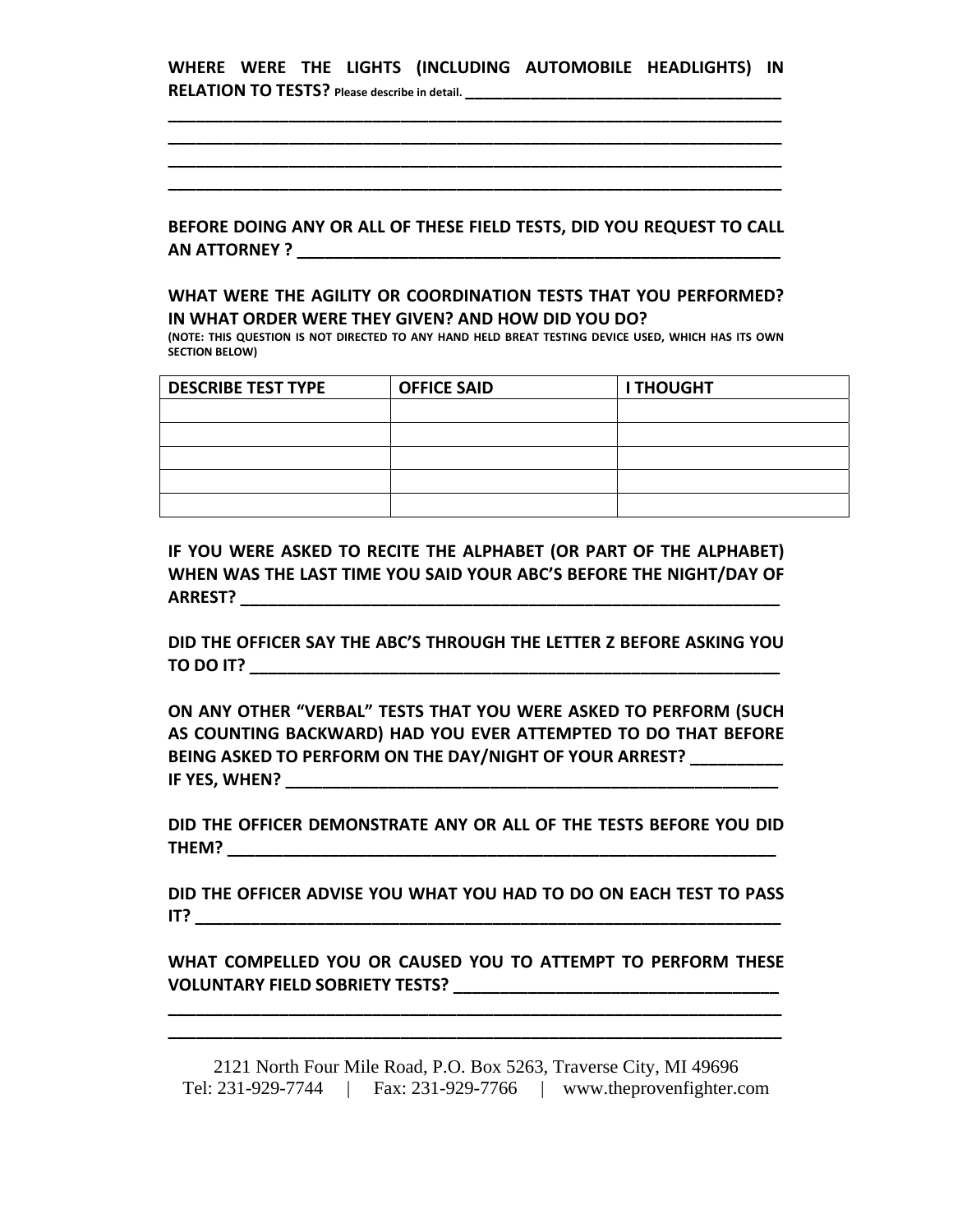**DID THE OFFICER EVER INDICATE TO YOU THAT THESE AGILITY TESTS WERE 100% VOLUNTARY OR OPTIONAL? \_\_\_\_\_\_\_\_\_\_\_\_\_\_\_\_\_\_\_\_\_\_\_\_\_\_\_\_\_\_\_\_\_\_\_\_\_**

**DID THE OFFICER EVER MAKE ANY STATEMENT OR PROMISE TO YOU, THAT IF YOU PASSED THESE TESTS, HE/SHE WOULD LET YOU GO HOME? \_\_\_\_\_\_\_\_\_\_\_\_**

**DID THE OFFICER EVER INDICATE, IN ANY MANNER OR FASHION, THAT BY NOT TAKING FIELD SOBRIETY TESTS, THAT YOU WOULD EITHER LOSE YOUR LICENSE, OR BE SUBJECTED TO IMMEDIATE ARREST OR WOULD BE CONICTED OF OWI FOR REFUSING? \_\_\_\_\_\_\_\_\_\_\_\_\_\_\_\_\_\_\_\_\_\_\_\_\_\_\_\_\_\_\_\_\_\_\_\_\_\_\_\_\_\_\_\_\_\_\_\_\_\_\_\_**

**DID YOU BLOW INTO A HAND HELD ALCOHOL TESTER AT THE SCENE OF THE STOP? \_\_\_\_\_\_\_\_\_\_\_\_\_\_\_\_\_\_\_\_\_\_\_\_\_\_\_\_\_\_\_\_\_\_\_\_\_\_\_\_\_\_\_\_\_\_\_\_\_\_\_\_\_\_\_\_\_\_\_\_**

**IF SO, WHERE YOU PERMITTED TO SEE THE DIGITAL READING THAT THE TESTER INDICATED? \_\_\_\_\_\_\_\_\_\_\_\_\_\_\_\_\_\_\_\_\_\_\_\_\_\_\_\_\_\_\_\_\_\_\_\_\_\_\_\_\_\_\_\_\_\_\_\_\_\_\_\_\_\_\_**

**IF SO, WHAT WAS THE READING: \_\_\_\_\_\_\_\_\_\_\_\_\_\_\_\_\_\_\_\_\_\_\_\_\_\_\_\_\_\_\_\_\_\_\_\_\_\_**

**IF NOT PERMITTED TO SEE IT, DID THE OFFICER TELL YOU THE RESULT? \_\_\_\_\_\_ WHAT DID HE/SHE SAY ABOUT THE RESULT: \_\_\_\_\_\_\_\_\_\_\_\_\_\_\_\_\_\_\_\_\_\_\_\_\_\_\_\_**

**WERE YOU ASKED OR REQUIRED TO "BLOW" MORE THAN ONE TEST ON THE HAND‐HELD BREATH MACHINE? \_\_\_\_\_\_\_\_\_\_\_\_\_\_\_\_\_\_\_\_\_\_\_\_\_\_\_\_\_\_\_\_\_\_\_\_\_\_\_**

**DID THE OFFICER EVER MAKE ANY STATEMENT OR PROMISE TO YOU, THAT IF YOU PASSED THE HAND‐HELD BREATH TEST, HE/SHE WOULD LET YOU GO HOME? \_\_\_\_\_\_\_\_\_\_\_\_\_\_\_\_\_\_\_\_\_\_\_\_\_\_\_\_\_\_\_\_\_\_\_\_\_\_\_\_\_\_\_\_\_\_\_\_\_\_\_\_\_\_\_\_\_\_\_**

**DID THE OFFICER EVER ADVISE YOU THAT THE HAND‐HELD TEST IS VOLUNTARY, AND THAT YOU HAD A RIGHT TO REFUSE TO TAKE THAT HAND HELD TEST WITHOUT ANY PENALTY OR LOSS OF LICENSE BEFALLING YOU? \_\_\_\_**

**\_\_\_\_\_\_\_\_\_\_\_\_\_\_\_\_\_\_\_\_\_\_\_\_\_\_\_\_\_\_\_\_\_\_\_\_\_\_\_\_\_\_\_\_\_\_\_\_\_\_\_\_\_\_\_\_\_\_\_\_\_\_\_\_\_\_ \_\_\_\_\_\_\_\_\_\_\_\_\_\_\_\_\_\_\_\_\_\_\_\_\_\_\_\_\_\_\_\_\_\_\_\_\_\_\_\_\_\_\_\_\_\_\_\_\_\_\_\_\_\_\_\_\_\_\_\_\_\_\_\_\_\_**

**DID THE OFFICER EVER INDICATE, IN ANY MANNER OR FASHION, THAT BY NOT BLOWING INTO THE HAND HELD ALCOHOL TESTER YOU WOULD EITHER LOSE YOUR LICENSE OR BE SUBJECT TO IMMEDIATE ARREST? \_\_\_\_\_\_\_\_\_\_\_\_\_\_\_\_\_\_\_**

**\_\_\_\_\_\_\_\_\_\_\_\_\_\_\_\_\_\_\_\_\_\_\_\_\_\_\_\_\_\_\_\_\_\_\_\_\_\_\_\_\_\_\_\_\_\_\_\_\_\_\_\_\_\_\_\_\_\_\_\_\_\_\_\_\_\_ \_\_\_\_\_\_\_\_\_\_\_\_\_\_\_\_\_\_\_\_\_\_\_\_\_\_\_\_\_\_\_\_\_\_\_\_\_\_\_\_\_\_\_\_\_\_\_\_\_\_\_\_\_\_\_\_\_\_\_\_\_\_\_\_\_\_**

#### **AT WHAT POINT WAS THE HALD HELD TEST GIVEN TO YOU? \_\_\_\_\_\_\_\_\_\_\_\_\_\_\_\_**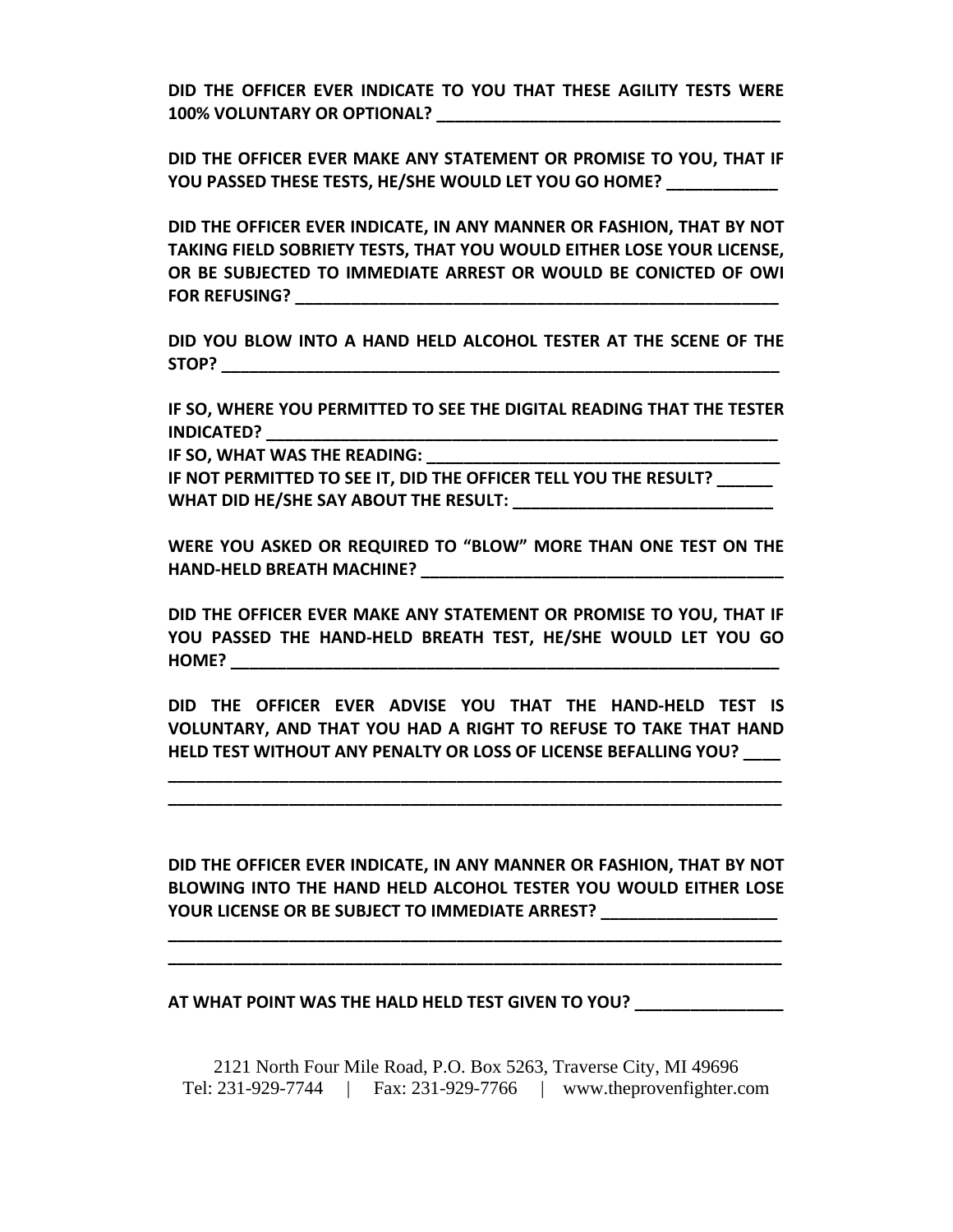# **AT WHAT POINT WERE THE OTHER ROADSIDE SOBRIETY/PHYSICAL AGILITY TESTS DESCRIBED ABOVE GIVEN TO YOU? \_\_\_\_\_\_\_\_\_\_\_\_\_\_\_\_\_\_\_\_\_\_\_\_\_\_\_\_\_\_\_**

**\_\_\_\_\_\_\_\_\_\_\_\_\_\_\_\_\_\_\_\_\_\_\_\_\_\_\_\_\_\_\_\_\_\_\_\_\_\_\_\_\_\_\_\_\_\_\_\_\_\_\_\_\_\_\_\_\_\_\_\_\_\_\_\_\_\_ \_\_\_\_\_\_\_\_\_\_\_\_\_\_\_\_\_\_\_\_\_\_\_\_\_\_\_\_\_\_\_\_\_\_\_\_\_\_\_\_\_\_\_\_\_\_\_\_\_\_\_\_\_\_\_\_\_\_\_\_\_\_\_\_\_\_**

**WAS THERE ANY PHYSICAL OR VOCAL RESISTANCE BY YOU OR INTERFERENCE WITH THE OFFICER'S ARREST PRODCEDURES BY OTHERS WHILE YOU WERE BEING DETAINED OR WHEN YOU WERE ARRESTED? \_\_\_\_\_\_\_\_\_\_\_\_\_\_\_\_\_\_\_\_\_\_\_**

**\_\_\_\_\_\_\_\_\_\_\_\_\_\_\_\_\_\_\_\_\_\_\_\_\_\_\_\_\_\_\_\_\_\_\_\_\_\_\_\_\_\_\_\_\_\_\_\_\_\_\_\_\_\_\_\_\_\_\_\_\_\_\_\_\_\_ \_\_\_\_\_\_\_\_\_\_\_\_\_\_\_\_\_\_\_\_\_\_\_\_\_\_\_\_\_\_\_\_\_\_\_\_\_\_\_\_\_\_\_\_\_\_\_\_\_\_\_\_\_\_\_\_\_\_\_\_\_\_\_\_\_\_**

**DID YOU EVER ADVISE ANY OF THE OFFICERS THAT YOU CAME IN CONTACT WITH, AT THE ARREST SCENCE, AT THE TIESTING SITE OR AT JAIL THAT YOU WANTED AN INDEPENDENT TEST OF YOUR BLOOD, BREATH OR URINE? \_\_\_\_\_\_**

**\_\_\_\_\_\_\_\_\_\_\_\_\_\_\_\_\_\_\_\_\_\_\_\_\_\_\_\_\_\_\_\_\_\_\_\_\_\_\_\_\_\_\_\_\_\_\_\_\_\_\_\_\_\_\_\_\_\_\_\_\_\_\_\_\_\_ \_\_\_\_\_\_\_\_\_\_\_\_\_\_\_\_\_\_\_\_\_\_\_\_\_\_\_\_\_\_\_\_\_\_\_\_\_\_\_\_\_\_\_\_\_\_\_\_\_\_\_\_\_\_\_\_\_\_\_\_\_\_\_\_\_\_**

**\*\*\*\*\*\*\*\*\*\*\*\*\*\*\*\*\*\*\*\*\*\*\*\*\*\*ROADSIDE CONDITIONS\*\*\*\*\*\*\*\*\*\*\*\*\*\*\*\*\*\*\*\***

**ROAD OR SHOULDER CONDITIONS WHERE TESTS WERE GIVEN (CIRCLE):**

**LEVEL/SLOPING SMOOTH/ROCKY WET/DRY GRASSY/DIRT**

**HOLES/RUTS WIDE/NARROW**

**WEATHER CONDITIONS WHEN TESTS WERE GIVEN (CIRCLE): WINDY/CALM RAINING/SNOWING CLEAR/CLOUDY**

**DAY/NIGHT HUMID/NOT HUMID APPROX TEMP\_\_\_\_\_**

**PERSONAL CONDITION WHEN TESTS WERE GIVEN (CIRCLE):**

**HOT/COLD GLASSES ON/OFF CONTACTS IN/OUT CRYING/NERVOUS/SHAKING/CAN'T RECALL**

**OTHER CONDITION WHEN TESTS WERE GIVEN (CIRCLE):**

**LINE TO WALK/NO LINE TO WALK TRAFFIC: HEAVY/LIGHT BRIGHT LIGHTS IN EYES: Y/N FLASHING LIGHTS: Y/N PEOPLE GATHERED: \_\_\_\_\_\_\_\_\_\_\_\_\_HOW MANY? \_\_\_\_\_\_\_\_\_\_\_\_\_ OTHER DISTRATCTIONS: \_\_\_\_\_\_\_\_\_\_\_\_\_\_\_\_\_\_\_\_\_\_\_\_\_\_\_\_\_\_\_\_\_\_**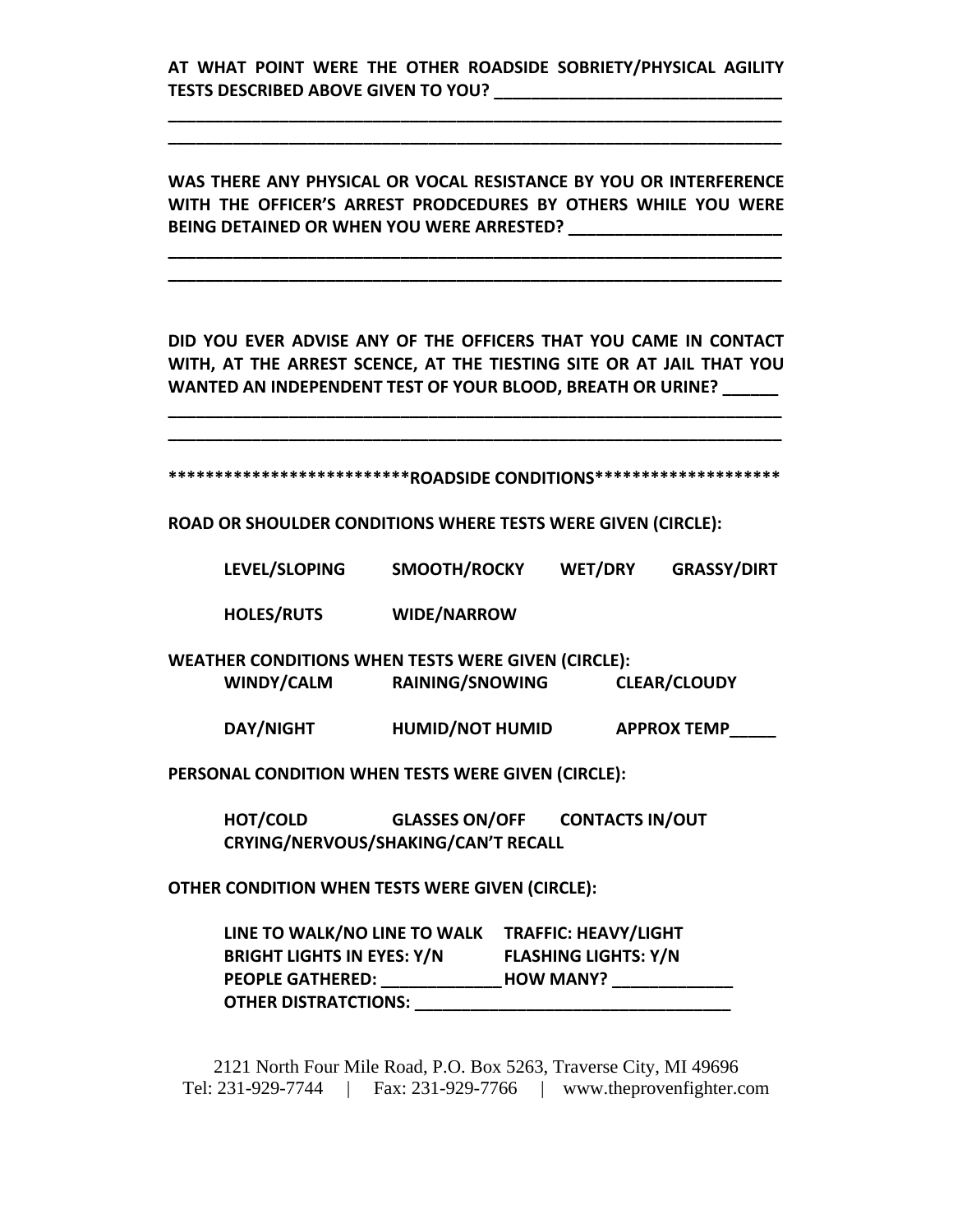**\*\*\*\*\*\*\*\*\*\*\*\*\*\*\*\*\*\*\*\*\*\*\*\*\*\*\*\*\*\*ARREST\*\*\*\*\*\*\*\*\*\*\*\*\*\*\*\*\*\*\*\*\*\*\*\*\*\*\*\*\***

**WERE YOU EVER TOLD YOU WERE "UNDER ARREST" OR SIMILAR WORDING TO INDICATE THAT YOU WERE GOING TO JAIL? \_\_\_\_\_\_\_\_\_\_\_\_\_\_\_\_\_\_\_\_\_\_\_\_\_\_\_\_\_ WHEN, HOW AND BY WHOM? \_\_\_\_\_\_\_\_\_\_\_\_\_\_\_\_\_\_\_\_\_\_\_\_\_\_\_\_\_\_\_\_\_\_\_\_\_\_\_\_**

**WERE YOU TOLD EXACTLY WHAT YOU WERE BEING ARRESTED FOR? \_\_\_\_\_\_\_\_\_**

**IF THE OFFICER TOLD YOU ONE OFFENSE (E.G. OWI) DID HE/SHE ALSO ADVISE YOU ABOUT BEING CHARGED WITH THE OTHER TRAFFIC OFFENSES FOR WHICH YOU WERE TICKETED? \_\_\_\_\_\_\_\_\_\_\_\_\_\_\_\_\_\_\_\_\_\_\_\_\_\_\_\_\_\_\_\_\_\_\_\_\_\_\_\_\_\_\_\_\_\_\_**

**\_\_\_\_\_\_\_\_\_\_\_\_\_\_\_\_\_\_\_\_\_\_\_\_\_\_\_\_\_\_\_\_\_\_\_\_\_\_\_\_\_\_\_\_\_\_\_\_\_\_\_\_\_\_\_\_\_\_\_\_\_\_\_\_\_\_ \_\_\_\_\_\_\_\_\_\_\_\_\_\_\_\_\_\_\_\_\_\_\_\_\_\_\_\_\_\_\_\_\_\_\_\_\_\_\_\_\_\_\_\_\_\_\_\_\_\_\_\_\_\_\_\_\_\_\_\_\_\_\_\_\_\_**

**WHAT WAS THE LAST THING YOU SAID (OR DID) BEFORE THE OFFICER TOLD YOU THAT YOU WERE UNDER ARREST? \_\_\_\_\_\_\_\_\_\_\_\_\_\_\_\_\_\_\_\_\_\_\_\_\_\_\_\_\_\_\_\_\_**

**\_\_\_\_\_\_\_\_\_\_\_\_\_\_\_\_\_\_\_\_\_\_\_\_\_\_\_\_\_\_\_\_\_\_\_\_\_\_\_\_\_\_\_\_\_\_\_\_\_\_\_\_\_\_\_\_\_\_\_\_\_\_\_\_\_\_ \_\_\_\_\_\_\_\_\_\_\_\_\_\_\_\_\_\_\_\_\_\_\_\_\_\_\_\_\_\_\_\_\_\_\_\_\_\_\_\_\_\_\_\_\_\_\_\_\_\_\_\_\_\_\_\_\_\_\_\_\_\_\_\_\_\_**

**WHAT WAS THE OFFICER'S EXACT WORDING TO YOU ABOUT YOUR BEING PLACED UNDER ARREST? \_\_\_\_\_\_\_\_\_\_\_\_\_\_\_\_\_\_\_\_\_\_\_\_\_\_\_\_\_\_\_\_\_\_\_\_\_\_\_\_\_\_\_\_\_**

**\_\_\_\_\_\_\_\_\_\_\_\_\_\_\_\_\_\_\_\_\_\_\_\_\_\_\_\_\_\_\_\_\_\_\_\_\_\_\_\_\_\_\_\_\_\_\_\_\_\_\_\_\_\_\_\_\_\_\_\_\_\_\_\_\_\_ \_\_\_\_\_\_\_\_\_\_\_\_\_\_\_\_\_\_\_\_\_\_\_\_\_\_\_\_\_\_\_\_\_\_\_\_\_\_\_\_\_\_\_\_\_\_\_\_\_\_\_\_\_\_\_\_\_\_\_\_\_\_\_\_\_\_**

**\*\*\*\*\*\*\*\*\*\*\*\*\*\*\*\*\*\*\*\*\*\*\*\*\*IMPLIED CONSENT RIGHTS\*\*\*\*\*\*\*\*\*\*\*\*\*\*\*\*\*\*\***

**ASSUMING THAT YOU WERE READ (OR GIVEN) YOU'RE IMPLIED CONSENT RIGHTS PRIOR TO THE CHEMICAL TEST, DID THE OFFICER READ THEM TO YOU VERBATIM (LOOK AT THE BACK OF YOUR PAPER LICENSE FOR THE ACTUAL RIGHTS THAT SHOULD HAVE BEEN READ)?\_\_\_\_\_\_\_\_\_\_\_\_\_\_\_\_\_\_\_\_\_\_\_\_\_\_\_\_\_\_\_**

**\_\_\_\_\_\_\_\_\_\_\_\_\_\_\_\_\_\_\_\_\_\_\_\_\_\_\_\_\_\_\_\_\_\_\_\_\_\_\_\_\_\_\_\_\_\_\_\_\_\_\_\_\_\_\_\_\_\_\_\_\_\_\_\_\_\_ \_\_\_\_\_\_\_\_\_\_\_\_\_\_\_\_\_\_\_\_\_\_\_\_\_\_\_\_\_\_\_\_\_\_\_\_\_\_\_\_\_\_\_\_\_\_\_\_\_\_\_\_\_\_\_\_\_\_\_\_\_\_\_\_\_\_**

**WHEN YOU HEARD THESE WORDS, DID YOU UNDERSTAND THESE WARNINGS AND THE PENALTIES AND CONSEQUENCES STATED BY THE OFFICER? \_\_\_\_\_\_\_\_\_**

**\_\_\_\_\_\_\_\_\_\_\_\_\_\_\_\_\_\_\_\_\_\_\_\_\_\_\_\_\_\_\_\_\_\_\_\_\_\_\_\_\_\_\_\_\_\_\_\_\_\_\_\_\_\_\_\_\_\_\_\_\_\_\_\_\_\_ \_\_\_\_\_\_\_\_\_\_\_\_\_\_\_\_\_\_\_\_\_\_\_\_\_\_\_\_\_\_\_\_\_\_\_\_\_\_\_\_\_\_\_\_\_\_\_\_\_\_\_\_\_\_\_\_\_\_\_\_\_\_\_\_\_\_**

**WHAT WAS YOUR INTERPRETATION OF THE WORDS THE OFFICER READ TO YOU? \_\_\_\_\_\_\_\_\_\_\_\_\_\_\_\_\_\_\_\_\_\_\_\_\_\_\_\_\_\_\_\_\_\_\_\_\_\_\_\_\_\_\_\_\_\_\_\_\_\_\_\_\_\_\_\_\_\_\_\_\_**

**\_\_\_\_\_\_\_\_\_\_\_\_\_\_\_\_\_\_\_\_\_\_\_\_\_\_\_\_\_\_\_\_\_\_\_\_\_\_\_\_\_\_\_\_\_\_\_\_\_\_\_\_\_\_\_\_\_\_\_\_\_\_\_\_\_\_ \_\_\_\_\_\_\_\_\_\_\_\_\_\_\_\_\_\_\_\_\_\_\_\_\_\_\_\_\_\_\_\_\_\_\_\_\_\_\_\_\_\_\_\_\_\_\_\_\_\_\_\_\_\_\_\_\_\_\_\_\_\_\_\_\_\_**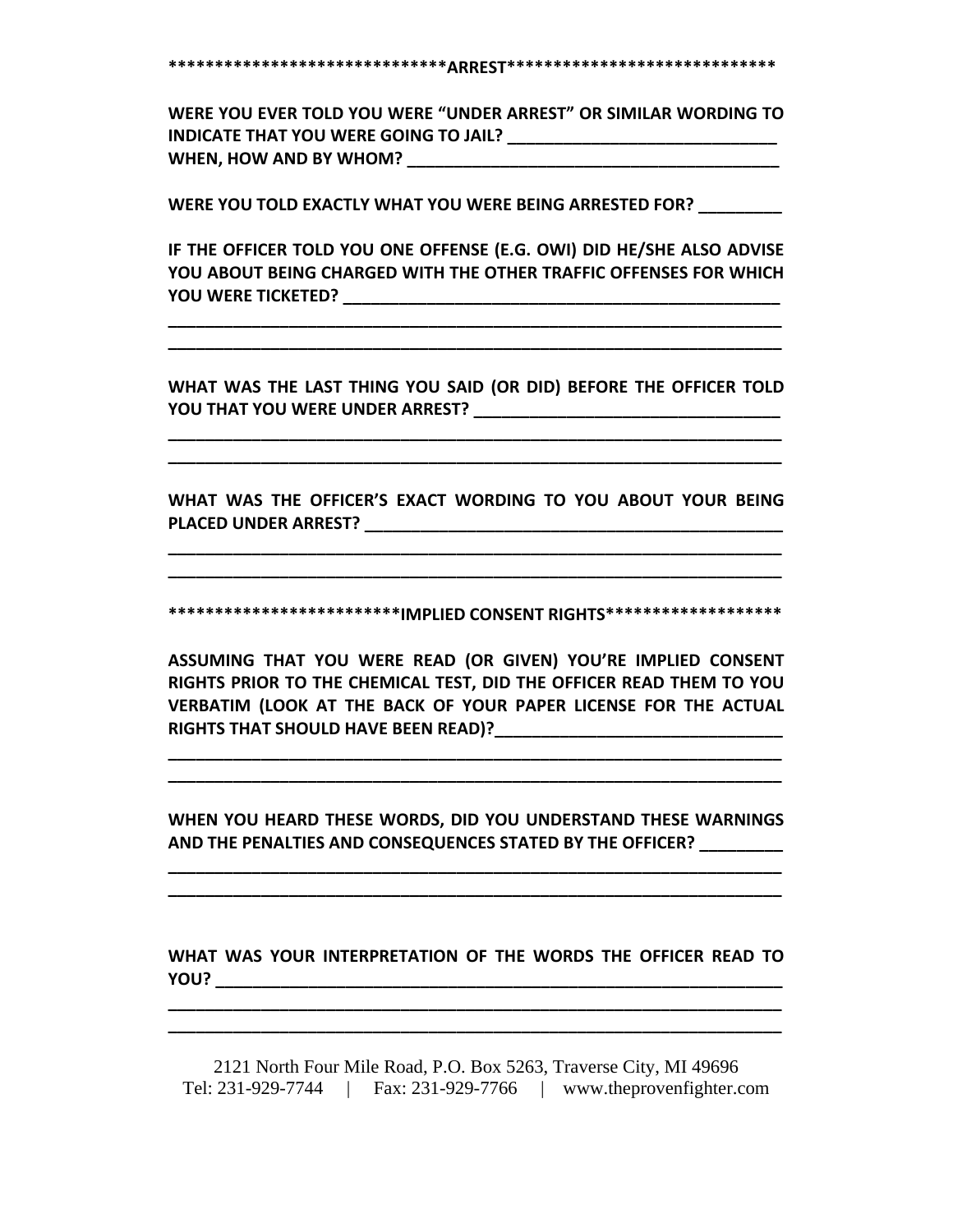**AT THE TIME THESE WARNINGS WERE READ TO YOU, OR OTHERWISE TOLD TO YOU, HAD THE OFFICER TOLD YOU OR OTHERWISE LET YOU KNOW BY HIS/HER CONDUCT THAT YOU WERE UNDER ARREST FOR OWI? \_\_\_\_\_\_\_\_\_\_\_\_\_\_\_\_\_\_\_\_**

**\_\_\_\_\_\_\_\_\_\_\_\_\_\_\_\_\_\_\_\_\_\_\_\_\_\_\_\_\_\_\_\_\_\_\_\_\_\_\_\_\_\_\_\_\_\_\_\_\_\_\_\_\_\_\_\_\_\_\_\_\_\_\_\_\_\_ \_\_\_\_\_\_\_\_\_\_\_\_\_\_\_\_\_\_\_\_\_\_\_\_\_\_\_\_\_\_\_\_\_\_\_\_\_\_\_\_\_\_\_\_\_\_\_\_\_\_\_\_\_\_\_\_\_\_\_\_\_\_\_\_\_\_ \_\_\_\_\_\_\_\_\_\_\_\_\_\_\_\_\_\_\_\_\_\_\_\_\_\_\_\_\_\_\_\_\_\_\_\_\_\_\_\_\_\_\_\_\_\_\_\_\_\_\_\_\_\_\_\_\_\_\_\_\_\_\_\_\_\_ \_\_\_\_\_\_\_\_\_\_\_\_\_\_\_\_\_\_\_\_\_\_\_\_\_\_\_\_\_\_\_\_\_\_\_\_\_\_\_\_\_\_\_\_\_\_\_\_\_\_\_\_\_\_\_\_\_\_\_\_\_\_\_\_\_\_**

**IF YOU TOOK THE OFFICER'S TEST(S), ANSWER THE FOLLOWING:**

**DID THE OFFICER "SPEEED READ" OR HURRY THE READING OF THESE WARNINGS? \_\_\_\_\_\_\_\_\_\_\_\_\_\_\_\_\_\_\_\_\_\_\_\_\_\_\_\_\_\_\_\_\_\_\_\_\_\_\_\_\_\_\_\_\_\_\_\_\_\_\_\_\_\_\_**

**IF YOU BELIEVED THEN OR IF YOU BELIEVE NOW, THAT THE READING OF THESE ADVISEMENTS WAS DEFICIENT OR MISLEADING IN ANY WAY, PLEASE GIVE DETAILS? \_\_\_\_\_\_\_\_\_\_\_\_\_\_\_\_\_\_\_\_\_\_\_\_\_\_\_\_\_\_\_\_\_\_\_\_\_\_\_\_\_\_\_\_\_\_\_\_\_\_\_\_\_\_\_\_\_\_**

**\_\_\_\_\_\_\_\_\_\_\_\_\_\_\_\_\_\_\_\_\_\_\_\_\_\_\_\_\_\_\_\_\_\_\_\_\_\_\_\_\_\_\_\_\_\_\_\_\_\_\_\_\_\_\_\_\_\_\_\_\_\_\_\_\_\_ \_\_\_\_\_\_\_\_\_\_\_\_\_\_\_\_\_\_\_\_\_\_\_\_\_\_\_\_\_\_\_\_\_\_\_\_\_\_\_\_\_\_\_\_\_\_\_\_\_\_\_\_\_\_\_\_\_\_\_\_\_\_\_\_\_\_**

**OTHER THAN THE WORDING GIVEN TO YOU FROM THE APPLICABLE "WARNING" DID THE OFFICER SAY ANYTHIGN ELSE OR ELBAORATE OR EXPLAIN YOUR OBLIGATION TO SUBMIT TO THE OFFICAL CHEMICAL SOBRIETY TEST OF THE PENALTIES WHICH WOULD BEFALL YOU IF YOU REFUSED TO SUBMIT TO IT? \_\_\_\_\_\_\_\_\_\_\_\_\_\_\_\_\_\_\_\_\_\_\_\_\_\_\_\_\_\_\_\_\_\_\_\_\_\_\_\_\_\_\_\_\_\_\_\_\_\_\_\_\_\_\_\_\_\_\_\_\_\_\_**

**\_\_\_\_\_\_\_\_\_\_\_\_\_\_\_\_\_\_\_\_\_\_\_\_\_\_\_\_\_\_\_\_\_\_\_\_\_\_\_\_\_\_\_\_\_\_\_\_\_\_\_\_\_\_\_\_\_\_\_\_\_\_\_\_\_\_ \_\_\_\_\_\_\_\_\_\_\_\_\_\_\_\_\_\_\_\_\_\_\_\_\_\_\_\_\_\_\_\_\_\_\_\_\_\_\_\_\_\_\_\_\_\_\_\_\_\_\_\_\_\_\_\_\_\_\_\_\_\_\_\_\_\_**

**WHAT WERE YOU DOING (OR WHAT WAS "GOING ON" AROUND YOU) AT THE TIME THAT THE OFFICER WAS GIVING YOU THESE IMPLIED CONSENT WARNINGS? with a set of the set of the set of the set of the set of the set of the set of the set of the set of the set of the set of the set of the set of the set of the set of the set of the set of the set of the set** 

**\_\_\_\_\_\_\_\_\_\_\_\_\_\_\_\_\_\_\_\_\_\_\_\_\_\_\_\_\_\_\_\_\_\_\_\_\_\_\_\_\_\_\_\_\_\_\_\_\_\_\_\_\_\_\_\_\_\_\_\_\_\_\_\_\_\_ \_\_\_\_\_\_\_\_\_\_\_\_\_\_\_\_\_\_\_\_\_\_\_\_\_\_\_\_\_\_\_\_\_\_\_\_\_\_\_\_\_\_\_\_\_\_\_\_\_\_\_\_\_\_\_\_\_\_\_\_\_\_\_\_\_\_**

**DID YOU EVER ADVISE ANY OF THE OFFICERS THAT YOU CAME IN CONTACT WITH, AT THE ARREST SCENE, AT THE TESTING SITE OR AT JAIL, THAT YOU WANTED AN INDEPENDENT TEST OF YOUR BLOOD, BREATH OR URINE? \_\_\_\_\_\_**

**\_\_\_\_\_\_\_\_\_\_\_\_\_\_\_\_\_\_\_\_\_\_\_\_\_\_\_\_\_\_\_\_\_\_\_\_\_\_\_\_\_\_\_\_\_\_\_\_\_\_\_\_\_\_\_\_\_\_\_\_\_\_\_\_\_\_ \_\_\_\_\_\_\_\_\_\_\_\_\_\_\_\_\_\_\_\_\_\_\_\_\_\_\_\_\_\_\_\_\_\_\_\_\_\_\_\_\_\_\_\_\_\_\_\_\_\_\_\_\_\_\_\_\_\_\_\_\_\_\_\_\_\_**

**\*\*\*\*\*\*\*\*\*\*\*\*\*\*\*\*\*\*\*\*\*\*\*MIRANDA WARNINGS\*\*\*\*\*\*\*\*\*\*\*\*\*\*\*\*\*\*\*\*\*\*\*\* NOTE: DO NOT CONFUSE THIS "WARNING" WITH THE IMPLIED CONSENT RIGHTS TO THE PREVIOUS SECTIONS.**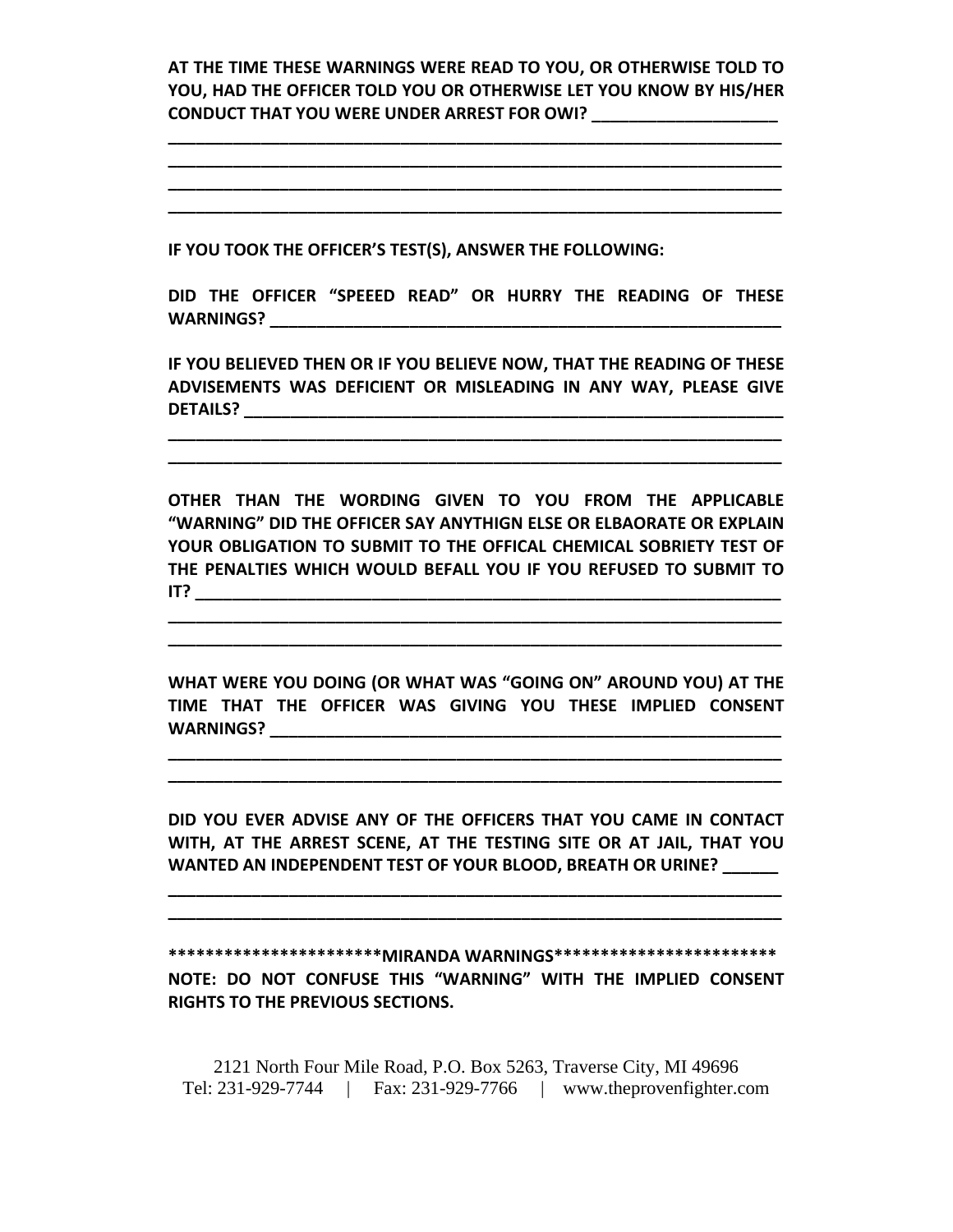**WERE YOU GIVEN YOUR MIRANDA WARNINGS AT ANY TIME? ["You have the right to remain silent. You have the right to an attorney. If you want an attorney, and cannot afford one, the court will appoint one for you." Etc.]? \_\_\_**

**\_\_\_\_\_\_\_\_\_\_\_\_\_\_\_\_\_\_\_\_\_\_\_\_\_\_\_\_\_\_\_\_\_\_\_\_\_\_\_\_\_\_\_\_\_\_\_\_\_\_\_\_\_\_\_\_\_\_\_\_\_\_\_\_\_\_ \_\_\_\_\_\_\_\_\_\_\_\_\_\_\_\_\_\_\_\_\_\_\_\_\_\_\_\_\_\_\_\_\_\_\_\_\_\_\_\_\_\_\_\_\_\_\_\_\_\_\_\_\_\_\_\_\_\_\_\_\_\_\_\_\_\_**

**IF SO, BY WHOM WERE THESE READ, WHERE WERE THEY READ TO YOU AND MOST IMPORTANTLY WHEN?\_\_\_\_\_\_\_\_\_\_\_\_\_\_\_\_\_\_\_\_\_\_\_\_\_\_\_\_\_\_\_\_\_\_\_\_\_\_\_\_\_**

**\_\_\_\_\_\_\_\_\_\_\_\_\_\_\_\_\_\_\_\_\_\_\_\_\_\_\_\_\_\_\_\_\_\_\_\_\_\_\_\_\_\_\_\_\_\_\_\_\_\_\_\_\_\_\_\_\_\_\_\_\_\_\_\_\_\_ \_\_\_\_\_\_\_\_\_\_\_\_\_\_\_\_\_\_\_\_\_\_\_\_\_\_\_\_\_\_\_\_\_\_\_\_\_\_\_\_\_\_\_\_\_\_\_\_\_\_\_\_\_\_\_\_\_\_\_\_\_\_\_\_\_\_**

**\*\*\*\*\*\*\*\*\*\*\*\*\*\*\*\*\*\*\*\*\*\*\*CONVERSATION AFTER ARREST\*\*\*\*\*\*\*\*\*\*\*\*\*\*\*\*\***

**WHAT DID THE OFFICER SAY OR ASK FIRST AFTER YOU WERE ARRESTED? \_\_\_\_\_**

**\_\_\_\_\_\_\_\_\_\_\_\_\_\_\_\_\_\_\_\_\_\_\_\_\_\_\_\_\_\_\_\_\_\_\_\_\_\_\_\_\_\_\_\_\_\_\_\_\_\_\_\_\_\_\_\_\_\_\_\_\_\_\_\_\_\_ \_\_\_\_\_\_\_\_\_\_\_\_\_\_\_\_\_\_\_\_\_\_\_\_\_\_\_\_\_\_\_\_\_\_\_\_\_\_\_\_\_\_\_\_\_\_\_\_\_\_\_\_\_\_\_\_\_\_\_\_\_\_\_\_\_\_**

**PRECISELY WHAT WAS SAID OR ASKED NEXT AND BY WHOM? \_\_\_\_\_\_\_\_\_\_\_\_\_\_**

**WERE YOU STRUCK, PUSHED, INJURED, VERBALLY ABUSED OR "ROUGHED UP" BY THE OFFICER WHEN YOU WERE ARRESTED? \_\_\_\_\_\_\_\_\_\_\_\_\_\_\_\_\_\_\_\_\_\_\_\_\_\_\_**

**\_\_\_\_\_\_\_\_\_\_\_\_\_\_\_\_\_\_\_\_\_\_\_\_\_\_\_\_\_\_\_\_\_\_\_\_\_\_\_\_\_\_\_\_\_\_\_\_\_\_\_\_\_\_\_\_\_\_\_\_\_\_\_\_\_\_**

**\_\_\_\_\_\_\_\_\_\_\_\_\_\_\_\_\_\_\_\_\_\_\_\_\_\_\_\_\_\_\_\_\_\_\_\_\_\_\_\_\_\_\_\_\_\_\_\_\_\_\_\_\_\_\_\_\_\_\_\_\_\_\_\_\_\_ \_\_\_\_\_\_\_\_\_\_\_\_\_\_\_\_\_\_\_\_\_\_\_\_\_\_\_\_\_\_\_\_\_\_\_\_\_\_\_\_\_\_\_\_\_\_\_\_\_\_\_\_\_\_\_\_\_\_\_\_\_\_\_\_\_\_**

**\*\*\*\*\*\*\*\*\*\*\*\*\*\*\*\*\*\*\*OTHER PEOPLE PRESENT\*\*\*\*\*\*\*\*\*\*\*\*\*\*\*\*\*\*\*\*\*\*\*\*\*\***

**WERE OTHER PEOPLE PRESENT DURING THE ARREST PROCESS OR DURING THE TIME THE FIELD SOBRIETY TESTS WERE BEING GIVEN TO YOU? \_\_\_\_\_\_\_\_\_\_\_\_\_\_**

**IF YES, PLEASE LIST:**

| <b>NAME</b> | <b>ADDRESS</b> | <b>PHONE</b> | <b>OTHER</b> |
|-------------|----------------|--------------|--------------|
|             |                |              |              |
|             |                |              |              |
|             |                |              |              |
|             |                |              |              |

**If names are not known, describe each of them to the best of your ability and describe where and when you encountered this person(s):**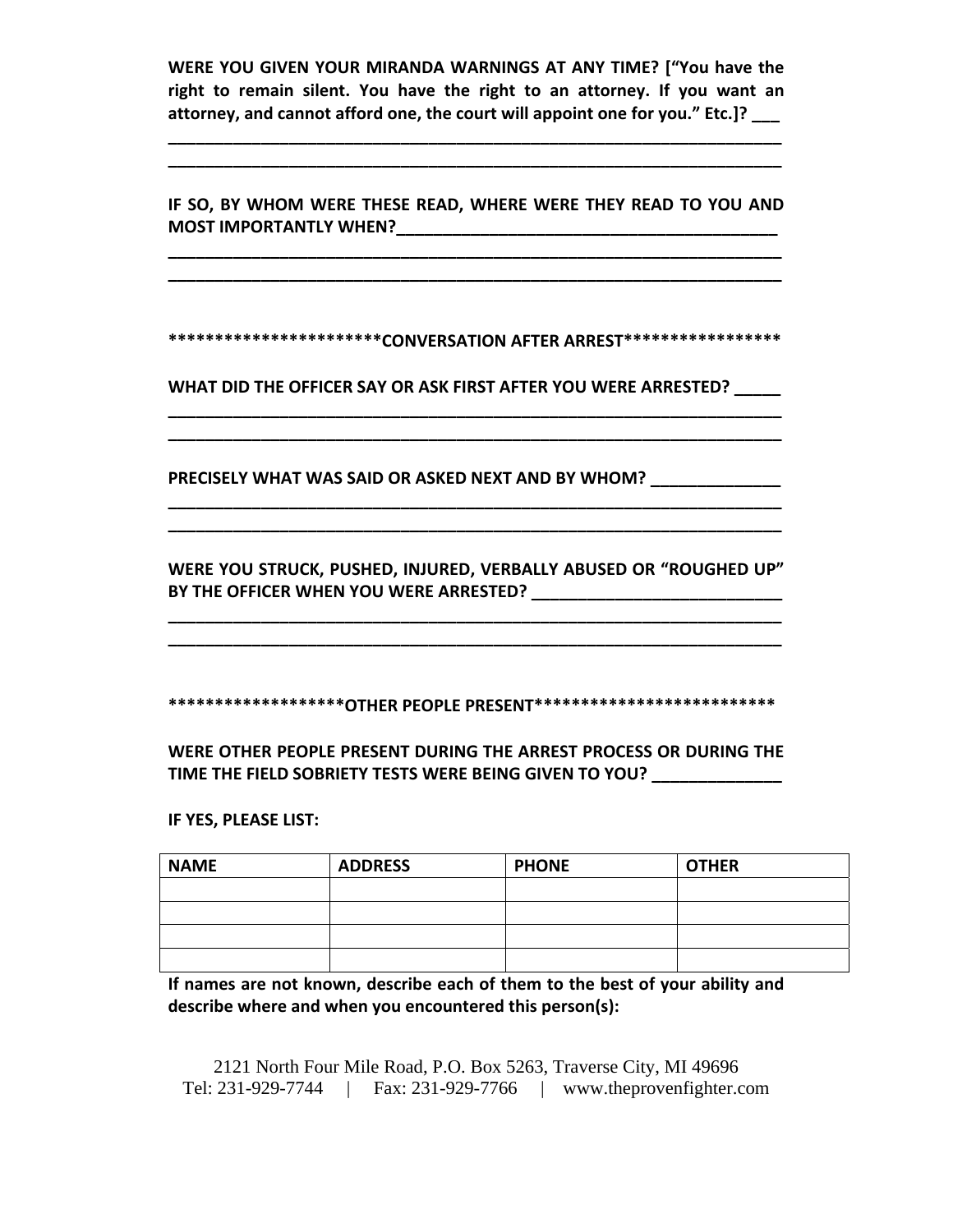**\*\*\*\*\*\*\*\*\*\*\*\*\*\*\*\*\*\*CAR TOWING OR REMOVAL FROM SCENE\*\*\*\*\*\*\*\*\*\*\*\*\***

**MAKE OF CAR:\_\_\_\_\_\_\_\_\_\_\_\_\_\_\_\_\_\_ YEAR: \_\_\_\_\_\_\_ MODEL: \_\_\_\_ WHAT HAPPENED TO YOUR CAR? \_\_\_\_\_\_\_\_\_\_\_\_\_\_\_\_\_\_\_\_\_\_\_\_\_\_\_\_\_\_\_\_\_\_\_\_\_**

**WAS IT TOWED AWAY?\_\_\_\_\_\_\_\_\_\_\_\_\_\_\_\_\_ BY WHAT TOW SERVICE: \_\_\_\_\_\_\_\_**

**WERE YOU PRESENT WHEN IT WAS TAKEN (TOWED) FROM SCENE? \_\_\_\_\_\_\_\_\_\_ WHAT WERE YOU DOING (OR WHERE WERE YOU) WHEN THE TOW TRUCK ARRIVES? \_\_\_\_\_\_\_\_\_\_\_\_\_\_\_\_\_\_\_\_\_\_\_\_\_\_\_\_\_\_\_\_\_\_\_\_\_\_\_\_\_\_\_\_\_\_\_\_\_\_\_\_\_\_\_\_\_**

**DID THE TOW TRUCK OPERATOR OBSERVE ANY OF YOUR "SOBRIETY" TESTING?**

**\_\_\_\_\_\_\_\_\_\_\_\_\_\_\_\_\_\_\_\_\_\_\_\_\_\_\_\_\_\_\_\_\_\_\_\_\_\_\_\_\_\_\_\_\_\_\_\_\_\_\_\_\_\_\_\_\_\_\_\_\_\_\_\_\_\_ DID YOU SPEAK TO THE TOW OPERATOR? \_\_\_\_\_\_\_\_\_\_\_\_\_\_\_\_\_\_\_\_\_\_\_\_\_\_\_\_\_\_\_ DID YOU GET A COPY OF THE TOW OPERATOR'S REPORT? \_\_\_\_\_\_\_\_\_\_\_\_\_\_\_\_\_ DID YOU HAVE TO SIGN A PERMISSION FORM? \_\_\_\_\_\_\_\_\_\_\_\_\_\_\_\_\_\_\_\_\_\_\_\_\_\_ WAS YOUR CAR SEARCHED? \_\_\_\_\_\_\_\_\_\_\_\_\_\_\_\_\_\_\_\_\_\_\_\_\_\_\_\_\_\_\_\_\_\_\_\_\_\_\_\_\_\_ WERE YOU PRESENT? \_\_\_\_\_\_\_\_\_\_\_\_\_\_\_\_\_\_\_\_\_\_\_\_\_\_\_\_\_\_\_\_\_\_\_\_\_\_\_\_\_\_\_\_\_\_\_**

**WAS ANYTHING REMOVED (MISSING) FROM YOUR CAR OR WAS IT "RANSACKED"? \_\_\_\_\_\_\_\_\_\_\_\_\_\_\_\_\_\_\_\_\_\_\_\_\_\_\_\_\_\_\_\_\_\_\_\_\_\_\_\_\_\_\_\_\_\_\_\_\_\_\_\_**

**\_\_\_\_\_\_\_\_\_\_\_\_\_\_\_\_\_\_\_\_\_\_\_\_\_\_\_\_\_\_\_\_\_\_\_\_\_\_\_\_\_\_\_\_\_\_\_\_\_\_\_\_\_\_\_\_\_\_\_\_\_\_\_\_\_\_ \_\_\_\_\_\_\_\_\_\_\_\_\_\_\_\_\_\_\_\_\_\_\_\_\_\_\_\_\_\_\_\_\_\_\_\_\_\_\_\_\_\_\_\_\_\_\_\_\_\_\_\_\_\_\_\_\_\_\_\_\_\_\_\_\_\_**

**IF YOU HAD A CAR PHONE AVAILABLE, DID THE OFFICER EVER OFFER TO LET YOU CALL SOMEONE TO COME GET YOUR CAR OR OFFER AN ALTERNATE TOW COMPANY? \_\_\_\_\_\_\_\_\_\_\_\_\_\_\_\_\_\_\_\_\_\_\_\_\_\_\_\_\_\_\_\_\_\_\_\_\_\_\_\_\_\_\_\_\_\_\_\_\_\_\_\_\_\_\_\_**

**\_\_\_\_\_\_\_\_\_\_\_\_\_\_\_\_\_\_\_\_\_\_\_\_\_\_\_\_\_\_\_\_\_\_\_\_\_\_\_\_\_\_\_\_\_\_\_\_\_\_\_\_\_\_\_\_\_\_\_\_\_\_\_\_\_\_ \_\_\_\_\_\_\_\_\_\_\_\_\_\_\_\_\_\_\_\_\_\_\_\_\_\_\_\_\_\_\_\_\_\_\_\_\_\_\_\_\_\_\_\_\_\_\_\_\_\_\_\_\_\_\_\_\_\_\_\_\_\_\_\_\_\_**

**IF "YES" HOW LONG AFTER YOU WERE ARRESTED DID THE TOW TRUCK ARRIVE? \_\_\_\_\_\_\_\_\_\_\_\_\_\_\_\_\_\_\_\_\_\_\_\_\_\_\_\_\_\_\_\_\_\_\_\_\_\_\_\_\_\_\_\_\_\_\_\_\_\_\_\_\_\_\_\_\_\_**

**DID YOU EVER HEAR OR NOTICE THE OFFICER REQEUSTING A "TRANSPORT" OR "TOW" VEHICLE ON HIS/HER TWO‐WAY RADIO? \_\_\_\_\_\_\_\_\_\_\_\_\_\_\_\_\_\_\_\_\_\_\_\_\_**

**DID THE ARRESTING OFFICER STAY AT THE SCENE UNTIL THE VEHICLE WAS TOWED AWAY? \_\_\_\_\_\_\_\_\_\_\_\_\_\_\_\_\_\_\_\_\_\_\_\_\_\_\_\_\_\_\_\_\_\_\_\_\_\_\_\_\_\_\_\_\_\_\_\_\_\_\_\_**

**\*\*\*\*\*\*\*\*\*\*\*\*\*\*\*\*\*\*\*\*\*AT STATION/JAIL/TESTING FACILITY\*\*\*\*\*\*\*\*\*\*\*\*\*\*\***

**DID YOU SEE A CLOCK WHEN YOU ARRIVED? \_\_\_\_\_\_\_\_\_\_\_\_\_\_\_\_\_\_\_\_\_\_\_\_\_\_\_\_**

**WHAT TIME WAS IT? \_\_\_\_\_\_\_\_\_\_\_\_\_\_\_\_\_ HOW MANY OFFICERS? \_\_\_\_\_\_\_\_\_\_\_ CONVERSATION WITH ANYONE? WHO? \_\_\_\_\_\_\_\_\_\_\_\_\_\_\_\_\_\_\_\_\_\_\_\_\_\_\_\_\_\_\_\_\_\_\_\_\_\_\_\_\_\_\_\_\_\_\_\_\_\_\_\_\_\_\_\_\_\_\_\_**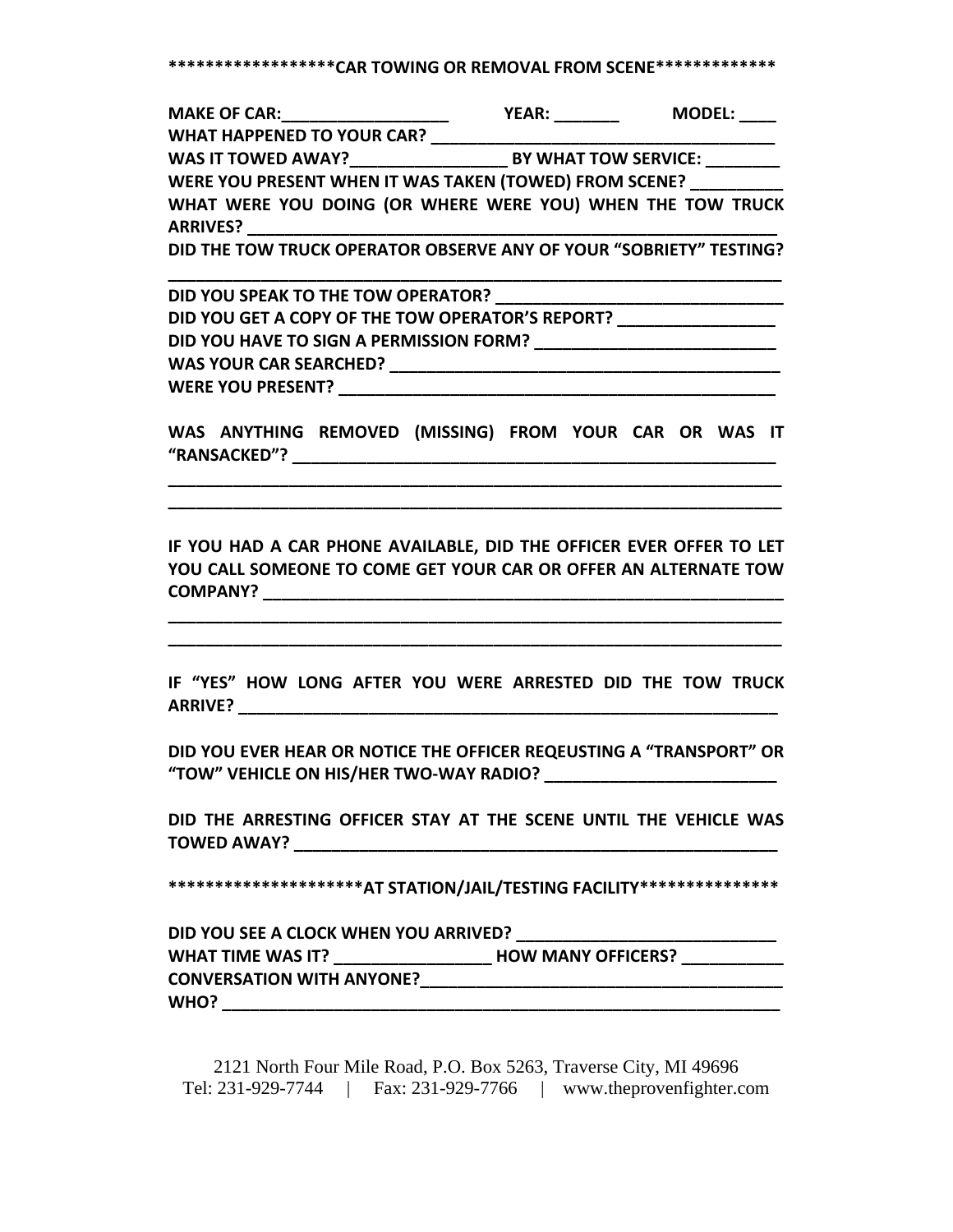**WERE YOU ASKED ANY HEALTH OR ENVIORNMENTAL CONTAMINATION QUSETIONS, SUCH AS "ARE YOU TAKING MEDICATION?" "DO YOU HAVE FALSE TEETH OR A BRIDGE?" "HAVE YOU BEEN AROUND ANY PAINT VAPORS OR OTHER CHEMICALS TODAY?", BEFORE YOU TOOK THE STATE'S TEST?\_\_\_\_\_\_\_\_\_**

**IF SO, WHAT WERE YOU ASKED, AND WHAT WAS YOUR REPONSE? \_\_\_\_\_\_\_\_\_\_ \_\_\_\_\_\_\_\_\_\_\_\_\_\_\_\_\_\_\_\_\_\_\_\_\_\_\_\_\_\_\_\_\_\_\_\_\_\_\_\_\_\_\_\_\_\_\_\_\_\_\_\_\_\_\_\_\_\_\_\_\_\_\_\_\_\_**

**\_\_\_\_\_\_\_\_\_\_\_\_\_\_\_\_\_\_\_\_\_\_\_\_\_\_\_\_\_\_\_\_\_\_\_\_\_\_\_\_\_\_\_\_\_\_\_\_\_\_\_\_\_\_\_\_\_\_\_\_\_\_\_\_\_\_**

**WERE YOU SEARCHED? \_\_\_\_\_\_\_\_\_\_\_\_\_\_\_\_\_\_\_\_\_\_\_\_\_\_\_\_\_\_\_\_\_\_\_\_\_\_\_\_\_\_\_\_\_\_ FINGERPRINTED? \_\_\_\_\_\_\_\_\_\_\_\_\_\_\_\_\_\_\_\_ VIDEOTAPED? \_\_\_\_\_\_\_\_\_\_\_\_\_\_\_\_\_\_ WAS A MUGSHOT MADE OF YOU? \_\_\_\_\_\_\_\_\_\_\_\_\_\_\_\_\_\_\_\_\_\_\_\_\_\_\_\_\_\_\_\_\_\_\_\_\_ DID YOU SIGN ANY PAPERS? \_\_\_\_\_\_\_\_\_\_\_\_\_\_\_\_\_\_\_\_\_\_\_\_\_\_\_\_\_\_\_\_\_\_\_\_\_\_\_\_\_\_ IF SO, WHAT? \_\_\_\_\_\_\_\_\_\_\_\_\_\_\_\_\_\_\_\_\_\_\_\_\_\_\_\_\_\_\_\_\_\_\_\_\_\_\_\_\_\_\_\_\_\_\_\_\_\_\_\_\_\_**

**DID THE ARRESTING OR TESTING OFFICER MAKE ANY STATEMENTS ABOUT YOU OR ABOUT THE CIRCUMSTANCES OF YOUR ARREST OR ABOUT YOUR ALCOHOL READING OR ANYTHING ELSE OF SIGNIFICANCE TO OTHER OFFICERS?**

**\_\_\_\_\_\_\_\_\_\_\_\_\_\_\_\_\_\_\_\_\_\_\_\_\_\_\_\_\_\_\_\_\_\_\_\_\_\_\_\_\_\_\_\_\_\_\_\_\_\_\_\_\_\_\_\_\_\_\_\_\_\_\_\_\_\_ \_\_\_\_\_\_\_\_\_\_\_\_\_\_\_\_\_\_\_\_\_\_\_\_\_\_\_\_\_\_\_\_\_\_\_\_\_\_\_\_\_\_\_\_\_\_\_\_\_\_\_\_\_\_\_\_\_\_\_\_\_\_\_\_\_\_ \_\_\_\_\_\_\_\_\_\_\_\_\_\_\_\_\_\_\_\_\_\_\_\_\_\_\_\_\_\_\_\_\_\_\_\_\_\_\_\_\_\_\_\_\_\_\_\_\_\_\_\_\_\_\_\_\_\_\_\_\_\_\_\_\_\_**

**DID THE ARRESTING OFFICER (OR ANY OFFICER) ASK YOU ABOUT PRIOR OWI OFFENSES OR COMMENT TO YOU THAT YOUR COMPUTER RECORD SHOWED PRIOR OWI(S)? \_\_\_\_\_\_\_\_\_\_\_\_\_\_\_\_\_\_\_\_\_\_\_\_\_\_\_\_\_\_\_\_\_\_\_\_\_\_\_\_\_\_\_\_\_\_\_\_\_\_\_\_\_**

**WITHOUT BEING ASKED ABOUT THIS, DID YOU SAY ANYTHING TO THE OFFICER ABOUT PRIOR OWI'S THAT YOU HAD? If "yes" give details. \_\_\_\_\_\_\_\_\_\_\_\_\_\_\_\_\_**

**\_\_\_\_\_\_\_\_\_\_\_\_\_\_\_\_\_\_\_\_\_\_\_\_\_\_\_\_\_\_\_\_\_\_\_\_\_\_\_\_\_\_\_\_\_\_\_\_\_\_\_\_\_\_\_\_\_\_\_\_\_\_\_\_\_\_ \_\_\_\_\_\_\_\_\_\_\_\_\_\_\_\_\_\_\_\_\_\_\_\_\_\_\_\_\_\_\_\_\_\_\_\_\_\_\_\_\_\_\_\_\_\_\_\_\_\_\_\_\_\_\_\_\_\_\_\_\_\_\_\_\_\_**

**WAS THE ARRESTING OFFICER PHYSICALLY PRESENT IN THE ROOM WHERE YOU WERE GIVEN THE TEST, AND DID HE/SHE KEEP YOU IN VIEW THE ENTIRE TIME THAT YOU WERE AR THE TESTING FACILITY? \_\_\_\_\_\_\_\_\_\_\_\_\_\_\_\_\_\_\_\_\_\_\_\_\_\_\_\_\_**

**\_\_\_\_\_\_\_\_\_\_\_\_\_\_\_\_\_\_\_\_\_\_\_\_\_\_\_\_\_\_\_\_\_\_\_\_\_\_\_\_\_\_\_\_\_\_\_\_\_\_\_\_\_\_\_\_\_\_\_\_\_\_\_\_\_\_ \_\_\_\_\_\_\_\_\_\_\_\_\_\_\_\_\_\_\_\_\_\_\_\_\_\_\_\_\_\_\_\_\_\_\_\_\_\_\_\_\_\_\_\_\_\_\_\_\_\_\_\_\_\_\_\_\_\_\_\_\_\_\_\_\_\_**

**DID HE/SHE OR ANY OTHER OFFICER(S) IN THE TESTING ROOM HAVE THEIR WALKIE TALKIE OR PORTABLE RADIOS ON THEIR BELT OR SHOLDER WHEN THEY WERE IN THE TESTING ROOM? \_\_\_\_\_\_\_\_\_\_\_\_\_\_\_\_\_\_\_\_\_\_\_\_\_\_\_\_\_\_\_\_\_\_\_**

**\_\_\_\_\_\_\_\_\_\_\_\_\_\_\_\_\_\_\_\_\_\_\_\_\_\_\_\_\_\_\_\_\_\_\_\_\_\_\_\_\_\_\_\_\_\_\_\_\_\_\_\_\_\_\_\_\_\_\_\_\_\_\_\_\_\_ \_\_\_\_\_\_\_\_\_\_\_\_\_\_\_\_\_\_\_\_\_\_\_\_\_\_\_\_\_\_\_\_\_\_\_\_\_\_\_\_\_\_\_\_\_\_\_\_\_\_\_\_\_\_\_\_\_\_\_\_\_\_\_\_\_\_**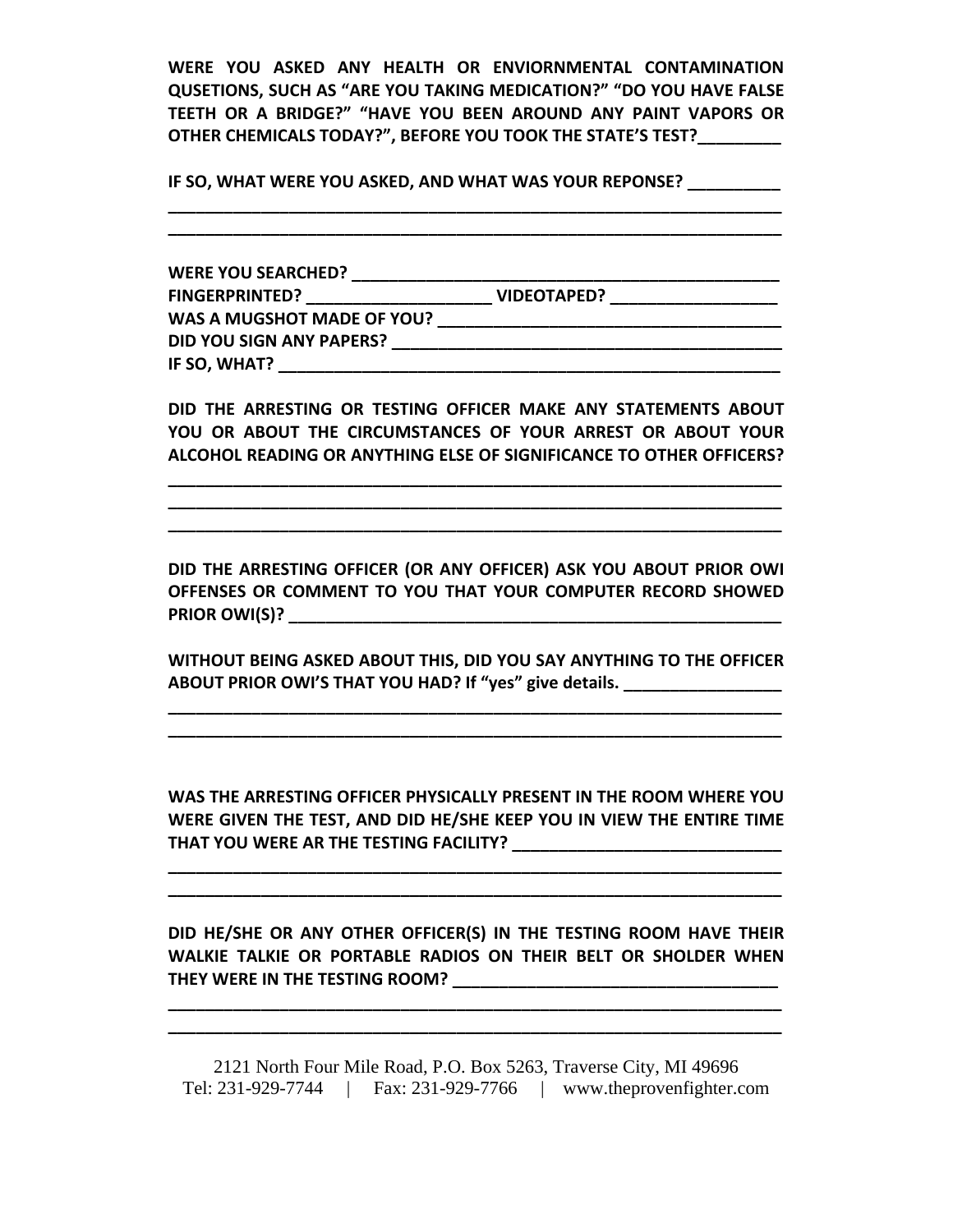**WHILE IN THE ROOM WHERE THE TESTING WAS BEING CONDUCTED, DID YOU EVER HEAR OR OBSERVE AN OFFICER USE RADIO EQUIPMENT IN COMMUNICATING WITH THE DISPATRCHER OR WITH OTHER OFFICERS? \_\_\_\_\_\_**

**\_\_\_\_\_\_\_\_\_\_\_\_\_\_\_\_\_\_\_\_\_\_\_\_\_\_\_\_\_\_\_\_\_\_\_\_\_\_\_\_\_\_\_\_\_\_\_\_\_\_\_\_\_\_\_\_\_\_\_\_\_\_\_\_\_\_ \_\_\_\_\_\_\_\_\_\_\_\_\_\_\_\_\_\_\_\_\_\_\_\_\_\_\_\_\_\_\_\_\_\_\_\_\_\_\_\_\_\_\_\_\_\_\_\_\_\_\_\_\_\_\_\_\_\_\_\_\_\_\_\_\_\_**

**WAS ANYONE SMOKING IN THE TESTING ROOM PRIOR TO OR DURING THE TIME YOU WERE BEING TESTED? \_\_\_\_\_\_\_\_\_\_\_\_\_\_\_\_\_\_\_\_\_\_\_\_\_\_\_\_\_\_\_\_\_\_\_\_\_\_**

**DID ANY OTHER OFFICERS MAKE COMMENTS TO THE ARRESTING OFFICER OR TESTING OFFICER OR TO YOU? IF YES, WHAT DID THEY SAY? \_\_\_\_\_\_\_\_\_\_\_\_\_\_\_\_**

**\_\_\_\_\_\_\_\_\_\_\_\_\_\_\_\_\_\_\_\_\_\_\_\_\_\_\_\_\_\_\_\_\_\_\_\_\_\_\_\_\_\_\_\_\_\_\_\_\_\_\_\_\_\_\_\_\_\_\_\_\_\_\_\_\_\_ \_\_\_\_\_\_\_\_\_\_\_\_\_\_\_\_\_\_\_\_\_\_\_\_\_\_\_\_\_\_\_\_\_\_\_\_\_\_\_\_\_\_\_\_\_\_\_\_\_\_\_\_\_\_\_\_\_\_\_\_\_\_\_\_\_\_**

**WERE YOU PERMITTED TO GO TO THE RESTROOM? \_\_\_\_\_\_\_\_\_\_\_\_\_\_\_\_\_\_\_\_\_\_\_ IF YES, WHEN? \_\_\_\_\_\_\_\_\_\_\_\_\_\_\_\_\_\_\_\_\_\_\_\_\_\_\_\_\_\_\_\_\_\_\_\_\_\_\_\_\_\_\_\_\_\_\_\_\_\_\_\_\_**

**WERE YOU PERMITTED TO MAKE A TELEPHONE CALL? IF YES, WHEN AND TO WHOM? \_\_\_\_\_\_\_\_\_\_\_\_\_\_\_\_\_\_\_\_\_\_\_\_\_\_\_\_\_\_\_\_\_\_\_\_\_\_\_\_\_\_\_\_\_\_\_\_\_\_\_\_\_\_\_\_\_\_**

**\_\_\_\_\_\_\_\_\_\_\_\_\_\_\_\_\_\_\_\_\_\_\_\_\_\_\_\_\_\_\_\_\_\_\_\_\_\_\_\_\_\_\_\_\_\_\_\_\_\_\_\_\_\_\_\_\_\_\_\_\_\_\_\_\_\_ \_\_\_\_\_\_\_\_\_\_\_\_\_\_\_\_\_\_\_\_\_\_\_\_\_\_\_\_\_\_\_\_\_\_\_\_\_\_\_\_\_\_\_\_\_\_\_\_\_\_\_\_\_\_\_\_\_\_\_\_\_\_\_\_\_\_**

**WERE YOU ALLOWED TO SMOKE, DRINK WATER OR PUT ANYTHING INTO YOUR MOUTH WITHIN 20 MINUTES BEFORE THE TEST WAS ADMINISTERED? IF YES, PLEASE GIVE DETAILS? \_\_\_\_\_\_\_\_\_\_\_\_\_\_\_\_\_\_\_\_\_\_\_\_\_\_\_\_\_\_\_\_\_\_\_\_\_\_\_\_\_\_**

**\_\_\_\_\_\_\_\_\_\_\_\_\_\_\_\_\_\_\_\_\_\_\_\_\_\_\_\_\_\_\_\_\_\_\_\_\_\_\_\_\_\_\_\_\_\_\_\_\_\_\_\_\_\_\_\_\_\_\_\_\_\_\_\_\_\_ \_\_\_\_\_\_\_\_\_\_\_\_\_\_\_\_\_\_\_\_\_\_\_\_\_\_\_\_\_\_\_\_\_\_\_\_\_\_\_\_\_\_\_\_\_\_\_\_\_\_\_\_\_\_\_\_\_\_\_\_\_\_\_\_\_\_**

**\*\*\*\*\*\*\*\*\*\*\*\*\*\*\*\*\*\*\*\*\*\*\*\*\*\*\*BREATH TESTS\*\*\*\*\*\*\*\*\*\*\*\*\*\*\*\*\*\*\*\*\*\*\*\*\*\*\***

The next two sections should be completed by you ONLY if you were administered a breath test at a police precinct/jail or a mobile testing van by the police after your arrest. If you were not taken to a breath machine and asked to blow *into the collection tube, skip these sections.*

**TESTING OFFICER'S/OPERATOR'S NAME: \_\_\_\_\_\_\_\_\_\_\_\_\_\_\_\_\_\_\_\_\_\_\_\_\_\_\_\_\_\_\_\_ OFFICER'S/OPERATOR'S POLICE AGENCY: \_\_\_\_\_\_\_\_\_\_\_\_\_\_\_\_\_\_\_\_\_\_\_\_\_\_\_\_\_\_\_ OFFICER/OPERATOR PRESENT WHEN YOU ARRIVED: \_\_\_\_\_\_\_\_\_\_\_\_\_\_\_\_\_\_\_\_\_\_**

**\*\*\*\*\*\*\*\*\*CONVERSATION WITH BREATH TESTING OPERATOR\*\*\*\*\*\*\*\*\*\*\*\*\*\***

# **DID THE BREATH TESTING OPERATOR ASK YOU ANY QUESTIONS? IF SO, WHAT? \_\_\_\_\_\_\_\_\_\_\_\_\_\_\_\_\_\_\_\_\_\_\_\_\_\_\_\_\_\_\_\_\_\_\_\_\_\_\_\_\_\_\_\_\_\_\_\_\_\_\_\_\_\_\_\_\_\_\_\_\_\_\_\_\_\_**

**\_\_\_\_\_\_\_\_\_\_\_\_\_\_\_\_\_\_\_\_\_\_\_\_\_\_\_\_\_\_\_\_\_\_\_\_\_\_\_\_\_\_\_\_\_\_\_\_\_\_\_\_\_\_\_\_\_\_\_\_\_\_\_\_\_\_**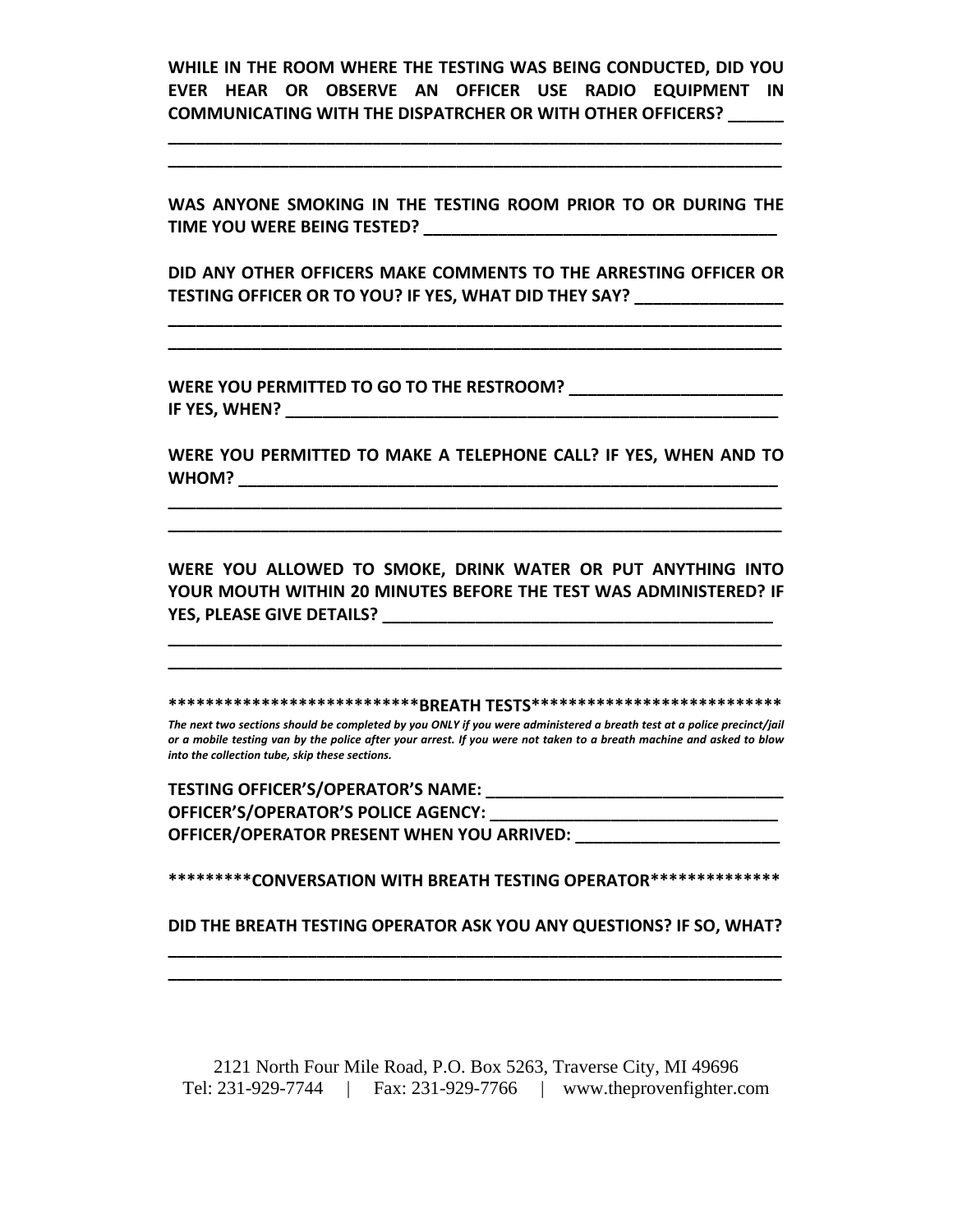**DID THE BREATH TEST OPERATOR GIVE YOU ANY INSTRUCTIONS OR EXPLAIN HOW THE MACHINE WORKED OR HOW YOU WERE TO "BLOW" INTO THE MACHINE? \_\_\_\_\_\_\_\_\_\_\_\_\_\_\_\_ DETAILS\_\_\_\_\_\_\_\_\_\_\_\_\_\_\_\_\_\_\_\_\_\_\_\_\_\_\_\_\_\_\_\_\_**

**\_\_\_\_\_\_\_\_\_\_\_\_\_\_\_\_\_\_\_\_\_\_\_\_\_\_\_\_\_\_\_\_\_\_\_\_\_\_\_\_\_\_\_\_\_\_\_\_\_\_\_\_\_\_\_\_\_\_\_\_\_\_\_\_\_\_ \_\_\_\_\_\_\_\_\_\_\_\_\_\_\_\_\_\_\_\_\_\_\_\_\_\_\_\_\_\_\_\_\_\_\_\_\_\_\_\_\_\_\_\_\_\_\_\_\_\_\_\_\_\_\_\_\_\_\_\_\_\_\_\_\_\_**

**DID THE BREATH TESTING OFFICER/OPEARTOR EVER SHOW YOU HIS/HER PERMIT TO OPERATE THE MACHINE? \_\_\_\_\_\_\_\_\_\_\_\_\_\_\_\_\_\_\_\_\_\_\_\_\_\_\_\_\_\_\_\_\_\_**

**\_\_\_\_\_\_\_\_\_\_\_\_\_\_\_\_\_\_\_\_\_\_\_\_\_\_\_\_\_\_\_\_\_\_\_\_\_\_\_\_\_\_\_\_\_\_\_\_\_\_\_\_\_\_\_\_\_\_\_\_\_\_\_\_\_\_ \_\_\_\_\_\_\_\_\_\_\_\_\_\_\_\_\_\_\_\_\_\_\_\_\_\_\_\_\_\_\_\_\_\_\_\_\_\_\_\_\_\_\_\_\_\_\_\_\_\_\_\_\_\_\_\_\_\_\_\_\_\_\_\_\_\_**

**WAS THE ARRESTING OFFICER PRESENT AND ABSERVING ALL PROCEDURES AT ALL TIMES DURING THE TESTING PROCEDURES? \_\_\_\_\_\_\_\_\_\_\_\_\_\_\_\_\_\_\_\_\_\_\_\_\_\_**

**\_\_\_\_\_\_\_\_\_\_\_\_\_\_\_\_\_\_\_\_\_\_\_\_\_\_\_\_\_\_\_\_\_\_\_\_\_\_\_\_\_\_\_\_\_\_\_\_\_\_\_\_\_\_\_\_\_\_\_\_\_\_\_\_\_\_ \_\_\_\_\_\_\_\_\_\_\_\_\_\_\_\_\_\_\_\_\_\_\_\_\_\_\_\_\_\_\_\_\_\_\_\_\_\_\_\_\_\_\_\_\_\_\_\_\_\_\_\_\_\_\_\_\_\_\_\_\_\_\_\_\_\_**

**WHEN YOU GAVE THE BREATH SAMPLE, WAS YOUR BODY IN AN UPRIGHT POSITION (PERPUNDICULAR TO THE FLOOR) OR WERE YOU LEANING FORWARD TO REACH THE MOUTHPICE FROM A SITTING OR STANDING POSITION? DESCRIBE IN DETAIL: \_\_\_\_\_\_\_\_\_\_\_\_\_\_\_\_\_\_\_\_\_\_\_\_\_\_\_\_\_\_\_\_\_\_\_\_\_\_**

**\_\_\_\_\_\_\_\_\_\_\_\_\_\_\_\_\_\_\_\_\_\_\_\_\_\_\_\_\_\_\_\_\_\_\_\_\_\_\_\_\_\_\_\_\_\_\_\_\_\_\_\_\_\_\_\_\_\_\_\_\_\_\_\_\_\_ \_\_\_\_\_\_\_\_\_\_\_\_\_\_\_\_\_\_\_\_\_\_\_\_\_\_\_\_\_\_\_\_\_\_\_\_\_\_\_\_\_\_\_\_\_\_\_\_\_\_\_\_\_\_\_\_\_\_\_\_\_\_\_\_\_\_**

**DID YOU GET TO SEE THE NUMERICAL READING SHOWN ON THE MACHINE? EXAMPLE? \_\_\_\_\_\_\_\_\_\_\_\_\_\_\_\_\_\_\_\_\_\_\_\_\_\_\_\_\_\_\_\_\_\_\_\_\_\_\_\_\_\_\_\_\_\_\_\_\_\_\_\_\_\_\_\_**

**\_\_\_\_\_\_\_\_\_\_\_\_\_\_\_\_\_\_\_\_\_\_\_\_\_\_\_\_\_\_\_\_\_\_\_\_\_\_\_\_\_\_\_\_\_\_\_\_\_\_\_\_\_\_\_\_\_\_\_\_\_\_\_\_\_\_ \_\_\_\_\_\_\_\_\_\_\_\_\_\_\_\_\_\_\_\_\_\_\_\_\_\_\_\_\_\_\_\_\_\_\_\_\_\_\_\_\_\_\_\_\_\_\_\_\_\_\_\_\_\_\_\_\_\_\_\_\_\_\_\_\_\_**

**\*\*\*\*\*\*\*\*\*\*\*\*\*\*\*\*\*\*\*\*\*\*\*\*BLOOD OR URINE TESTS\*\*\*\*\*\*\*\*\*\*\*\*\*\*\*\*\*\*\*\*\*\*** *ONLY COMPLETE THIS SECTION IF THE POLICE GAVE YOU A BLOOD OR URINE TEST.*

**\_\_\_\_\_\_\_\_\_\_\_\_\_\_\_\_\_\_\_\_\_\_\_\_\_\_\_\_\_\_\_\_\_\_\_\_\_\_\_\_\_\_\_\_\_\_\_\_\_\_\_\_\_\_\_\_\_\_\_\_\_\_\_\_\_\_ \_\_\_\_\_\_\_\_\_\_\_\_\_\_\_\_\_\_\_\_\_\_\_\_\_\_\_\_\_\_\_\_\_\_\_\_\_\_\_\_\_\_\_\_\_\_\_\_\_\_\_\_\_\_\_\_\_\_\_\_\_\_\_\_\_\_**

**WHERE WERE YOU TAKEN TO OBTAIN THE BLOOD/URINE TEST? \_\_\_\_\_\_\_\_\_\_\_\_**

**WHO TOOK YOU FOR A BLOOD/URINE TEST? \_\_\_\_\_\_\_\_\_\_\_\_\_\_\_\_\_\_\_\_\_\_\_\_\_\_\_\_ WHEN DID THIS OCCUR, IN RELATION TO YOUR TIME OF ARREST? \_\_\_\_\_\_\_\_\_\_\_**

**HAD YOU ALREADY GIVEN A BREATH SAMPLE BEFORE BEING TAKEN FOR A BLOOD/URINE TEST? \_\_\_\_\_\_\_\_\_\_\_\_\_\_\_\_\_\_\_\_\_\_\_\_\_\_\_\_\_\_\_\_\_\_\_\_\_\_\_\_\_\_\_\_\_\_\_\_**

**\_\_\_\_\_\_\_\_\_\_\_\_\_\_\_\_\_\_\_\_\_\_\_\_\_\_\_\_\_\_\_\_\_\_\_\_\_\_\_\_\_\_\_\_\_\_\_\_\_\_\_\_\_\_\_\_\_\_\_\_\_\_\_\_\_\_**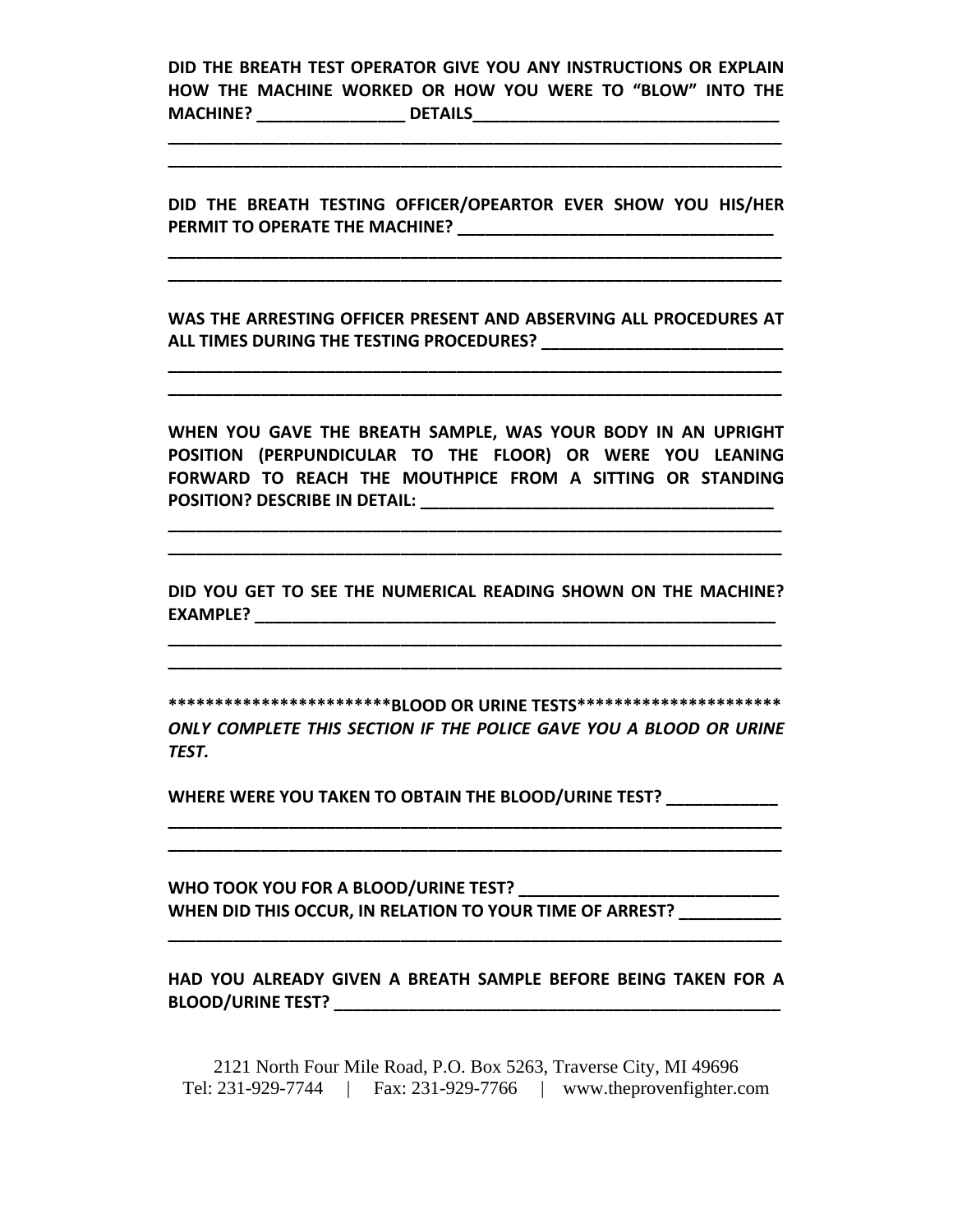**DID YOU CONSENT TO HAVING THIS BLOOD/URINE SAMPLE TAKEN FROM YOU? \_\_\_\_\_\_\_\_\_\_\_\_\_\_\_\_\_\_\_\_\_\_\_\_\_\_\_\_\_\_\_\_\_\_\_\_\_\_\_\_\_\_\_\_\_\_\_\_\_\_\_\_\_\_\_\_\_\_\_\_**

**WHAT WERE YOU TOLD OR ASKED BY THE POLICE IN ORDER TO OBTAIN YOUR CONSENT FOR THIS SAMPLE TO BE TAKEN FROM YOU? \_\_\_\_\_\_\_\_\_\_\_\_\_\_\_\_\_\_\_\_**

**\_\_\_\_\_\_\_\_\_\_\_\_\_\_\_\_\_\_\_\_\_\_\_\_\_\_\_\_\_\_\_\_\_\_\_\_\_\_\_\_\_\_\_\_\_\_\_\_\_\_\_\_\_\_\_\_\_\_\_\_\_\_\_\_\_\_**

**WHO DREW (TOOK) YOUR BLOOD (URINE) SAMPLE? \_\_\_\_\_\_\_\_\_\_\_\_\_\_\_\_\_\_\_\_\_\_**

**WERE YOU REQUIRED TO SIGN ANY FORMS BEFORE THE NURSE/DOCTOR/TECHNICIAN WOULD TAKE YOUR BLOOD/URINE? IF SO, WHAT DID YOU SIGN? \_\_\_\_\_\_\_\_\_\_\_\_\_\_\_\_\_\_\_\_\_\_\_\_\_\_\_\_\_\_\_\_\_\_\_\_\_\_\_\_\_\_\_\_\_\_\_**

**\_\_\_\_\_\_\_\_\_\_\_\_\_\_\_\_\_\_\_\_\_\_\_\_\_\_\_\_\_\_\_\_\_\_\_\_\_\_\_\_\_\_\_\_\_\_\_\_\_\_\_\_\_\_\_\_\_\_\_\_\_\_\_\_\_\_ \_\_\_\_\_\_\_\_\_\_\_\_\_\_\_\_\_\_\_\_\_\_\_\_\_\_\_\_\_\_\_\_\_\_\_\_\_\_\_\_\_\_\_\_\_\_\_\_\_\_\_\_\_\_\_\_\_\_\_\_\_\_\_\_\_\_**

**DID THE PERSON WHO TOOK YOUR BLOOD SAMPLE USE ANY TYPE OF CLOTH OR SWAB TO CLEANSE THE SURFACE OF YOUR SKIN BEFORE TAKING THE SAMPLE? \_\_\_\_\_\_\_\_\_\_\_\_\_\_\_\_\_\_\_\_\_\_\_\_\_\_\_\_\_\_\_\_\_\_\_\_\_\_\_\_\_\_\_\_\_\_\_\_\_\_\_\_\_\_\_\_\_**

**IF SO, PLEASE DESCRIBE WHAT WAS DONE TO PREPARE THE SKIN: \_\_\_\_\_\_\_\_\_\_\_**

**AS THE NEEDLE WAS REMOVED FROM YOUR ARM, DID THE PERSON WHO TOOK THE SAMPLE HOLD A SWAB OR CLOTH OVER THE PUNCTURE SITE? \_\_\_\_\_**

**\_\_\_\_\_\_\_\_\_\_\_\_\_\_\_\_\_\_\_\_\_\_\_\_\_\_\_\_\_\_\_\_\_\_\_\_\_\_\_\_\_\_\_\_\_\_\_\_\_\_\_\_\_\_\_\_\_\_\_\_\_\_\_\_\_\_ \_\_\_\_\_\_\_\_\_\_\_\_\_\_\_\_\_\_\_\_\_\_\_\_\_\_\_\_\_\_\_\_\_\_\_\_\_\_\_\_\_\_\_\_\_\_\_\_\_\_\_\_\_\_\_\_\_\_\_\_\_\_\_\_\_\_**

**WHAT HAPPENED TO THE BLOOD/URINE SAMPLE AFTER IT WAS COLLECTED FROM YOU? (PLEASE BE AS SPECIFIC AS POSSIBLE)\_\_\_\_\_\_\_\_\_\_\_\_\_\_\_\_\_\_\_\_\_\_\_\_**

**\_\_\_\_\_\_\_\_\_\_\_\_\_\_\_\_\_\_\_\_\_\_\_\_\_\_\_\_\_\_\_\_\_\_\_\_\_\_\_\_\_\_\_\_\_\_\_\_\_\_\_\_\_\_\_\_\_\_\_\_\_\_\_\_\_\_ \_\_\_\_\_\_\_\_\_\_\_\_\_\_\_\_\_\_\_\_\_\_\_\_\_\_\_\_\_\_\_\_\_\_\_\_\_\_\_\_\_\_\_\_\_\_\_\_\_\_\_\_\_\_\_\_\_\_\_\_\_\_\_\_\_\_**

**WERE YOU TOLD (OR WERE YOU UNDER THE IMPRESSION) THAT IF THE POLICE TOOK A BLOOD OR URINE, TEST THAT YOU COULD NTO REQUEST YOUR OWN INDEPENDENT TEST OF YOUR BLOOD, URINE, OR BREATH BY A DIFFERENT MEDICAL OR LABORATORY PROVIDER? \_\_\_\_\_\_\_\_\_\_\_\_\_\_\_\_\_\_\_\_\_\_\_\_\_\_\_\_\_\_\_\_\_**

**\_\_\_\_\_\_\_\_\_\_\_\_\_\_\_\_\_\_\_\_\_\_\_\_\_\_\_\_\_\_\_\_\_\_\_\_\_\_\_\_\_\_\_\_\_\_\_\_\_\_\_\_\_\_\_\_\_\_\_\_\_\_\_\_\_\_ \_\_\_\_\_\_\_\_\_\_\_\_\_\_\_\_\_\_\_\_\_\_\_\_\_\_\_\_\_\_\_\_\_\_\_\_\_\_\_\_\_\_\_\_\_\_\_\_\_\_\_\_\_\_\_\_\_\_\_\_\_\_\_\_\_\_**

**\*\*\*\*\*\*\*\*\*\*\*\*\*\*\*\*\*\*\*\*\*\*\*RIGHT TO COUNSEL\*\*\*\*\*\*\*\*\*\*\*\*\*\*\*\*\*\*\*\*\*\*\*\*\*\***

**WERE YOU EVER ADVISED BY ANYONE THAT YOU HAD THE RIGHT TO CONSULT WITH AN ATTORNEY?\_\_\_\_\_\_\_\_\_\_\_\_\_\_\_\_\_\_\_\_\_\_\_\_\_\_\_\_\_\_\_\_\_\_\_\_\_\_\_\_\_\_\_\_\_\_\_**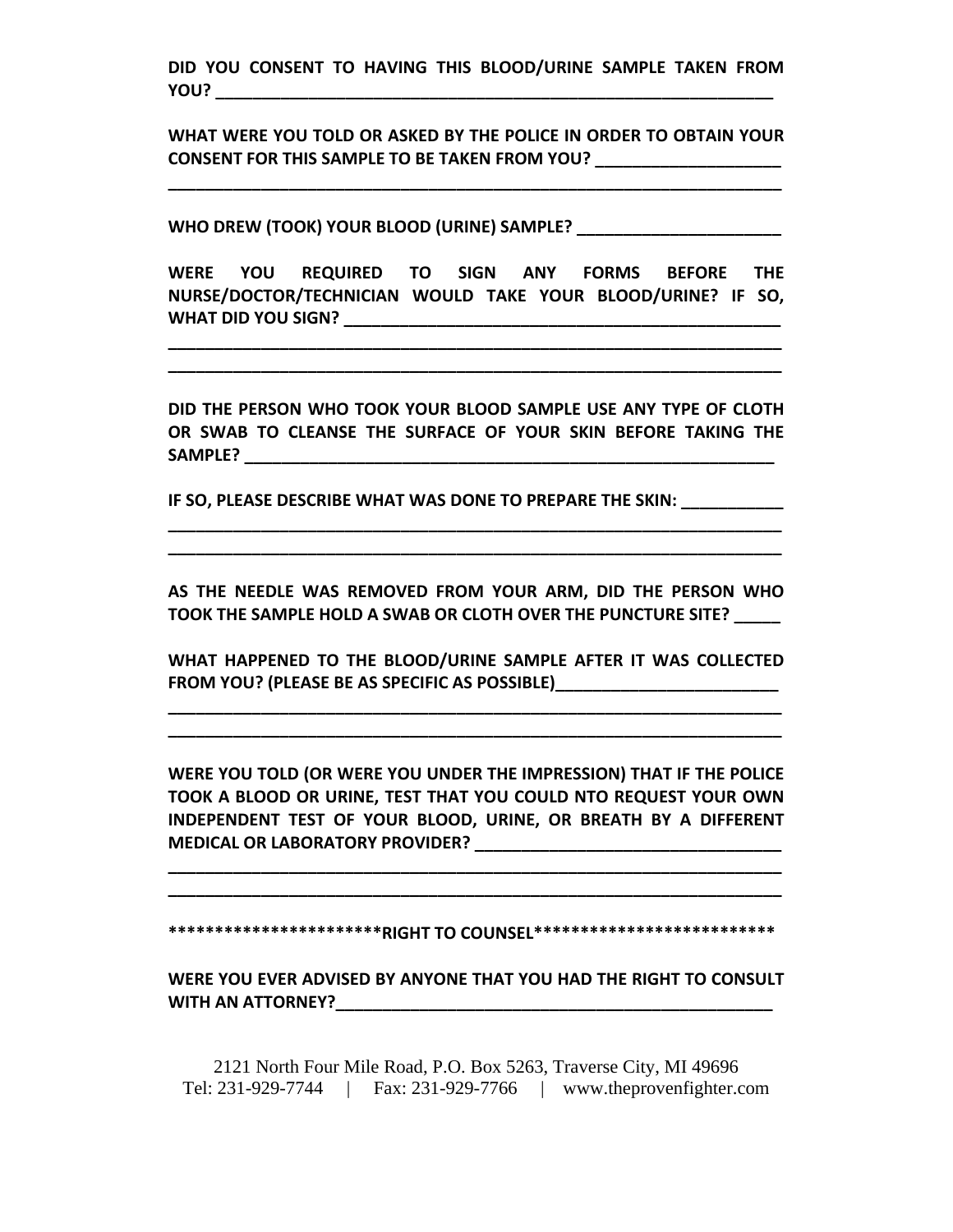| DID YOU HAVE THE OPPORTUNITY TO MAKE THE PHONE CALL? ______________ |                                                                                  |  |  |  |  |  |                                                                  |  |  |  |  |  |
|---------------------------------------------------------------------|----------------------------------------------------------------------------------|--|--|--|--|--|------------------------------------------------------------------|--|--|--|--|--|
|                                                                     |                                                                                  |  |  |  |  |  |                                                                  |  |  |  |  |  |
|                                                                     |                                                                                  |  |  |  |  |  | IF YOU WERE DENIED THE RIGHT TO CALL AN ATTORENY BEFORE DECIDING |  |  |  |  |  |
|                                                                     | WHETHER TO TAKE THE STATE'S TEST, DID THE OFFICER (OR ANYONE AT THE              |  |  |  |  |  |                                                                  |  |  |  |  |  |
|                                                                     | STATION) EXPLAIN WHY YOU WERE BEING DENIED ACCESS TO LEGAL                       |  |  |  |  |  |                                                                  |  |  |  |  |  |
|                                                                     |                                                                                  |  |  |  |  |  |                                                                  |  |  |  |  |  |
|                                                                     |                                                                                  |  |  |  |  |  |                                                                  |  |  |  |  |  |
|                                                                     |                                                                                  |  |  |  |  |  |                                                                  |  |  |  |  |  |
|                                                                     | WERE YOU PHYSICALLY ABLE TO READ THAT NIGHT (i.e. coherent and not               |  |  |  |  |  |                                                                  |  |  |  |  |  |
|                                                                     |                                                                                  |  |  |  |  |  |                                                                  |  |  |  |  |  |
|                                                                     | WHO TOLD YOU THAT YOU COULD CALL AN ATTORNEY? __________________________________ |  |  |  |  |  |                                                                  |  |  |  |  |  |
|                                                                     | WHEN WERE YOU TOLD YOU COULD MAKE A PHONE CALL TO ANYONE ELSE, IF                |  |  |  |  |  |                                                                  |  |  |  |  |  |
|                                                                     |                                                                                  |  |  |  |  |  |                                                                  |  |  |  |  |  |
|                                                                     | DID THE POLICE COOPERATE WITH YOU IN PROVIDING PHONE ACCESS? ______              |  |  |  |  |  |                                                                  |  |  |  |  |  |
|                                                                     | IF NOT, OR IF YOU WERE DELAYED IN BEING PROVIDED PHONE ACCESS, OR IF             |  |  |  |  |  |                                                                  |  |  |  |  |  |
|                                                                     | THE POLICE LIMITED YOUR CALLS, GIVE DETAILS: ___________________________         |  |  |  |  |  |                                                                  |  |  |  |  |  |
|                                                                     | WERE THE POLICE LISTENING IN ON YOUR CONVERSATION? _______________               |  |  |  |  |  |                                                                  |  |  |  |  |  |
|                                                                     |                                                                                  |  |  |  |  |  |                                                                  |  |  |  |  |  |

**\*\*\*\*\*\*\*\*\*\*\*\*\*\*\*\*\*\*\*\*\*\*\*\*\*\*FORMS SIGNED\*\*\*\*\*\*\*\*\*\*\*\*\*\*\*\*\*\*\*\*\*\*\*\*\*\*\***

**DID YOU EVER SIGN YOUR NAME? \_\_\_\_\_\_\_\_\_\_\_\_\_\_\_\_\_\_\_\_\_\_\_\_\_\_\_\_\_\_\_\_\_\_\_\_\_ WHAT DOCUMENTS DID YOU SIGN AND WHY? \_\_\_\_\_\_\_\_\_\_\_\_\_\_\_\_\_\_\_\_\_\_\_\_\_\_**

**DID YOU EVER REFUSE TO SIGN YOUR NAME ON ANY DOCUMENT? WHAT? WHY? \_\_\_\_\_\_\_\_\_\_\_\_\_\_\_\_\_\_\_\_\_\_\_\_\_\_\_\_\_\_\_\_\_\_\_\_\_\_\_\_\_\_\_\_\_\_\_\_\_\_\_\_\_\_\_\_\_\_\_\_**

**\_\_\_\_\_\_\_\_\_\_\_\_\_\_\_\_\_\_\_\_\_\_\_\_\_\_\_\_\_\_\_\_\_\_\_\_\_\_\_\_\_\_\_\_\_\_\_\_\_\_\_\_\_\_\_\_\_\_\_\_\_\_\_\_\_\_ \_\_\_\_\_\_\_\_\_\_\_\_\_\_\_\_\_\_\_\_\_\_\_\_\_\_\_\_\_\_\_\_\_\_\_\_\_\_\_\_\_\_\_\_\_\_\_\_\_\_\_\_\_\_\_\_\_\_\_\_\_\_\_\_\_\_**

**DID YOU EVER SIGN (OR WERE YOU ASKED TO SIGN) AN 8 ½" X 11" FORM (30 DAY TEMPORARY DRIVING PERMIT AND OFFICE NOTICE OF INTENT TO SUSPEND LICENSE) RELATING TO SUSPENSION OF YOUR LICENSE OR RIGHT TO DRIVE FOR EITHER REFUSING TO TAKE THE STATE'S TEST OR FOR TAKING THE**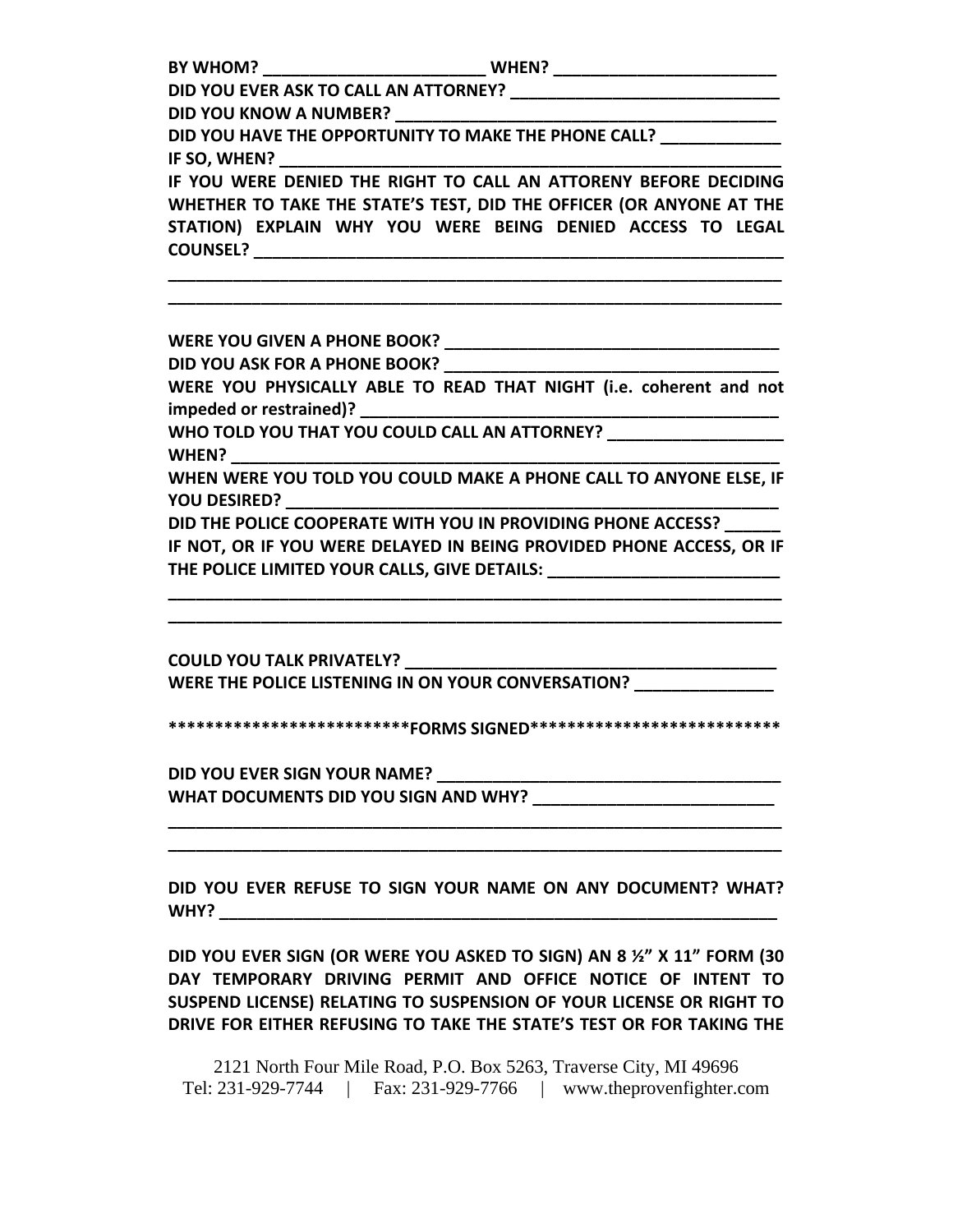# **TEST AND HAVING A RESULT OF ABOVE THE LEGAL L IMIT? \_\_\_\_\_\_\_\_\_\_\_\_\_\_\_\_\_ IF YES, PLEASE PROVIDE A COPY OF THIS FORM, IF APPLICABLE.**

**\*\*\*\*\*\*\*\*\*\*\*\*\*\*\*\*\*\*\*\*\*\*\*\*\*\*VIDEO OR AUDIO TAPING\*\*\*\*\*\*\*\*\*\*\*\*\*\*\*\*\*\***

**DO YOU KNOW IF A VIDEO OR AUDIOTAPE WAS MADE AT THE ARREST SCENE OR AT THE TESTING SITE? \_\_\_\_\_\_\_\_\_\_\_\_\_\_\_\_\_\_\_\_\_\_\_\_\_\_\_\_\_\_\_\_\_\_\_\_\_\_\_\_\_\_\_\_**

**ANY CLUE(S) (i.e. officer mention it) THAT A TAPE MAY HAVE BEEN BEING MADE? \_\_\_\_\_\_\_\_\_\_\_\_\_\_\_\_ EXPLAIN \_\_\_\_\_\_\_\_\_\_\_\_\_\_\_\_\_\_\_\_\_\_\_\_\_\_\_\_\_\_\_\_\_\_\_**

**DID YOU KNOW THAT A TAPE WAS BEING MADE WHEN IT WAS BEING MADE? \_\_\_\_\_\_\_\_\_\_\_\_\_\_\_\_\_\_\_\_\_\_\_\_\_\_\_\_\_\_\_\_\_\_\_\_\_\_\_\_\_\_\_\_\_\_\_\_\_\_\_\_\_\_\_\_\_\_\_\_\_\_\_\_\_\_**

**\*\*\*\*\*\*\*\*\*\*\*\*\*\*\*\*\*\*\*\*\*\*\*\*\*\*RELEASE FROM JAIL\*\*\*\*\*\*\*\*\*\*\*\*\*\*\*\*\*\*\*\*\*\*\***

**\_\_\_\_\_\_\_\_\_\_\_\_\_\_\_\_\_\_\_\_\_\_\_\_\_\_\_\_\_\_\_\_\_\_\_\_\_\_\_\_\_\_\_\_\_\_\_\_\_\_\_\_\_\_\_\_\_\_\_\_\_\_\_\_\_\_**

| <b>WHAT WAS DATE OF RELEASE?</b>                                   |                 | <b>TIME</b> |
|--------------------------------------------------------------------|-----------------|-------------|
| <b>WHO?</b>                                                        | <b>ADDRESS:</b> |             |
| HOW DID PERSON KNOW TO COME TO ASSIST YOU?                         |                 |             |
| ANY CONVERSATION WITH HIM/HER?                                     |                 |             |
| <b>WHAT DID YOU TALK ABOUT?</b>                                    |                 |             |
| WAS THERE ANY DISCUSSION ABOUT GETTING AN INDEPENDENT TEST? IF SO, |                 |             |
| <b>GIVE DETAIL:</b>                                                |                 |             |

**\_\_\_\_\_\_\_\_\_\_\_\_\_\_\_\_\_\_\_\_\_\_\_\_\_\_\_\_\_\_\_\_\_\_\_\_\_\_\_\_\_\_\_\_\_\_\_\_\_\_\_\_\_\_\_\_\_\_\_\_\_\_\_\_\_\_ \_\_\_\_\_\_\_\_\_\_\_\_\_\_\_\_\_\_\_\_\_\_\_\_\_\_\_\_\_\_\_\_\_\_\_\_\_\_\_\_\_\_\_\_\_\_\_\_\_\_\_\_\_\_\_\_\_\_\_\_\_\_\_\_\_\_**

**DID YOU SIGN ANY FORMS FOR THE BOND? IF SO, PROVIDE COPIES: \_\_\_\_\_\_\_\_\_**

**\*\*\*\*\*\*\*\*\*\*\*\*\*\*\*\*\*\*\*\*\*\*\*\*\*\*ACCIDENT\*\*\*\*\*\*\*\*\*\*\*\*\*\*\*\*\*\*\*\*\*\*\*\*\*\*\*\*\*\*\***

**\_\_\_\_\_\_\_\_\_\_\_\_\_\_\_\_\_\_\_\_\_\_\_\_\_\_\_\_\_\_\_\_\_\_\_\_\_\_\_\_\_\_\_\_\_\_\_\_\_\_\_\_\_\_\_\_\_\_\_\_\_\_\_\_\_\_ \_\_\_\_\_\_\_\_\_\_\_\_\_\_\_\_\_\_\_\_\_\_\_\_\_\_\_\_\_\_\_\_\_\_\_\_\_\_\_\_\_\_\_\_\_\_\_\_\_\_\_\_\_\_\_\_\_\_\_\_\_\_\_\_\_\_**

*NOTE: COMPLETE THIS SECTION ONLY IF AN ACCIDENT OF SOME TYPE OCCURRED IN CONNECTION WITH YOUR OWI ARREST.*

| WERE YOU INVOLVED IN AN ACCIDENT?                                    |  |
|----------------------------------------------------------------------|--|
| <b>ONE CAR/MORE THAN ONE CAR?</b>                                    |  |
| <b>DESCRIBE ACCIDENT:</b>                                            |  |
| WERE YOU INSIDE YOUR VEHICLE WHEN THE OFFICER FIRST ARRIVED ON THE   |  |
| SCENE? IF "NO" GIVE DETAILS OF WHERE YOU WERE IN RELATIONSHIP TO THE |  |
| <b>VEHICLES:</b>                                                     |  |

**\_\_\_\_\_\_\_\_\_\_\_\_\_\_\_\_\_\_\_\_\_\_\_\_\_\_\_\_\_\_\_\_\_\_\_\_\_\_\_\_\_\_\_\_\_\_\_\_\_\_\_\_\_\_\_\_\_\_\_\_\_\_\_\_\_\_ \_\_\_\_\_\_\_\_\_\_\_\_\_\_\_\_\_\_\_\_\_\_\_\_\_\_\_\_\_\_\_\_\_\_\_\_\_\_\_\_\_\_\_\_\_\_\_\_\_\_\_\_\_\_\_\_\_\_\_\_\_\_\_\_\_\_**

<sup>2121</sup> North Four Mile Road, P.O. Box 5263, Traverse City, MI 49696 Tel: 231-929-7744 | Fax: 231-929-7766 | www.theprovenfighter.com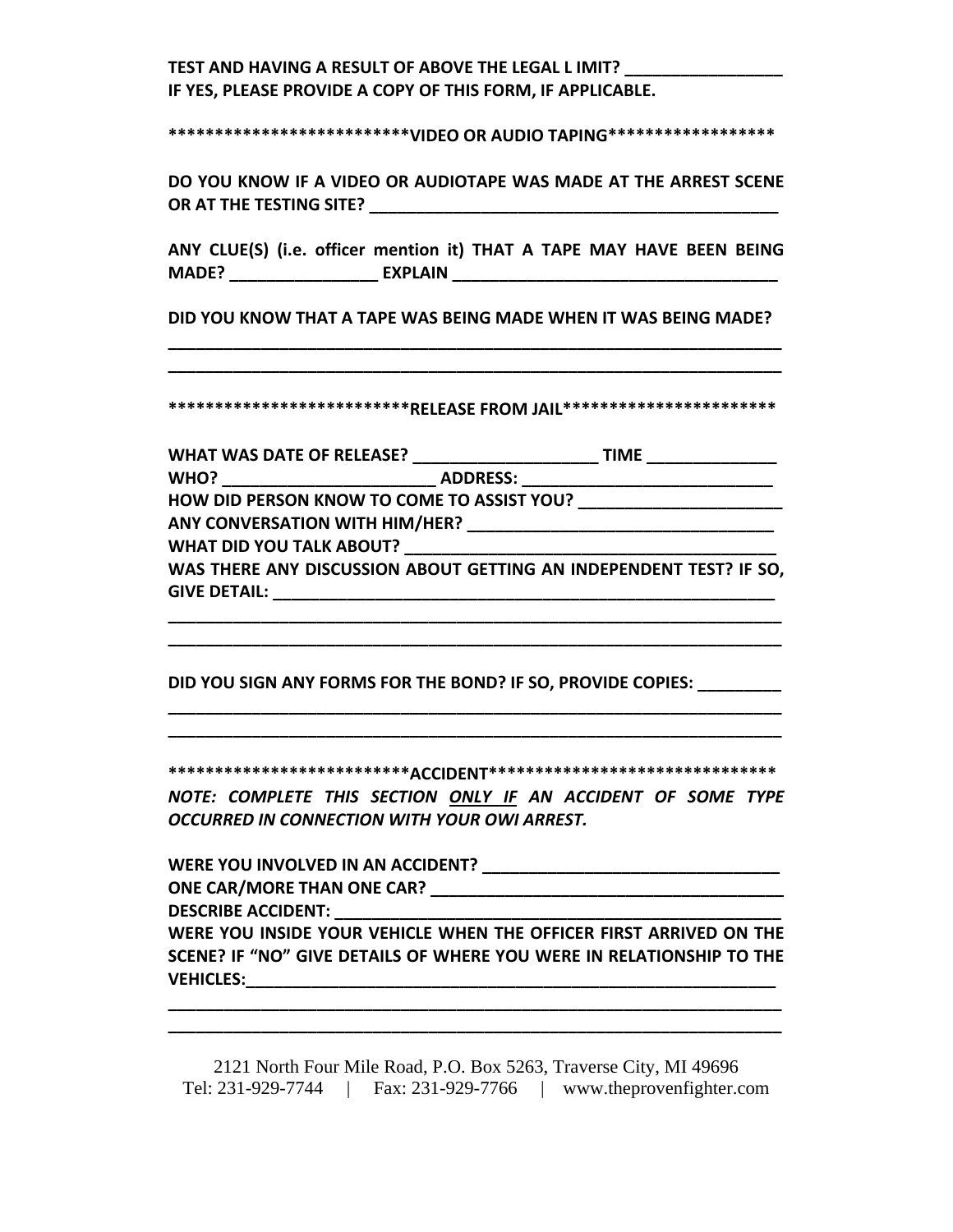**AFTER THE ACCIDENT, DID YOU EVER LEAVE THE IMMEDIATE AREA (FOR ANY PURPOSE, SUCH AS TO CALL A TOW TRUCK, CALL POLICE, ETC.)? IF SO, GIVE DETAILS OF HOW LONG YOU WERE GONE, WHERE YOU WENT, WHY YOU LEFT, ETC.: \_\_\_\_\_\_\_\_\_\_\_\_\_\_\_\_\_\_\_\_\_\_\_\_\_\_\_\_\_\_\_\_\_\_\_\_\_\_\_\_\_\_\_\_\_\_\_\_\_\_\_\_\_\_\_\_\_\_\_\_\_**

**\_\_\_\_\_\_\_\_\_\_\_\_\_\_\_\_\_\_\_\_\_\_\_\_\_\_\_\_\_\_\_\_\_\_\_\_\_\_\_\_\_\_\_\_\_\_\_\_\_\_\_\_\_\_\_\_\_\_\_\_\_\_\_\_\_\_ \_\_\_\_\_\_\_\_\_\_\_\_\_\_\_\_\_\_\_\_\_\_\_\_\_\_\_\_\_\_\_\_\_\_\_\_\_\_\_\_\_\_\_\_\_\_\_\_\_\_\_\_\_\_\_\_\_\_\_\_\_\_\_\_\_\_**

**\_\_\_\_\_\_\_\_\_\_\_\_\_\_\_\_\_\_\_\_\_\_\_\_\_\_\_\_\_\_\_\_\_\_\_\_\_\_\_\_\_\_\_\_\_\_\_\_\_\_\_\_\_\_\_\_\_\_\_\_\_\_\_\_\_\_ \_\_\_\_\_\_\_\_\_\_\_\_\_\_\_\_\_\_\_\_\_\_\_\_\_\_\_\_\_\_\_\_\_\_\_\_\_\_\_\_\_\_\_\_\_\_\_\_\_\_\_\_\_\_\_\_\_\_\_\_\_\_\_\_\_\_**

**WERE THERE ANY INJURIES OR DEATH TO ANY OTHER PERSON(S)? IF SO, GIVE FULL DETAILS ON SEPARATE SHEET.\_\_\_\_\_\_\_\_\_\_\_\_\_\_\_\_\_\_\_\_\_\_\_\_\_\_\_\_\_\_\_\_\_\_\_\_**

**DID AN AIRBAG DEPLOY INSIDE YOUR VEHICLE? IF YES, GIVE DETAILS OF HOW IT AFFECTED YOU: \_\_\_\_\_\_\_\_\_\_\_\_\_\_\_\_\_\_\_\_\_\_\_\_\_\_\_\_\_\_\_\_\_\_\_\_\_\_\_\_\_\_\_\_\_\_\_\_\_\_**

**\_\_\_\_\_\_\_\_\_\_\_\_\_\_\_\_\_\_\_\_\_\_\_\_\_\_\_\_\_\_\_\_\_\_\_\_\_\_\_\_\_\_\_\_\_\_\_\_\_\_\_\_\_\_\_\_\_\_\_\_\_\_\_\_\_\_ \_\_\_\_\_\_\_\_\_\_\_\_\_\_\_\_\_\_\_\_\_\_\_\_\_\_\_\_\_\_\_\_\_\_\_\_\_\_\_\_\_\_\_\_\_\_\_\_\_\_\_\_\_\_\_\_\_\_\_\_\_\_\_\_\_\_**

**DID THE ARRESTING OFFICER MAKE IT CLEAR TO YOU AT WHAT POINT OF THE INVESTIGATION THAT HE/SHE WAS TERMINATING THE ACCIDENT INVESTIGATION AND BEGINNING THE CRIMINAL INVESTIGATION FOR SUSPECTED DRUNK DRIVING AGAINST YOU? \_\_\_\_\_\_\_\_\_\_\_\_\_\_\_\_\_\_\_\_\_\_\_\_\_\_\_\_**

**\_\_\_\_\_\_\_\_\_\_\_\_\_\_\_\_\_\_\_\_\_\_\_\_\_\_\_\_\_\_\_\_\_\_\_\_\_\_\_\_\_\_\_\_\_\_\_\_\_\_\_\_\_\_\_\_\_\_\_\_\_\_\_\_\_\_ \_\_\_\_\_\_\_\_\_\_\_\_\_\_\_\_\_\_\_\_\_\_\_\_\_\_\_\_\_\_\_\_\_\_\_\_\_\_\_\_\_\_\_\_\_\_\_\_\_\_\_\_\_\_\_\_\_\_\_\_\_\_\_\_\_\_**

**GIVE DETAILS ABOUT WHAT QUESTIONS THE POLICE ASKED, BY WHOM, AND AT WHAT LOCATION THEY ASKED THE QUESTIONS: \_\_\_\_\_\_\_\_\_\_\_\_\_\_\_\_\_\_\_\_\_\_\_**

**\_\_\_\_\_\_\_\_\_\_\_\_\_\_\_\_\_\_\_\_\_\_\_\_\_\_\_\_\_\_\_\_\_\_\_\_\_\_\_\_\_\_\_\_\_\_\_\_\_\_\_\_\_\_\_\_\_\_\_\_\_\_\_\_\_\_ \_\_\_\_\_\_\_\_\_\_\_\_\_\_\_\_\_\_\_\_\_\_\_\_\_\_\_\_\_\_\_\_\_\_\_\_\_\_\_\_\_\_\_\_\_\_\_\_\_\_\_\_\_\_\_\_\_\_\_\_\_\_\_\_\_\_**

**DID THE OFFICER EVER ASK YOU ABOUT WHAT YOU HAD HAD TO DRINK AND WHEN IT HAD BEEN CONSUMED? \_\_\_\_\_\_\_\_\_\_\_\_\_\_\_\_\_\_\_\_\_\_\_\_\_\_\_\_\_\_\_\_\_\_\_\_\_**

**\_\_\_\_\_\_\_\_\_\_\_\_\_\_\_\_\_\_\_\_\_\_\_\_\_\_\_\_\_\_\_\_\_\_\_\_\_\_\_\_\_\_\_\_\_\_\_\_\_\_\_\_\_\_\_\_\_\_\_\_\_\_\_\_\_\_ \_\_\_\_\_\_\_\_\_\_\_\_\_\_\_\_\_\_\_\_\_\_\_\_\_\_\_\_\_\_\_\_\_\_\_\_\_\_\_\_\_\_\_\_\_\_\_\_\_\_\_\_\_\_\_\_\_\_\_\_\_\_\_\_\_\_**

**WERE YOU GIVEN ANY MIRANDA ADVISEMENT'S BEFORE THE OFFICER(S) BEGAN TO QUESTION YOU? \_\_\_\_\_\_\_\_\_\_\_\_\_\_\_\_\_\_\_\_\_\_\_\_\_\_\_\_\_\_\_\_\_\_\_\_\_\_\_\_\_\_**

**PRIOR TO THIS CASE, HAD YOU EVER BEEN THE DRIVER OF A VEHICLE IN WHICH ANOTHER PERSON WAS INJURED OR KILLED? IF SO, GIVE DETAILS? \_\_\_\_\_\_\_\_\_\_**

**\_\_\_\_\_\_\_\_\_\_\_\_\_\_\_\_\_\_\_\_\_\_\_\_\_\_\_\_\_\_\_\_\_\_\_\_\_\_\_\_\_\_\_\_\_\_\_\_\_\_\_\_\_\_\_\_\_\_\_\_\_\_\_\_\_\_ \_\_\_\_\_\_\_\_\_\_\_\_\_\_\_\_\_\_\_\_\_\_\_\_\_\_\_\_\_\_\_\_\_\_\_\_\_\_\_\_\_\_\_\_\_\_\_\_\_\_\_\_\_\_\_\_\_\_\_\_\_\_\_\_\_\_**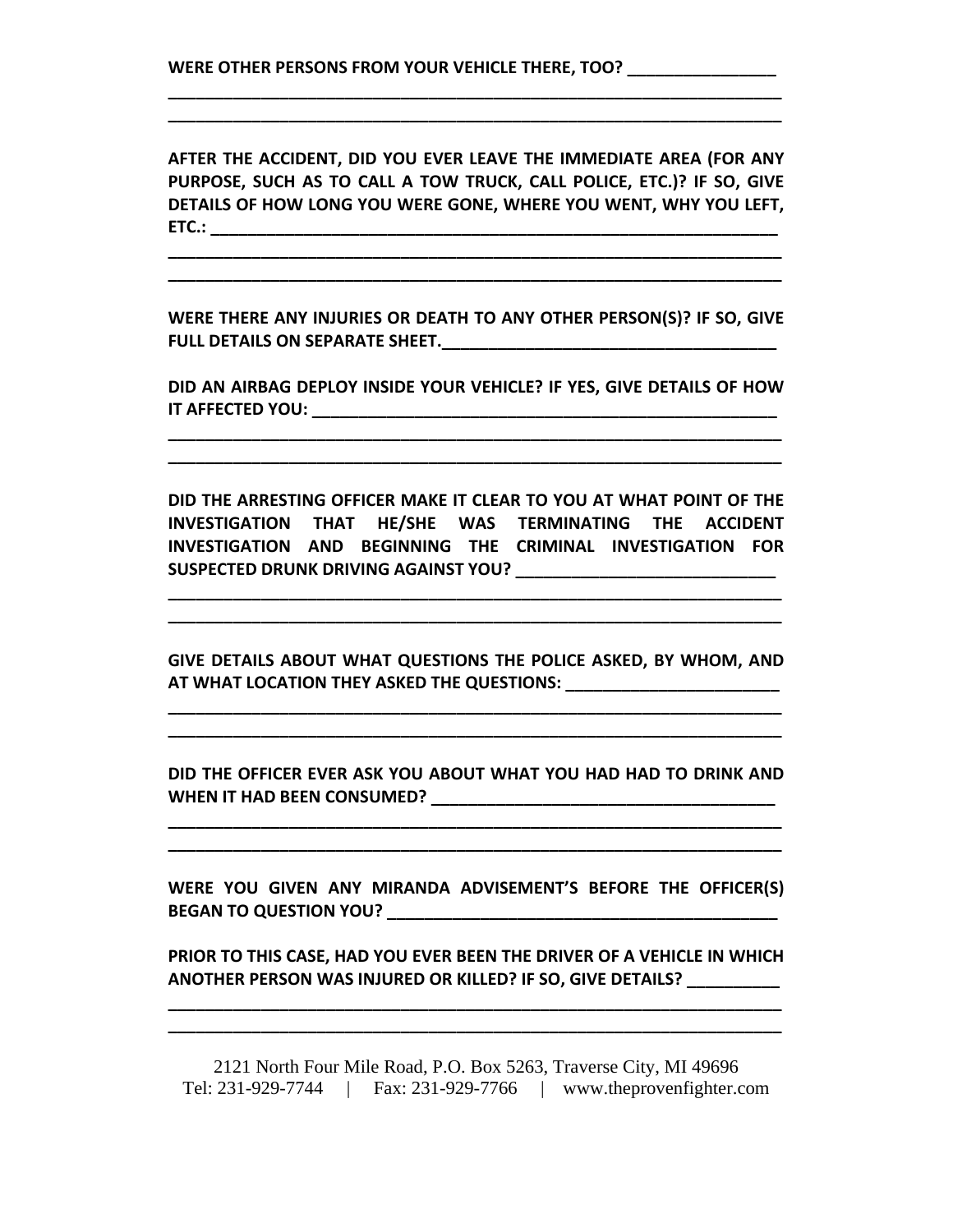#### **\*\*\*\*\*\*\*\*\*\*\*\*\*\*\*\*\*\*\*DRIVING AND CRIMINAL RECORD\*\*\*\*\*\*\*\*\*\*\*\*\*\*\*\*\*\*\***

# **HAVE YOU HAD A PRIOR OWI IN YOUR LIFETIME‐ANYWHERE? INCLUDING NOLO CONTENDERE PLEAS**

| <b>DATE</b> | <b>CITY, COUNTY</b> | <b>CASE NO.</b> | <b>FULL NAME</b><br><b>OF COURT</b> |
|-------------|---------------------|-----------------|-------------------------------------|
|             |                     |                 |                                     |
|             |                     |                 |                                     |
|             |                     |                 |                                     |

# **HAVE YOU ANY OTHER SERIOUS DRIVING OFFENSES, DRUG‐RELATED OFFENSES, OR ALCOHOL‐RELATED ANYWHERE?**

| <b>DATE</b> | CITY,         | <b>CASE NO</b> | <b>FULL NAME</b> |
|-------------|---------------|----------------|------------------|
|             | <b>COUNTY</b> |                | <b>OF COURT</b>  |
|             |               |                |                  |
|             |               |                |                  |
|             |               |                |                  |

**EVER INVOLVED IN AN ACCIDENT INVOLVING DEATH OR SERIOUS INJURY REGARDLESS OF WHETHER OWI INVOLVED? IF SO, FULLY STATE THE CIRCUMSTANCES? \_\_\_\_\_\_\_\_\_\_\_\_\_\_\_\_\_\_\_\_\_\_\_\_\_\_\_\_\_\_\_\_\_\_\_\_\_\_\_\_\_\_\_\_\_\_\_\_\_\_**

**\_\_\_\_\_\_\_\_\_\_\_\_\_\_\_\_\_\_\_\_\_\_\_\_\_\_\_\_\_\_\_\_\_\_\_\_\_\_\_\_\_\_\_\_\_\_\_\_\_\_\_\_\_\_\_\_\_\_\_\_\_\_\_\_\_\_ \_\_\_\_\_\_\_\_\_\_\_\_\_\_\_\_\_\_\_\_\_\_\_\_\_\_\_\_\_\_\_\_\_\_\_\_\_\_\_\_\_\_\_\_\_\_\_\_\_\_\_\_\_\_\_\_\_\_\_\_\_\_\_\_\_\_**

| ARRESTING OFFICER IN PRIOR CASE?   | <b>AGENCY:</b> |
|------------------------------------|----------------|
| <b>REPRESENTED BY AN ATTORNEY?</b> |                |
| <b>ATTORNEY'S NAME AND NUMBER</b>  |                |
| PLEA/TRIAL/RESULT:                 |                |

**ARE YOU PRESENTLY ON PROBATION FOR A PRIOR OWI? OR FOR ANY OTHER OFFENSE? EXPLAIN.\_\_\_\_\_\_\_\_\_\_\_\_\_\_\_\_\_\_\_\_\_\_\_\_\_\_\_\_\_\_\_\_\_\_\_\_\_\_\_\_\_\_\_\_\_\_\_\_\_**

**\_\_\_\_\_\_\_\_\_\_\_\_\_\_\_\_\_\_\_\_\_\_\_\_\_\_\_\_\_\_\_\_\_\_\_\_\_\_\_\_\_\_\_\_\_\_\_\_\_\_\_\_\_\_\_\_\_\_\_\_\_\_\_\_\_\_ \_\_\_\_\_\_\_\_\_\_\_\_\_\_\_\_\_\_\_\_\_\_\_\_\_\_\_\_\_\_\_\_\_\_\_\_\_\_\_\_\_\_\_\_\_\_\_\_\_\_\_\_\_\_\_\_\_\_\_\_\_\_\_\_\_\_**

**WAS YOUR LICENSE UNDER SUSPENSION IN ANY JURISDICTION WHEN ARRESTED IN THIS CASE. IF YES, GIVE DETAILS. \_\_\_\_\_\_\_\_\_\_\_\_\_\_\_\_\_\_\_\_\_\_\_\_\_\_\_**

**\_\_\_\_\_\_\_\_\_\_\_\_\_\_\_\_\_\_\_\_\_\_\_\_\_\_\_\_\_\_\_\_\_\_\_\_\_\_\_\_\_\_\_\_\_\_\_\_\_\_\_\_\_\_\_\_\_\_\_\_\_\_\_\_\_\_ \_\_\_\_\_\_\_\_\_\_\_\_\_\_\_\_\_\_\_\_\_\_\_\_\_\_\_\_\_\_\_\_\_\_\_\_\_\_\_\_\_\_\_\_\_\_\_\_\_\_\_\_\_\_\_\_\_\_\_\_\_\_\_\_\_\_**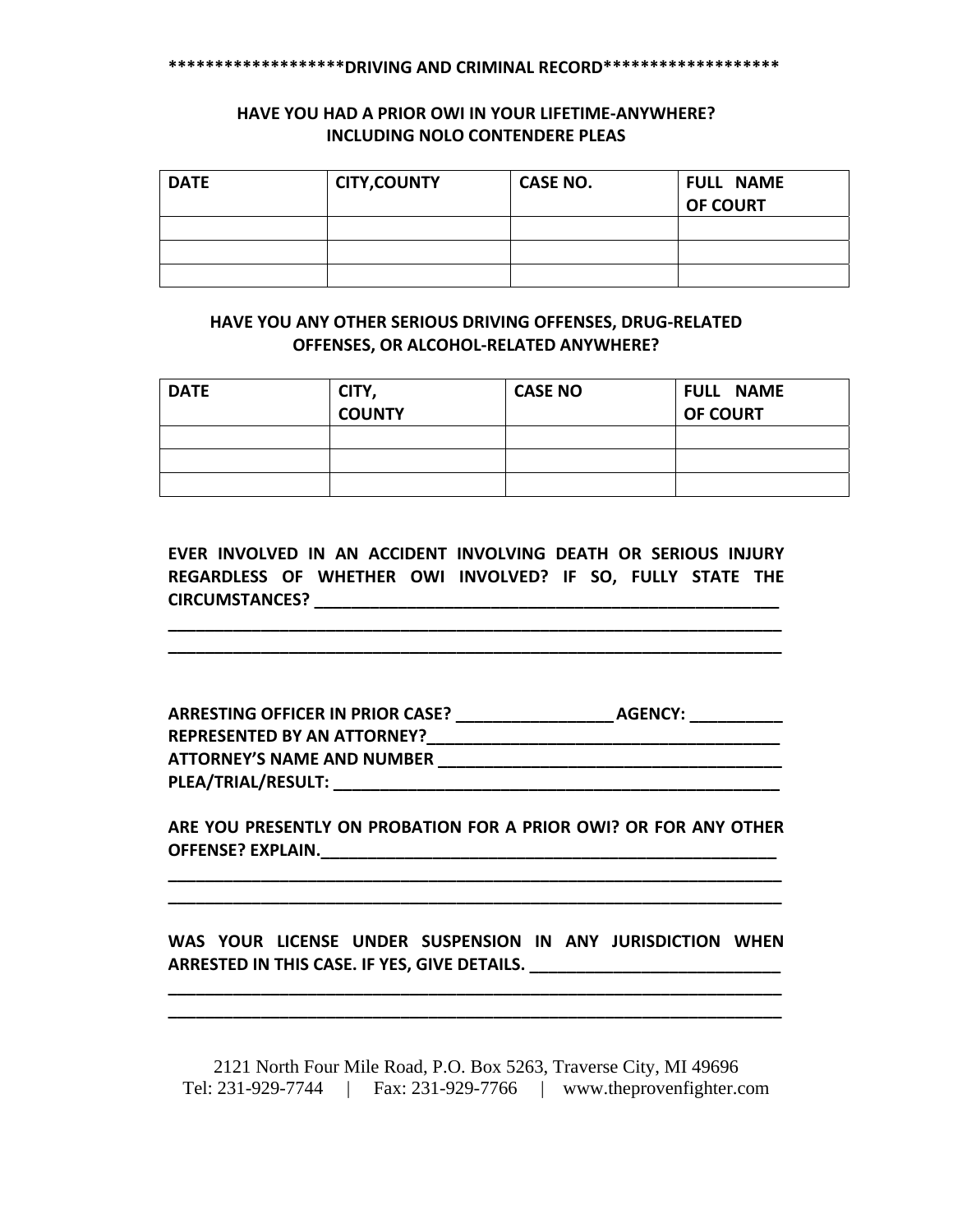# **WERE YOU DRIVING ON A "WORK PERMIT" OR OTHER RESTRUCTED LICENSE WHEN THIS INCIDENT OCCURRED? \_\_\_\_\_\_\_\_\_\_\_\_\_\_\_\_\_\_\_\_\_\_\_\_\_\_\_\_\_\_\_\_\_\_\_\_\_**

**PRIOR DRIVING SUSPENSION(S)? \_\_\_\_\_\_\_\_\_\_\_\_\_\_\_\_\_\_\_\_\_\_\_\_\_\_\_\_\_\_\_\_\_\_\_\_\_\_**

### **ALL PRIOR SERIOUS TRAFFIC VIOLATIONS**

**(i.e. racing, attempting to elude an officer, hit and run, leaving the scene, etc.)**

| <b>DATE</b> | CITY,<br><b>STATE</b> | <b>COUNTY,</b> | <b>OFFENSE</b> |
|-------------|-----------------------|----------------|----------------|
|             |                       |                |                |
|             |                       |                |                |
|             |                       |                |                |
|             |                       |                |                |
|             |                       |                |                |
|             |                       |                |                |

### **PRIOR MINOR TRAFFIC VIOLATIONS**

| <b>DATE</b> | CITY,<br><b>STATE</b> | <b>COUNTY,</b> | <b>OFFENSE</b> |
|-------------|-----------------------|----------------|----------------|
|             |                       |                |                |
|             |                       |                |                |
|             |                       |                |                |
|             |                       |                |                |
|             |                       |                |                |

**ANY PRIOR CRIMINAL RECORD OF ANY TYPE (NOT ALREADY MENTIONED) EXPECIALLY ALCOHOL OR DRUG RELATED CHARGES (i.e. minor in possession, open container violation, possession of marijuana, etc.)**

| <b>DATE</b> | <b>CITY, COUNTY, STATE</b> | <b>OFFENSE</b> |
|-------------|----------------------------|----------------|
|             |                            |                |
|             |                            |                |
|             |                            |                |
|             |                            |                |
|             |                            |                |

#### **\*\*\*\*\*\*\*\*\*\*\*\*\*\*\*\*\*\*\*\*\*\*\*\*\*\*\*OTHER ATTORNEYS\*\*\*\*\*\*\*\*\*\*\*\*\*\*\*\*\*\*\*\*\*\*\***

**PRIOR TO COMING TO ME FOR LEGAL ASSISTANCE, DID YOU CONSULT WITH ANY OTHER ATTORNEY(S) ABOUT THE PRESENT OWI CASE? IF SO, WITH WHOM**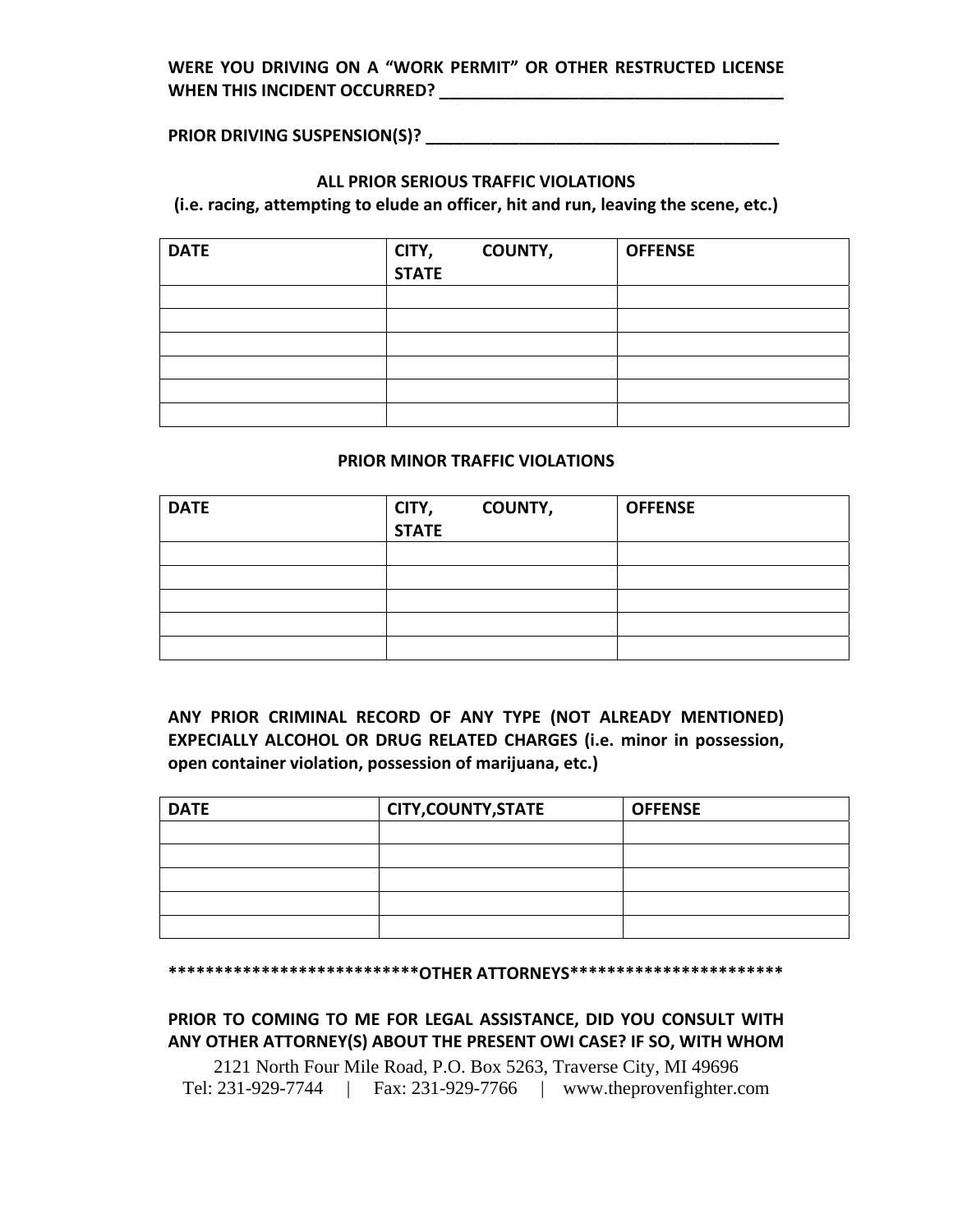**DID YOU CONSULT? \_\_\_\_\_\_\_\_\_\_\_\_\_\_\_\_\_\_\_\_\_\_\_\_\_\_\_\_\_\_\_\_\_\_\_\_\_\_\_\_\_\_\_\_\_\_\_\_\_**

**HAVE YOU EITHER HIRED ANOTHER ATTORNEY OR PAID A PARTIAL FEE TO ANOTHER ATTORNEY? \_\_\_\_\_\_\_\_\_\_\_\_\_\_\_\_\_\_\_\_\_\_\_\_\_\_\_\_\_\_\_\_\_\_\_\_\_\_\_\_\_\_\_\_\_\_\_**

**WHAT ADVICE (REGARDING A POSSIBLE PLEA OR ABOUT CHALLENGING THIS CASE) WERE YOU GIVEN BY SUCH OTHER ATTORNEY(S)? \_\_\_\_\_\_\_\_\_\_\_\_\_\_\_\_\_\_\_**

**\_\_\_\_\_\_\_\_\_\_\_\_\_\_\_\_\_\_\_\_\_\_\_\_\_\_\_\_\_\_\_\_\_\_\_\_\_\_\_\_\_\_\_\_\_\_\_\_\_\_\_\_\_\_\_\_\_\_\_\_\_\_\_\_\_\_ \_\_\_\_\_\_\_\_\_\_\_\_\_\_\_\_\_\_\_\_\_\_\_\_\_\_\_\_\_\_\_\_\_\_\_\_\_\_\_\_\_\_\_\_\_\_\_\_\_\_\_\_\_\_\_\_\_\_\_\_\_\_\_\_\_\_**

**DO YOU UNDERSTAND THAT YOU ARE FREE TO FOLLOW THAT ATTORNEY'S ADVICE (OR ANY OTHER ATTORNEY'S ADVICE) AND THAT YOU ARE IN NO WAY BOUND TO USE MY LEGAL SERVICES IN YOUR CASE UNLESS YOU HIRE ME? \_\_\_\_**

**\_\_\_\_\_\_\_\_\_\_\_\_\_\_\_\_\_\_\_\_\_\_\_\_\_\_\_\_\_\_\_\_\_\_\_\_\_\_\_\_\_\_\_\_\_\_\_\_\_\_\_\_\_\_\_\_\_\_\_\_\_\_\_\_\_\_ \_\_\_\_\_\_\_\_\_\_\_\_\_\_\_\_\_\_\_\_\_\_\_\_\_\_\_\_\_\_\_\_\_\_\_\_\_\_\_\_\_\_\_\_\_\_\_\_\_\_\_\_\_\_\_\_\_\_\_\_\_\_\_\_\_\_**

**\*\*\*\*\*\*\*\*\*REFUSAL OF THE STATE'S BREATH, BLOOD OR URINE TESTS\*\*\*\*\*\*\*\***

**WHAT ACTIONS WERE TAKEN OR STATEMENTS WERE MADE BY THE POLICE OFFICER TO YOU JUST PRIOR TO YOUR ALLEGED REFUSAL TO TAKE THE STATE'S TEST(S)? \_\_\_\_\_\_\_\_\_\_\_\_\_\_\_\_\_\_\_\_\_\_\_\_\_\_\_\_\_\_\_\_\_\_\_\_\_\_\_\_\_\_\_\_\_\_\_\_\_\_\_\_\_\_\_\_\_\_**

**WHY DID YOU REFUSE (OR WHY DID THE OFFICER CLAIM THAT YOU REFUSE) THE STATE'S TEST(S)? \_\_\_\_\_\_\_\_\_\_\_\_\_\_\_\_\_\_\_\_\_\_\_\_\_\_\_\_\_\_\_\_\_\_\_\_\_\_\_\_\_\_\_\_\_\_\_\_**

**IN WHAT WAY (OR WITH WHAT WORDS OR CONDUCT) DID YOU (ALLEDGEDLY) REFUSE THE STATE'S TEST? \_\_\_\_\_\_\_\_\_\_\_\_\_\_\_\_\_\_\_\_\_\_\_\_\_\_\_\_\_\_\_\_\_\_\_\_\_\_\_\_\_\_\_**

**WERE YOU AWARE THAT YOU LICENSE (OR PRIVILEGE TO DRIVE IN MICHIGAN) WOULD BE SUSPENDED FOR ONE YEAR BY ADMINISTRATIVE ACTION FOR REFUSING TO SUBMIT TO THE STATE'S TEST(S)? \_\_\_\_\_\_\_\_\_\_\_\_\_\_\_\_\_\_\_\_\_\_\_\_\_\_**

**\_\_\_\_\_\_\_\_\_\_\_\_\_\_\_\_\_\_\_\_\_\_\_\_\_\_\_\_\_\_\_\_\_\_\_\_\_\_\_\_\_\_\_\_\_\_\_\_\_\_\_\_\_\_\_\_\_\_\_\_\_\_\_\_\_\_ \_\_\_\_\_\_\_\_\_\_\_\_\_\_\_\_\_\_\_\_\_\_\_\_\_\_\_\_\_\_\_\_\_\_\_\_\_\_\_\_\_\_\_\_\_\_\_\_\_\_\_\_\_\_\_\_\_\_\_\_\_\_\_\_\_\_**

**DO YOU WISH FOR ME TO HANDLE YOUR LICENSE SUSPENSION HEARINGS (ASSUMING THAT A TIMELY APPEAL HAS BEEN FILED)? \_\_\_\_\_\_\_\_\_\_\_\_\_\_\_\_\_\_\_\_**

**\_\_\_\_\_\_\_\_\_\_\_\_\_\_\_\_\_\_\_\_\_\_\_\_\_\_\_\_\_\_\_\_\_\_\_\_\_\_\_\_\_\_\_\_\_\_\_\_\_\_\_\_\_\_\_\_\_\_\_\_\_\_\_\_\_\_ \_\_\_\_\_\_\_\_\_\_\_\_\_\_\_\_\_\_\_\_\_\_\_\_\_\_\_\_\_\_\_\_\_\_\_\_\_\_\_\_\_\_\_\_\_\_\_\_\_\_\_\_\_\_\_\_\_\_\_\_\_\_\_\_\_\_**

**DO YOU UNDERSTAND THAT THESE ADMINISTRATIVE PROCEEDINGS ARE SEPARATE PROCEEDINGS FROM YOUR OWI AND ANY OTHER PENDING CRIMINAL (TRAFFIC) OFFENSES? \_\_\_\_\_\_\_\_\_\_\_\_\_\_\_\_\_\_\_\_\_\_\_\_\_\_\_\_\_\_\_\_\_\_\_\_\_\_**

2121 North Four Mile Road, P.O. Box 5263, Traverse City, MI 49696 Tel: 231-929-7744 | Fax: 231-929-7766 | www.theprovenfighter.com

**\_\_\_\_\_\_\_\_\_\_\_\_\_\_\_\_\_\_\_\_\_\_\_\_\_\_\_\_\_\_\_\_\_\_\_\_\_\_\_\_\_\_\_\_\_\_\_\_\_\_\_\_\_\_\_\_\_\_\_\_\_\_\_\_\_\_**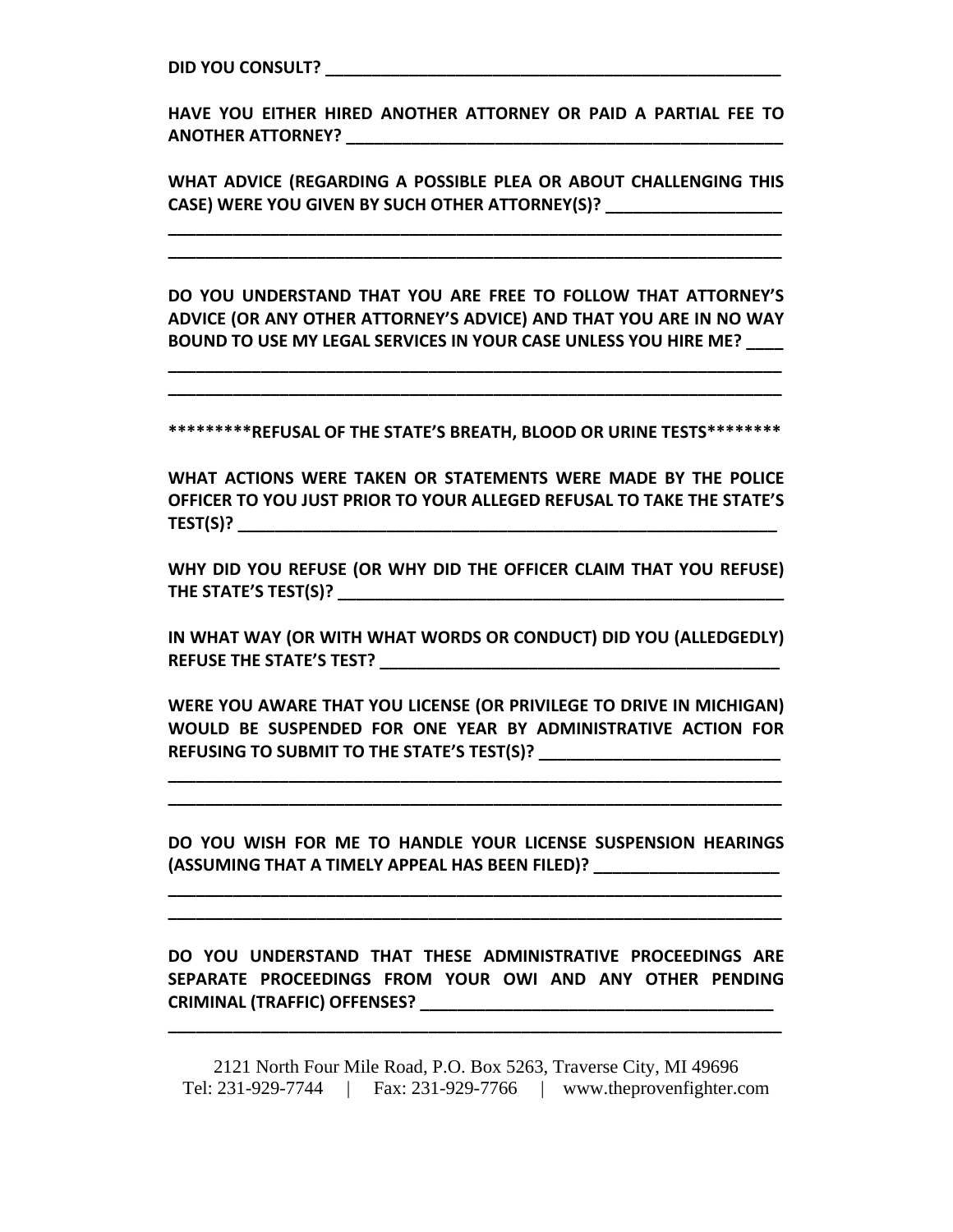**HAVE YOU PROVIDED ME WITH EVERYTHING YOU HAVE RECEIVED FROM THE DEPARTMENT OF PUBLIC SAFETY, AND OTHER STATE'S LICENSING AGENCY OR FROM THE ARRESTING OFFICER? \_\_\_\_\_\_\_\_\_\_\_\_\_\_\_\_\_\_\_\_\_\_\_\_\_\_\_\_\_\_\_\_\_\_\_\_\_\_**

**DO YOU UNDERSTAND THAT YOU HAVE (HAD) A VERY SHORT AMOUNT OF TIME (10 BUSINESS DAYS AFTER ARREST) IN WHICH TO APPEAL A PROPOSED ADMINISTRATIVE SUSPENSION? \_\_\_\_\_\_\_\_\_\_\_\_\_\_\_\_\_\_\_\_\_\_\_\_\_\_\_\_\_\_\_\_\_\_\_\_\_\_\_**

**\_\_\_\_\_\_\_\_\_\_\_\_\_\_\_\_\_\_\_\_\_\_\_\_\_\_\_\_\_\_\_\_\_\_\_\_\_\_\_\_\_\_\_\_\_\_\_\_\_\_\_\_\_\_\_\_\_\_\_\_\_\_\_\_\_\_ \_\_\_\_\_\_\_\_\_\_\_\_\_\_\_\_\_\_\_\_\_\_\_\_\_\_\_\_\_\_\_\_\_\_\_\_\_\_\_\_\_\_\_\_\_\_\_\_\_\_\_\_\_\_\_\_\_\_\_\_\_\_\_\_\_\_**

**HAVE YOU RECEIVED ANY NOTIFICATIONF ROM THE ARRESTING OFFICER OR FROM THE MICHIGAN SECRETARY OF STATE NOTIFYING YOU OR A PROPOSED SUSPENSION OR REVOCATION OF YOUR PRIVILEGE TO DRIVE? \_\_\_\_\_\_\_\_\_\_\_**

**\_\_\_\_\_\_\_\_\_\_\_\_\_\_\_\_\_\_\_\_\_\_\_\_\_\_\_\_\_\_\_\_\_\_\_\_\_\_\_\_\_\_\_\_\_\_\_\_\_\_\_\_\_\_\_\_\_\_\_\_\_\_\_\_\_\_**

**IF SO, HAVE YOU FILED A TIMELY APPEAL (OR HAD OUR OFFICE ASSIST YOU IN DOING IT)?**

**FOR PERSONS LICENSED IN ANOTHER STATE. A REFUSAL IN MICHIGAN MAY OR MAY NOT AFFECT YOUR RIGHT TO DRIVE IN YOUR HOME STATE. WHEN YOU DROP OFF THIS QUESTIONNAIRE, ASK FOR THE PHONE NUMBER OF AN ATTORNEY FROM YOUR STAT WHO SPECIALIZES IN OWI DEFENSE, SO THAT YOU CAN GET AN ANSWER TO THIS QUESTION. EVEN IF YOU WILL NOT BE AFFECTED IN YOUR HOME STATE, WE WILL LIKELY WANT TO APPEAR AT THE DLAD REFUSAL HEARING TO GET SWORN TESTIMONY FROM THE OFFICER. ALSO, WE WILL NEED A COPY OF ALL AVAILABLE DRIVING HISTORY RECORDS FROM ALLS TATES WHERE YOU HAVE BEEN LICNSED.** 

**\*\*\*\*\*\*\*\*\*\*\*\*\*\*\*\*\*\*OTHER CHARGES FROM SAME INCIDENT\*\*\*\*\*\*\*\*\*\*\*\*\*\***

**WHAT IS THE CITATION UMBER ON YOUR OWI TICKET (LOOK IN UPPER RIGHT HAND CORNER)? \_\_\_\_\_\_\_\_\_\_\_\_\_\_\_\_\_\_\_\_\_\_\_\_\_\_\_\_\_\_\_\_\_\_\_\_\_\_\_\_\_\_\_\_\_\_\_\_\_\_\_**

**If you were charged with any other traffic offenses or crimes, give the following information on EACH separate offense.**

**Dated: \_\_\_\_\_\_\_\_\_\_\_\_\_\_\_\_ \_\_\_\_\_\_\_\_\_\_\_\_\_\_\_\_\_\_\_\_\_\_\_\_\_\_\_\_\_\_**

 **Client Signature**